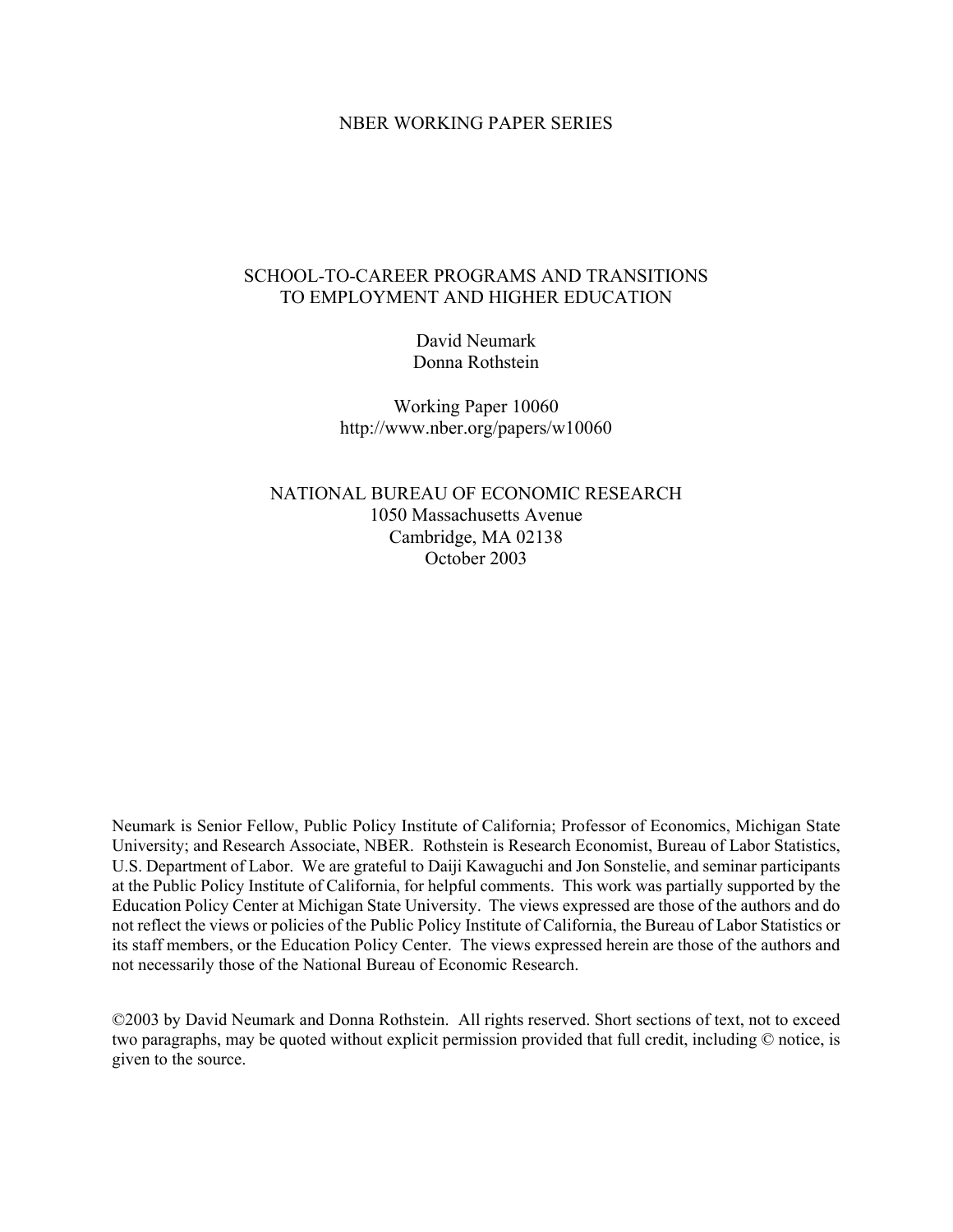School-to-Career Programs and Transitions to Employment and Higher Education David Neumark and Donna Rothstein NBER Working Paper No. 10060 October 2003 JEL No. J18, J24, J60, I21

## **ABSTRACT**

The 1994 Federal School-to-Work Opportunities Act (STWOA) provided more than \$1.5 billion over five years to support increased career preparation activities in the country's public schools. However, the STWOA was not re-authorized, so state governments face decisions about levels of funding support for school-to-career (STC) programs. Coupled with the availability of a new longitudinal data source with rich information on STC programs – the 1997 National Longitudinal Survey of Youth (NLSY97) – it is therefore an opportune time to study the effectiveness of STC programs. This paper uses the NLSY97 to assess the effects of STC programs on transitions to employment and higher education among youths leaving high school, with a focus on estimating the causal effects of this participation given possible non-random selection of youths into STC programs.

David Neumark Public Policy Institute of California 500 Washington Street, Suite 800 San Francisco, CA 94111 and NBER neumark@ppic.org

Donna Rothstein Bureau of Labor Statistics 2 Massachusetts Ave., NE Suite 4945 Washington, DC 20212 rothstein.donna@bls.gov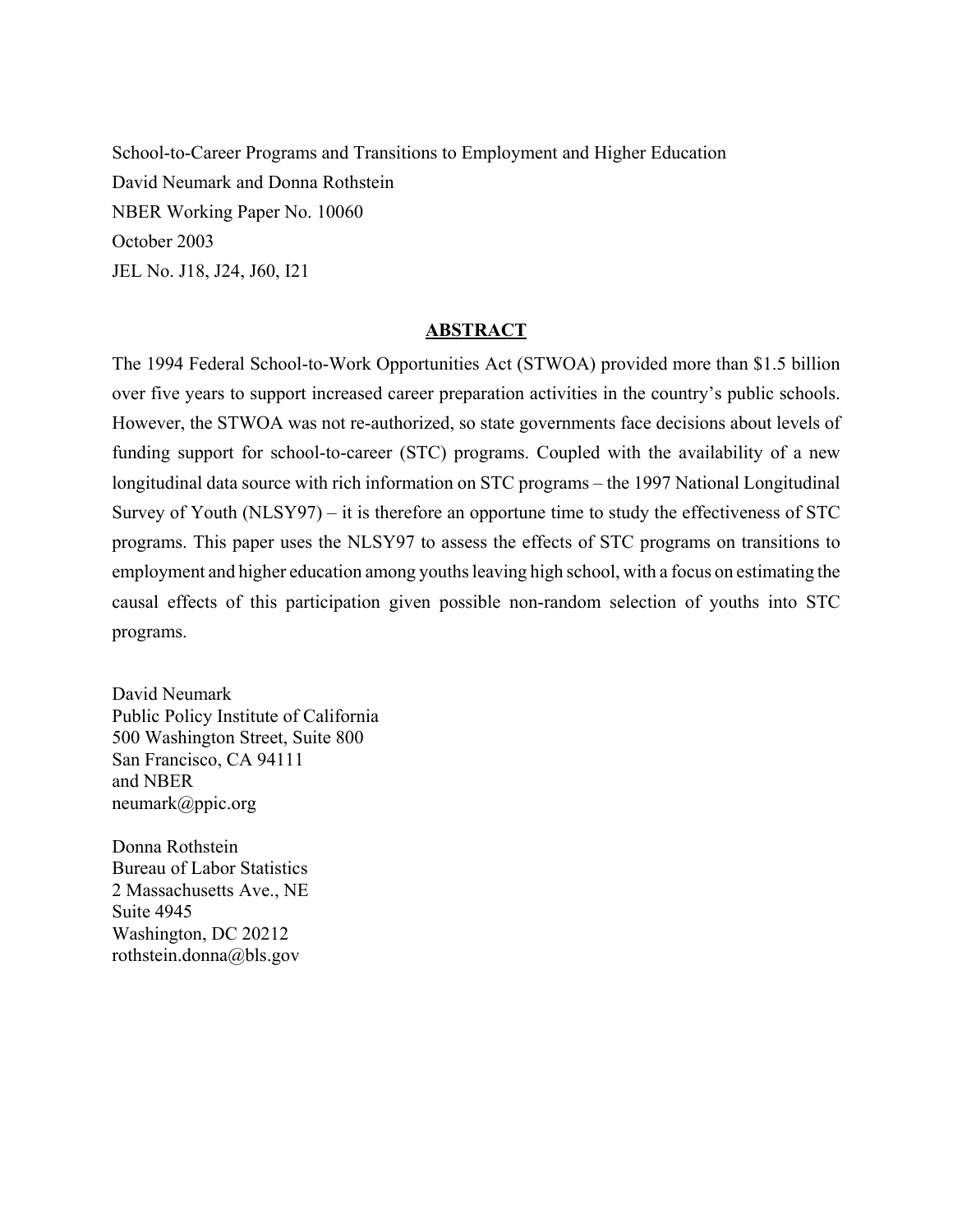#### I. Introduction

 $\overline{a}$ 

The 1994 Federal School-to-Work Opportunities Act (STWOA) provided more than \$1.5 billion to support increased career preparation activities in the country's public schools.<sup>1</sup> The STWOA was spurred by a concern among policy-makers and researchers that youth labor markets in the United States are overly chaotic, entailing unnecessary periods of joblessness, excessive job instability, and employment in dead-end jobs (U.S. General Accounting Office, 1990). This perception of the problem was aptly summarized in a report by the U.S. Office of Technology Assessment describing the existing system as producing youths who were "unmotivated in school and spend years bouncing from one lowpaying job to another" (1995, p. 3).

Congress passed the STWOA in response to three areas of particular concern for public education identified by researchers and educators. These were: (1) a lack of connection between school and work that led many youths to be unmotivated in school and to experience subsequent difficulty moving out of low-wage jobs; (2) youths completing school with insufficient skills needed for the labor market; and (3) increasing labor market demands for complex thinking, close teamwork, and the ability to learn on the job. The STWOA aimed to help young people develop the skills needed in the workforce and make better connections to careers through school-to-career (STC) transition systems, which fostered partnerships among schools, employers, and others (Office of Technology Assessment, 1995). Specifically, the STWOA set out to increase: (1) school-based initiatives such as career links to academic curriculum, and career-awareness activities; (2) work-based activities such as job shadowing, internships, and apprenticeships; and (3) connecting activities, such as the development of partnerships with employers and post-secondary institutions.

Spurred in part by funding provided to states under the STWOA, many states have implemented extensive STC systems, generally entailing close cooperation with schools in the implementation of

 $1$ <sup>1</sup> This amount was originally appropriated for fiscal years 1994 to 1998 for grants to states and local partnerships under the STWOA (Hershey, et al., 1999).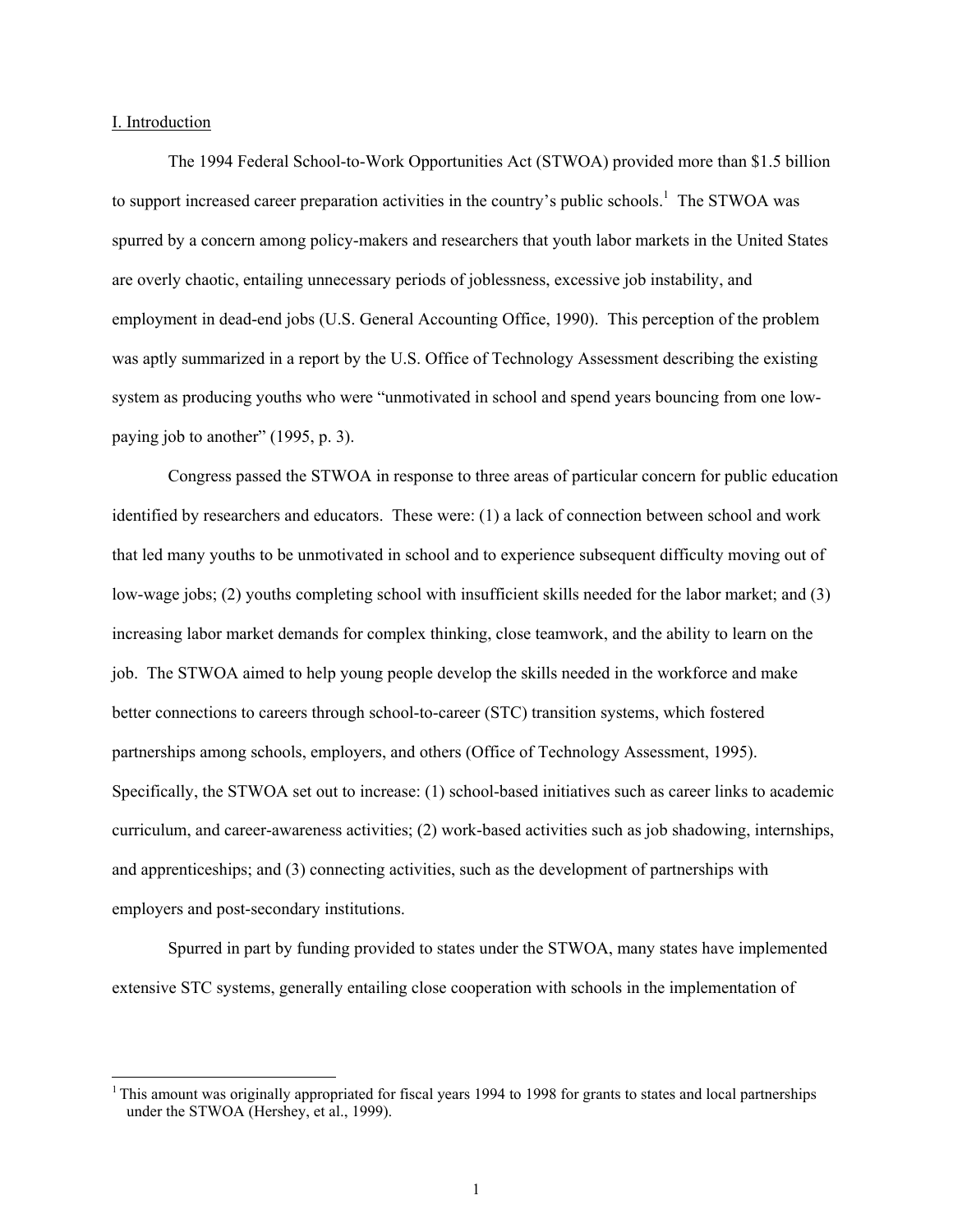curriculum changes, partnerships with private business and government bodies, etc.  $2$  After its initial five years, the STWOA was not re-authorized. As a result, states face sharp reductions in funding for STC activities.<sup>3</sup> Given that funding for STC programs is now almost entirely a state (or local) responsibility, state policy-makers will inevitably face the question of whether these programs have been effective in achieving their goals.

Aside from the usual difficulties of judging the success of a government program, an assessment of STC is particularly difficult because the goal is ill-defined. As reflected in the concerns that spurred the STWOA, the goal could perhaps best be characterized as "better career decision making" among young men and women completing their education and entering the labor market. It is difficult to quantify this goal, and even with agreed-upon measures researchers would face challenges given the newness of STC programs and data sets most appropriate for their analysis. Nonetheless, researchers are in a position to begin this task, because new data on STC participation available in the 1997 National Longitudinal Survey of Youth (NLSY97) make it possible to study the impact of STC programs on the early STC transition, as young men and women leave high school and make decisions about employment and higher education.

The goal of this paper is to attempt to uncover evidence on the causal effects of high school STC programs on employment and higher education, taking advantage of the information on STC program participation in the NLSY97 as well as other important features of the data set. In particular, we take seriously the likelihood that individuals select or are selected into participation in STC programs based on characteristics that may be associated with post-high school enrollment or employment, but that may also be unobserved by researchers. While STC is attracting increasing attention from researchers, the existing

<sup>&</sup>lt;sup>2</sup> While "school-to-work" is the more common appellation, many states have adopted the label "school-to-career." Given that most of the effort is devoted to high-school students, and that the goal is to improve career decisionmaking of youths–which may often entail further education–the STC label provides a better characterization. Indeed, in the past school-to-work programs have sometimes suffered from the stigma associated with tracking high-school students into vocational tracks rather than further education (Neumark and Allen, forthcoming). Thus, in this work the "school-to-career" label is used.

<sup>&</sup>lt;sup>3</sup> For example, in 1996 California won an implementation grant from the National School-to-Work Office. The state received approximately \$130 million over five years. Following the conclusion of federal funding, the California legislature approved legislation \$5 million in state funding, which was later cut to \$2 million by Governor Gray Davis.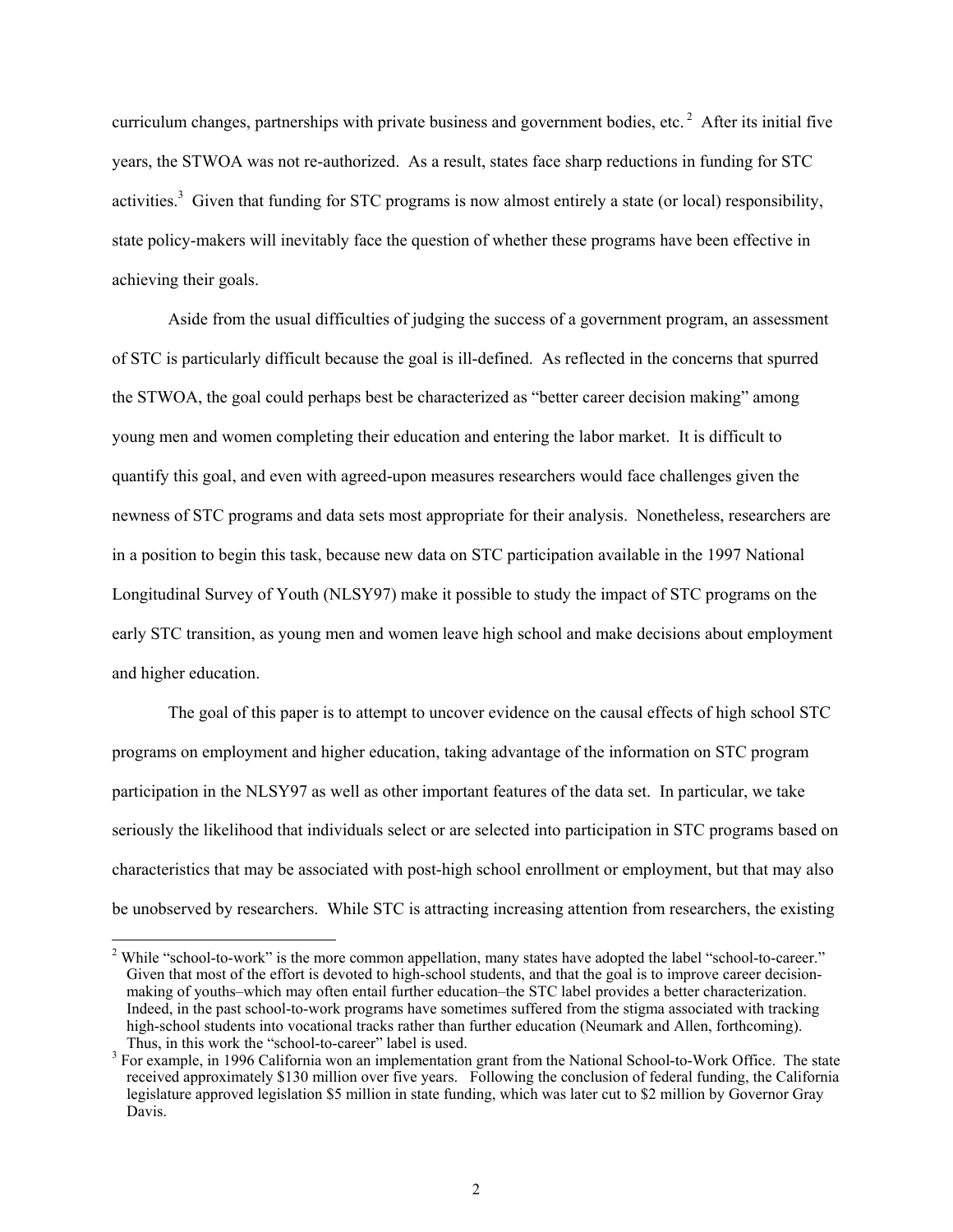work has tended to shy away from trying to draw causal inferences, a conclusion also reached in a recent survey of published academic research on STC across the United States by the Institution on Education and the Economy (Hughes, et al., 2001). In contrast, while not claiming to have the definitive solution to this problem, our goal in this paper is to exploit the NLSY97 to confront this issue in a thorough manner.

Of course, even a causal analysis of the effects of STC on higher education and employment does not lend itself to a full-blown cost-benefit analysis, and indeed given the difficulty of characterizing better career decision making there may never be a complete analysis of this nature. Nonetheless, information on the impact of STC programs on transitions to employment and/or higher education can still inform policy-makers as to whether some of the intended effects of STC are indeed occurring. After all, core concerns of STC are moving people into higher-paying jobs, encouraging skill formation among new labor market entrants, and increasing enrollment or employment in the immediate post-high school period.

Besides addressing the effectiveness of school-to-career, this research relates to broader policy issues. First, there has been an upsurge of interest in both the research and policy community on educational quality, with a focus on establishing test-related standards and studying test-related outcomes. Yet another important perspective on educational quality–not necessarily the most relevant, but perhaps tied in more directly to the extent to which education ultimately affects socioeconomic outcomes– concerns the link between education and labor market success (e.g., Card and Krueger, 1992). STC programs may play an important role in this link. Second, a great deal of research focuses on policies to mitigate the consequences of poverty or attack the sources of poverty, including social programs, income support, and mandating higher wages for low-skill workers. To some extent, though, most policy-makers and researchers would probably agree that the best thing we could do–if we only knew how–is to increase the skills and productivity of those at the bottom of the socioeconomic scale so that they are able to earn a market wage high enough to lift them and their families out of poverty. STC programs are one method to attempt to achieve the goal of raising skills and productivity, perhaps most importantly among those who would not attend four-year colleges.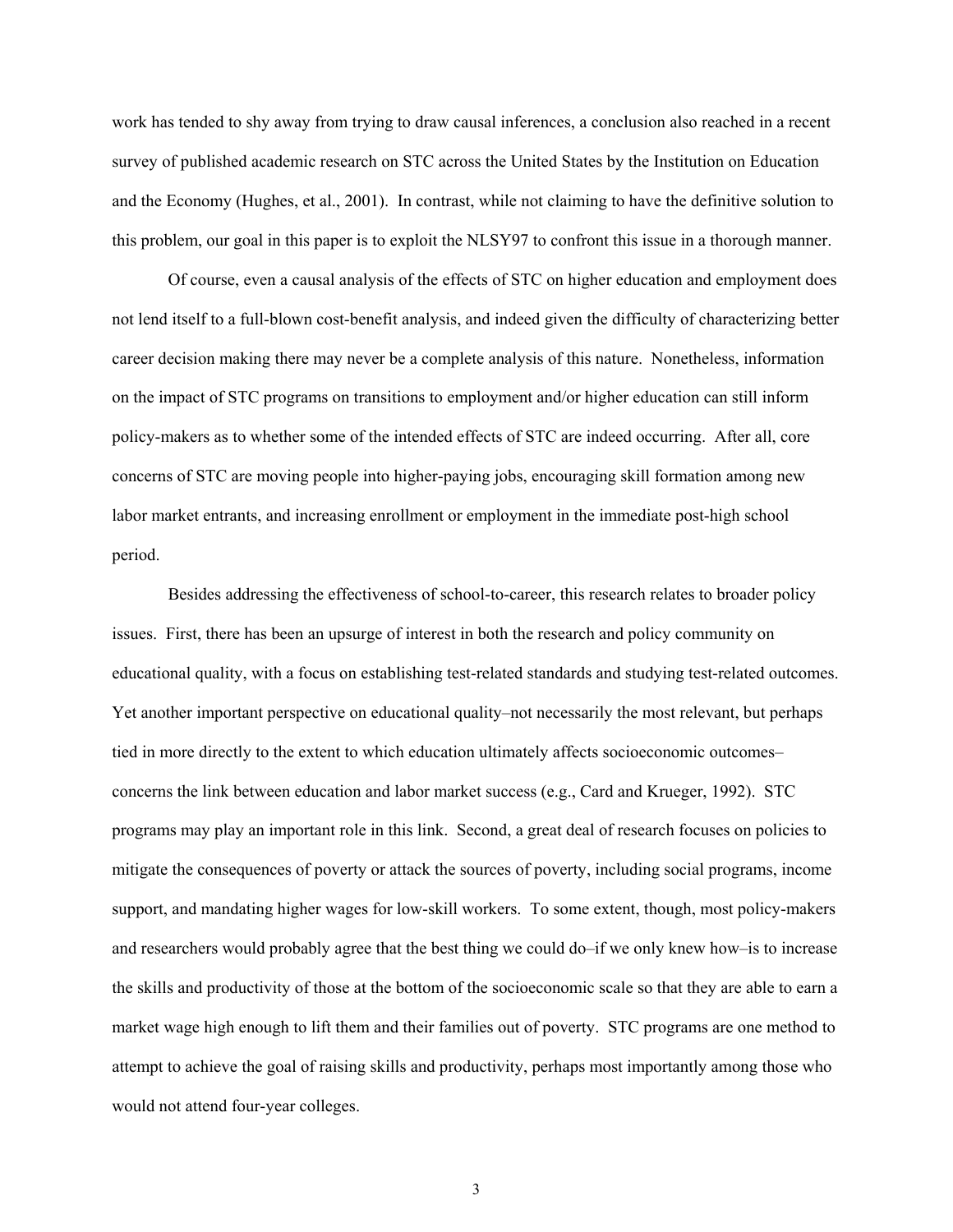#### II. Past Research

Three types of approaches to assessing the consequences of STC programs have been used in the existing literature. The first relies on evaluations of specific programs, or what might be considered case studies. For the most part, this research has not uncovered compelling evidence of positive effects of STC programs. A 1994 report of the National Center for Research in Vocational Education (NCRVE) provides a thorough compendium of research on these programs (Stern, et al., 1994). Based on this compendium, it is safe to say that there is as yet relatively little persuasive evidence of positive impacts of these programs on adult labor market outcomes. First, few studies have focused on labor market outcomes more than a year or two after completion of the programs. But there is limited evidence that over a period of a few years beneficial effects of some types of STC programs dissipate, as comparison group members find good jobs on their own. Second, many of these studies do not construct a reasonable comparison group, let alone consider the problem of selection into the program on the basis of unobserved characteristics that might also be correlated with outcomes. Third, even those studies that attempt to construct a good comparison group find no beneficial short-term labor market effects, with the possible exception of those students who remained with the employer with whom they "apprenticed" during the program. Finally, some of the evidence suggests that STC programs may discourage postsecondary education.

A national STC study was completed relatively recently by Mathematica Research, Inc. (Hershey, et al., 1999). However, the Mathematica study does not assess the causal relationship between STC and student outcomes, but rather provides a national picture of STC initiatives. The Mathematica study argues that STC implementation "generally involves broad and diverse initiatives that in varied ways touch most or all students, so it is impossible to distinguish between participants and an unaffected comparison group" (Hershey, et al., 1999, p. xviii). As a result, it focuses more on some of the processes involved in STC implementation–important information, but quite different from the focus of this paper.

The second approach to studying STC is indirect, and stems from the argument that STC programs are needed as a means of increasing early job market stability, reducing the costly nature of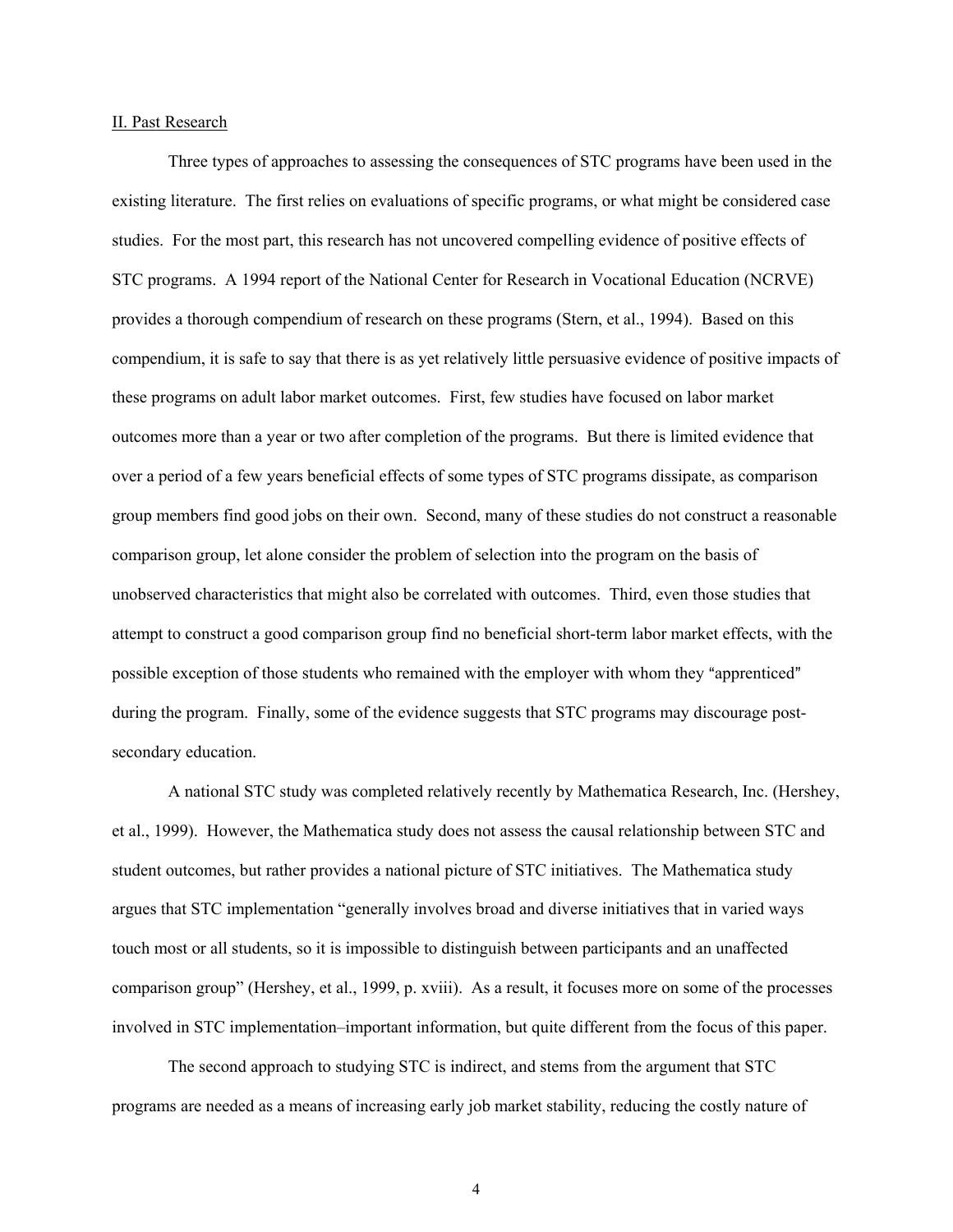"chaotic" youth labor markets in the United States. The counter-argument to this negative view of the turbulent nature of youth labor markets is that workers receive positive returns to job shopping (e.g., Topel and Ward, 1992), presumably as workers (and employers) learn about their skills, aptitudes, and interests by trying different jobs, leading to increasingly better matches as young workers move through a series of jobs. Thus, this second approach has explored the effects of early labor market stability-which STC programs are supposed to encourage-on adult labor market outcomes.

Earlier research on this question considered the relationship between early job market stability and adult wages by exploring the correlations between a wide range of individuals' youth labor market experiences and their labor market outcomes as more mature adults, in a multivariate framework that controlled for other adult characteristics typically associated with these outcomes (Gardecki and Neumark, 1998). Looking at wages, health and pension benefits, and full-time employment for individuals in their late-20s to mid-30s, the results suggest that these labor market outcomes are for the most part unrelated to the stability of early labor market experiences, especially for men, although as many studies have found, training bestowed longer-term benefits.

However, because unobservables related to match quality and patterns of search and job shopping in the early years in the labor market may be related to measures of early job market stability, this evidence may not reveal the causal effect of early job market stability per se on adult labor market outcomes. Consideration of models of on-the-job search reveals that the bias in the OLS estimates can go in either direction. To remedy this problem, Neumark (2002) uses instrumental variables methods to eliminate endogeneity or heterogeneity bias in the estimated relationship between early job market stability and adult wages. Specifically, time-series and geographical variation in labor market conditions facing workers entering the labor market is used to generate instruments for the job stability experienced by workers as youths. The findings indicate that once account is taken of the endogenous determination of early job stability and adult wages, the evidence points to positive effects of early job stability on adult wages, suggesting that policies that exogenously increase early job stability might have net beneficial effects. However, as this evidence is indirect it is suggestive at best.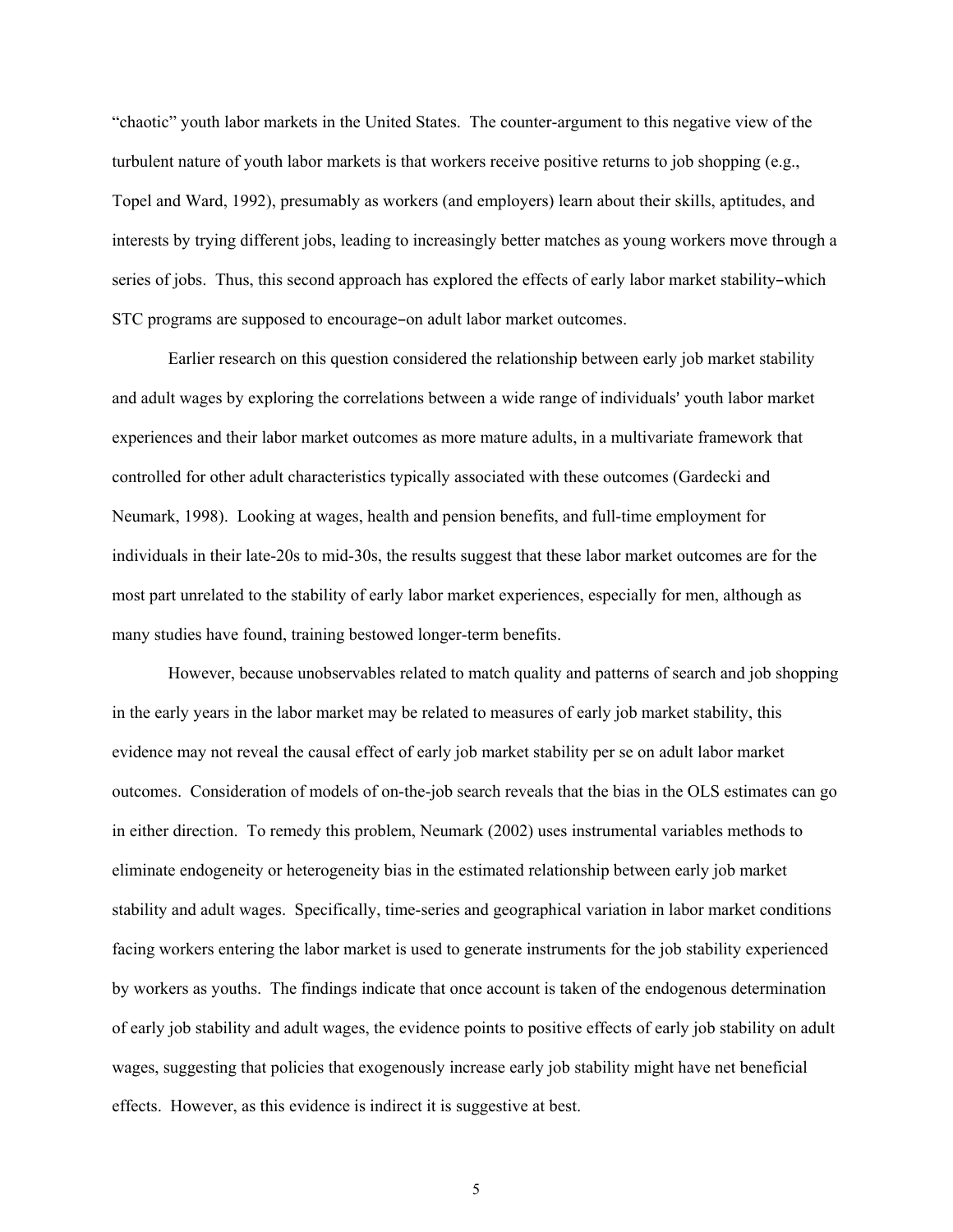Finally, the third approach to studying STC programs, on which the proposed research builds, is to analyze large-scale longitudinal micro data sets, using statistical research designs intended to uncover the causal impact of STC programs. Although this approach sacrifices some of the richness and institutional detail afforded by case studies, it provides results that are much more generalizable and broadly applicable, allows more precise and more disaggregated analyses by virtue of large sample sizes, and in the case of long panels eventually permits the estimation of effects of STC programs on many aspects of individuals' careers. A critical impediment to research on STC programs using large-scale micro data sets, however, has been the absence of large representative data sets with information on such programs. Fortunately, though, the new NLSY97 offers researchers opportunities to analyze direct evidence on STC programs in the context of a large longitudinal micro data set.

Neumark and Joyce (2001) attempt to evaluate the effects of STC using the first round of the NLSY97, but given the newness of the data set they are restricted to estimating effects on work- and education-related expectations of high-school students. Overall, the evidence in Neumark and Joyce (2000) did not support the finding that there is a causal effect of STC program participation on behavior likely associated with future college attendance-either test taking or the subjective probability of obtaining a four-year college degree. On the other hand, STC program participation does appear to have modest positive effects on educational attainment in terms of respondents' subjective probabilities of obtaining a high-school diploma. Finally, more in accordance with the traditional view of STC programs, the data indicate that participation in these programs increases the perceived likelihood of future labor market activity, both for the year following the survey and at age 30, with effects in the range of two to five percentage points. Regardless, this study is more limited than the present research both in terms of the outcomes it can study, as well as the solutions it considers with respect to the problem of causal inference.

Of course in some respects experimental evidence based on random assignment to STC programs is ideal. To the best of our knowledge, there is no such evidence available for STC programs per se. The only exception is the recent (and ongoing) evaluation of career academies by the Manpower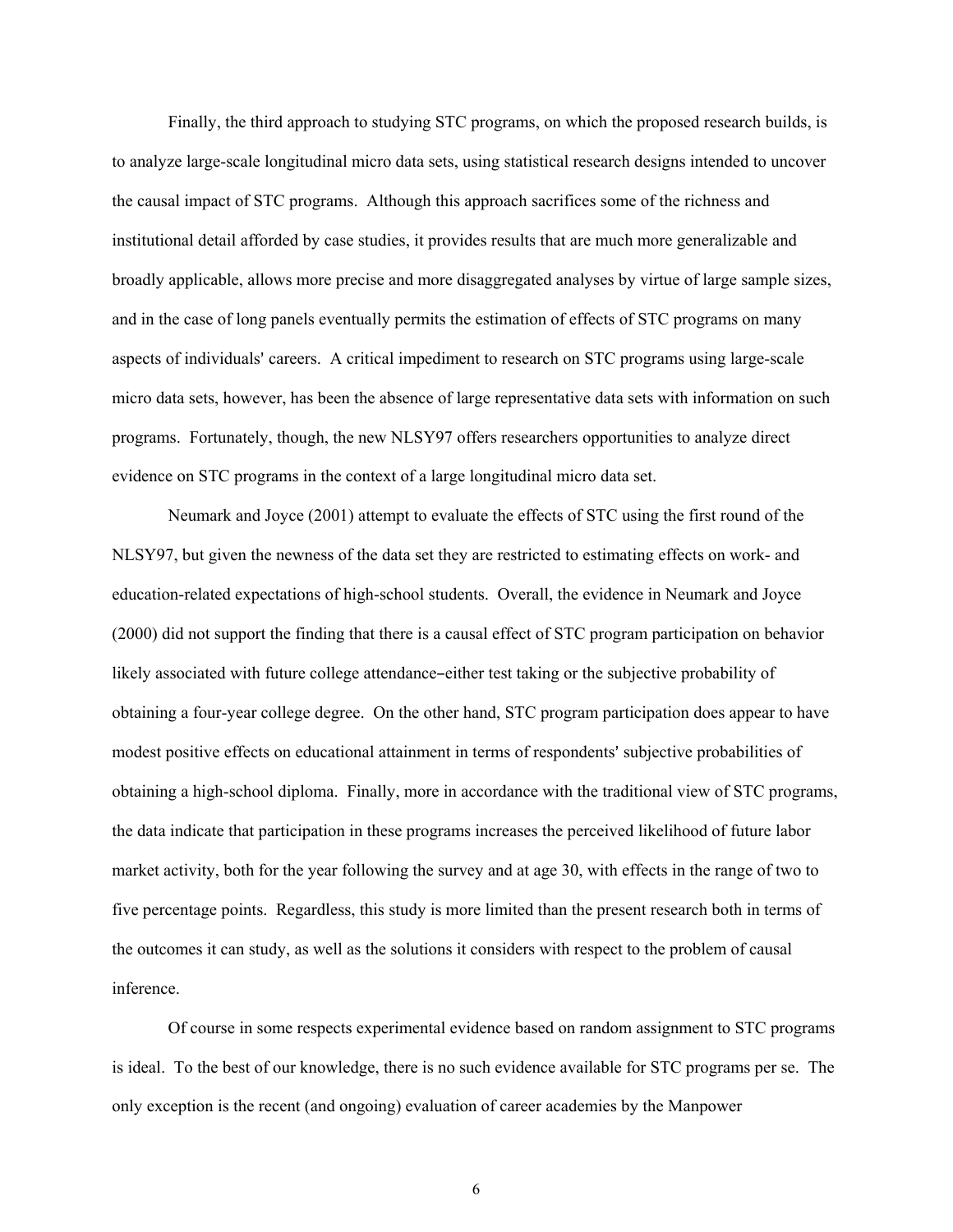Demonstration Research Corporation (Kemple and Snipes, 2000; Kemple, 2001). The most recent results from this evaluation consider students one year after the completion of high school, and find no impact on high school graduation rates, post-secondary education, or employment. While studies of this nature-carefully constructed experiments using random assignment-are in principle the ideal way to evaluate STC programs, such experiments are expensive, extremely difficult to implement, and when they depart from their "ideal" setting are prone to problems identified in the literature on the evaluation of other types of social programs (e.g., Heckman, et al., 2000). For both of these reasons, and because of some of the advantages afforded by secondary longitudinal data, we suspect that examination of the effects of STC based on longitudinal micro-data sets will ultimately play an important role in assessing the effectiveness of STC programs.

## III. Estimating the Causal Effects of STC Using the NLSY97

The core empirical framework will be estimation, at the individual level, of the relationship between employment and/or enrollment in the post-high-school period, and participation in STC.<sup>4</sup> STC participation will be categorized in terms of participation in specific types of programs discussed below. The analysis is based on dichotomous choice models for employment and enrollment.<sup>5</sup> Generically, let Yij be an indicator equal to one for when individual i in school j is employed or enrolled (depending on the analysis), let STC<sub>ij</sub> be a dummy variable for whether the individual reports participating in an STC program (a vector of dummy variables for participation in a variety of STC programs is used in the empirical implementation), and let  $X_{ii}$  be a vector of controls that at times will include both individual and school characteristics. We estimate linear probability models for  $Y_{ij}$  as a linear function of these variables:

<sup>&</sup>lt;sup>4</sup> We considered studying other outcomes, including criminal activity, single parenthood, part-time vs. full-time employment, type of post-secondary education, etc. But the combination of lower incidence of these different or more detailed outcomes, and participation rates of about 10 to 20 percent in most types of STC programs, precluded obtaining sufficiently precise estimates in these other analyses.

<sup>&</sup>lt;sup>5</sup> Those who report their employer as the military are coded as employed.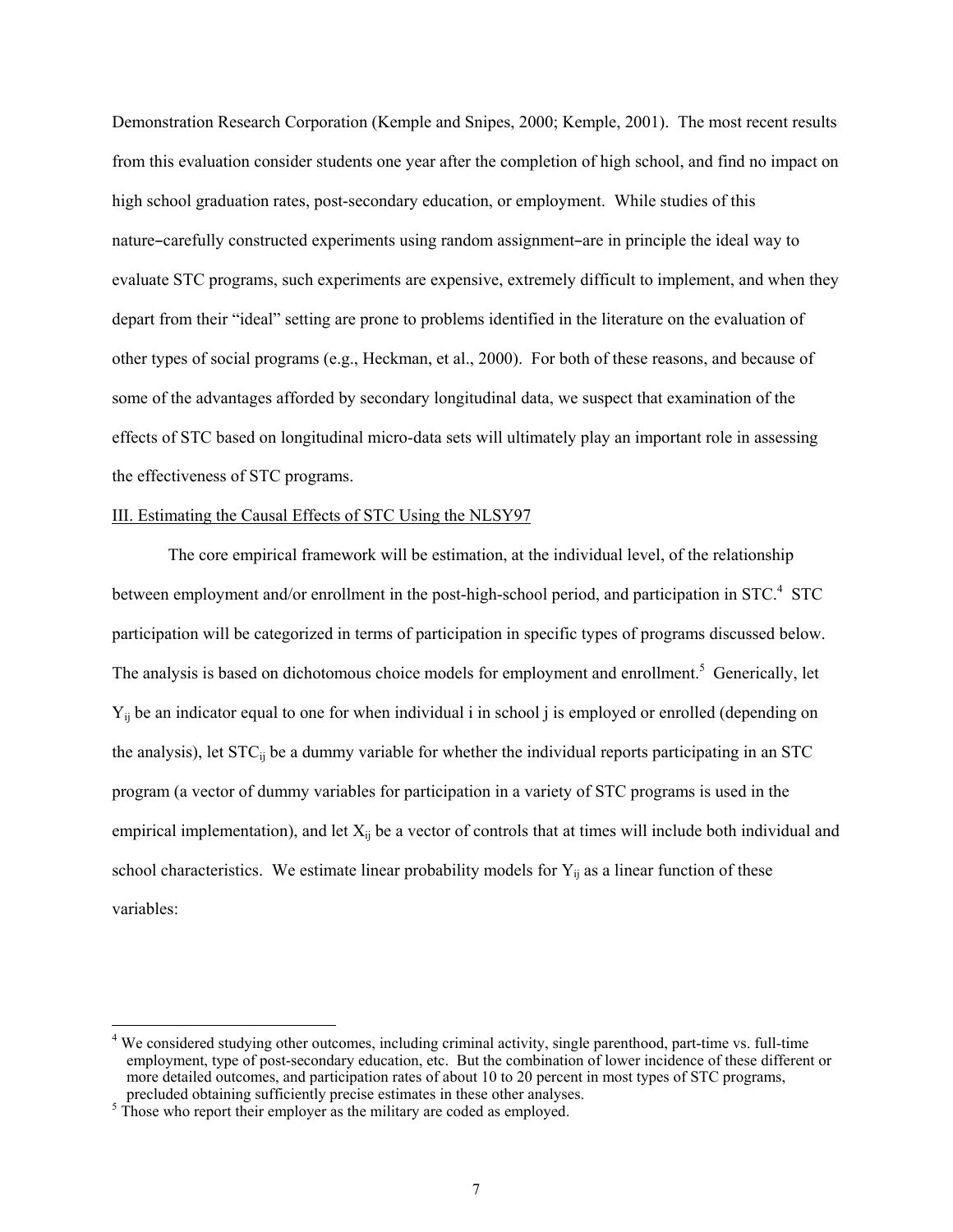(1) 
$$
Y_{ij} = \alpha + \beta STC_{ij} + X_{ij}\gamma + \epsilon_{ij}^{6}
$$

The parameters of interest are β, of course, with estimates of β denoted *b*. Consistent estimation of β requires that  $\varepsilon_{ii}$  be uncorrelated with the controls in  $X_{ii}$  as well as with STC<sub>ij</sub>. However, as in most research on program evaluation, the core problem that this research has to confront is "endogenous selection." The researcher can identify individuals who participate in STC programs, and can measure outcomes hypothesized to be related to this participation. But because individuals *choose* to participate in the program, it is difficult to establish whether an empirical relationship between program participation and an outcome is a *result of* the program, or instead simply reflects individuals more disposed toward a particular outcome having participated in the program. For example, individuals with the highest expectations of work after high school may choose to participate in STC programs, perhaps because they are more interested in learning about the job market. When actual work behavior is observed, then, we would find that those who participated in STC have higher employment rates. Yet in this example there is a non-causal source of the positive relationship between STC and employment. Alternatively, schools with student populations that tend not to go to college may be more likely to offer STC programs and hence have both higher participation and higher post-secondary employment (and lower college enrollment). In either case  $STC_{ii}$  is correlated with  $\varepsilon_{ii}$ , so that *b* is a biased estimate of the causal effect of STC programs. Formally, while equation (1) may be the model we can estimate, the true model for an individual observation is

$$
(2) \tY_{ij} = \alpha + \beta STC_{ij} + X_{ij}\gamma + q_i + \nu_{ij},
$$

 $\overline{a}$ 

where q is an unobservable, fixed over time for each individual, reflecting underlying factors influencing post-high school enrollment and employment decisions and outcomes, so that the error term ε in equation

<sup>&</sup>lt;sup>6</sup> We estimated versions of all models reported in this paper using logit models as well, and the results were very similar. Using the linear probability model simplifies the presentation, and avoids distributional assumptions that underlie the logit model. Reported standard errors are robust to heteroscedasticity. Also, because there are often multiple observations on students within the same school, the reported standard errors allow for heteroscedasticity of the error term across schools and non-independence of an arbitrary nature within schools, which typically results in somewhat larger standard errors.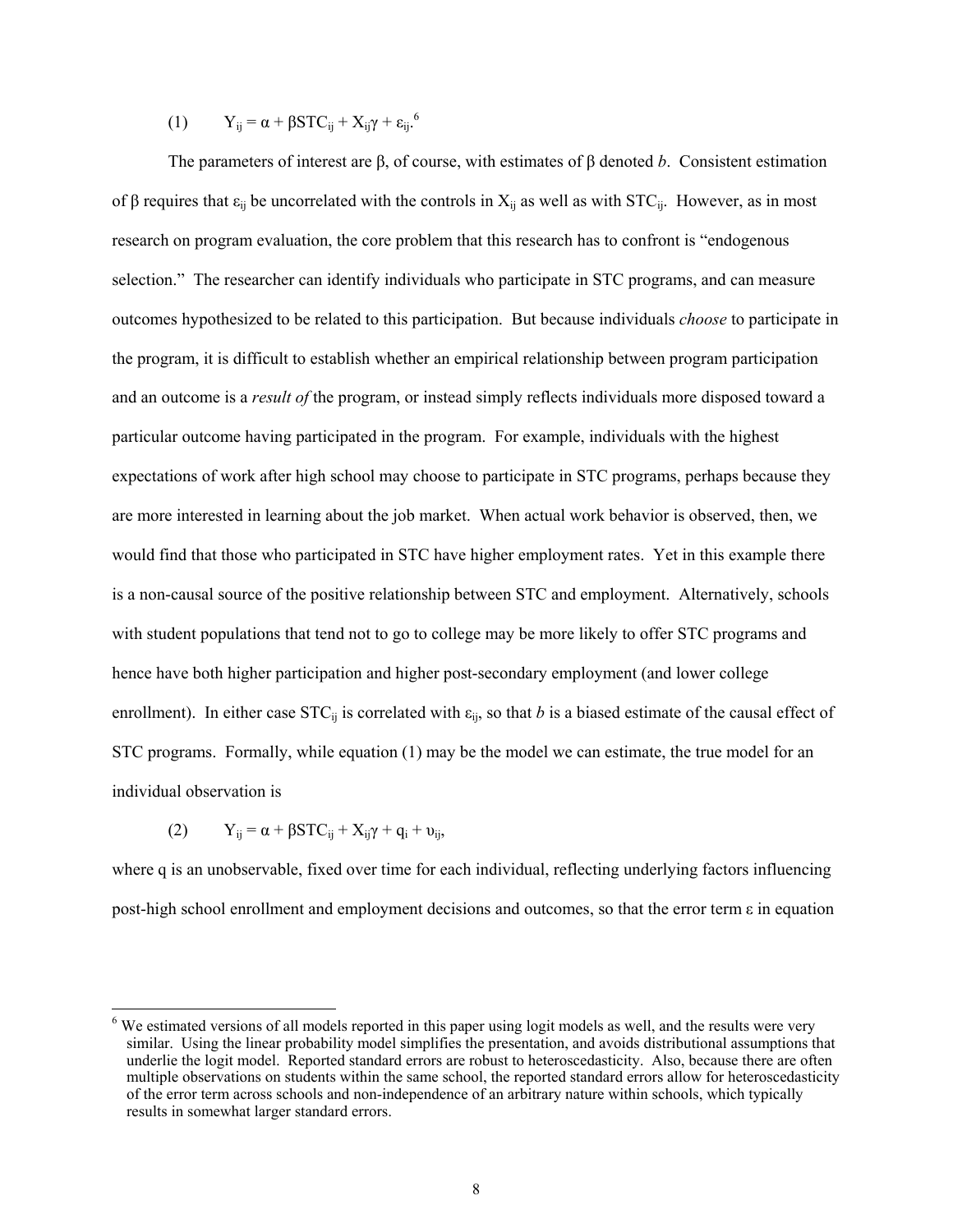(1) reflects both q and an idiosyncratic error term υ. The assumption is that  $E(v|STC, X, q) = 0$ , but because of selection into STC based on q,  $E(\epsilon|STC, X) \neq 0$ .

The most common approach to the endogenous selection problem generally, which is typically made possible by the existence of large-scale longitudinal data sets, is to implement a panel data estimator. Such estimators provide a measure of the outcome of interest before and after program participation, so that the measure before the intervention captures the unobserved individual characteristics that might be associated with program participation, and the *change* in the outcome then provides a causal estimate. However, there is a fundamental difficulty that precludes longitudinal estimation in studying the effects of STC. In particular, because we are studying the effects of a program on individuals' *first* labor market experiences (with the exception, perhaps, of some work while in high school), or on further school enrollment of those already enrolled, there are no meaningful observations on the outcomes of interest prior to the program.

As a result, in this research we have to consider other methods. Each of these is subject to some criticisms–but indeed the same can be said of social experiments and longitudinal estimation (in other contexts). The hope is that the "collage" of evidence from the alternative approaches, along with some analysis of whether each approach is likely to lessen any biases rather than exacerbate them, will help provide a range of causal estimates of the effects of STC.

The first line of defense against unobserved heterogeneity is to try to introduce an extensive set of controls for the factors that might affect the dependent variables–in this case post-high school enrollment and employment–and also be correlated with STC participation. In principle, this may include direct measures of such factors, or proxy variables for unobservable factors, which we denote Z. Because proxy variables figure prominently in our analysis, including what might be considered a set of ideal proxies, we discuss the conditions under which a proxy variable corrects for the unobservable in some detail. Wooldridge (2002) discusses the two conditions under which inclusion of proxy variables for unobserved factors leads to consistent estimates of the other parameters of interest. The first condition is that Z is redundant in the equation of interest, or equivalently  $E(Y|STC, X, q) = E(Y|STC, X, Z, q)$ . This is not a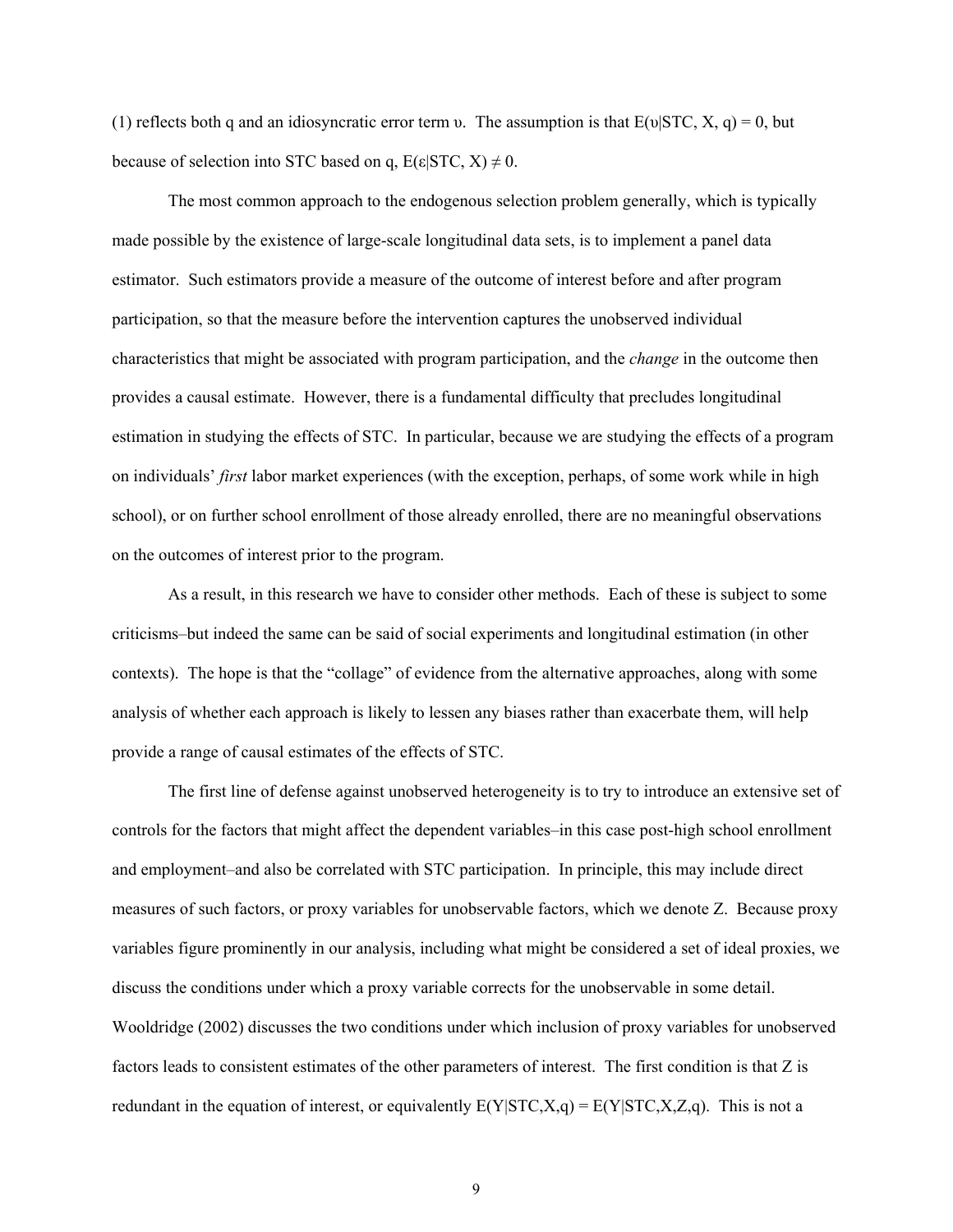controversial assumption, as the only reason we include Z is because we do not have a measure of q. The second condition is that if we take the linear projection of q on Z, and define the projection error as  $\eta$ , then η is uncorrelated with STC and each of the variables in X. In words, this requires that the proxy Z is sufficiently closely related to the unobservable q that once  $Z$  is included in equation (2) there is no omitted variable bias in the estimated coefficients of STC and X from the variation in q that is not reflected in the linear projection of q on  $Z<sup>7</sup>$ 

Wooldridge terms the case when the second condition does not hold exactly as an "imperfect proxy," and shows that the inclusion of such a proxy is still likely to reduce bias in the OLS estimates as long as the proxy is reasonable. Of course, one can never know with certainty that a given set of proxy variables adequately captures the unobservables that underlie the endogenous selection problem. But comparing the estimates of the coefficients of STC participation using a narrow set of control variables and a detailed set of proxy variables can help to gauge whether biases from remaining unobservables are likely. Specifically, if the inclusion of the detailed proxy variables has little or no impact on the estimates, then because their inclusion reduces the bias, it is arguably less plausible (more so the more complete the set of proxy variables) that remaining unobservables generate a correlation between STC participation and enrollment or employment.

The NLSY97 offers a detailed set of control variables for characteristics of both the individual respondents and their families. In addition to fairly typical demographic controls (sex, race, ethnicity, and age), the data set includes three additional sets of control variables that we view as potentially important. These include data on: living arrangements and the respondent's family (including urban residence, whether one lives with both biological parents, only the biological mother or father, a biological parent and a step parent, or in some other arrangement, as well as information on household size, household

 $<sup>7</sup>$  Note that this implies that, in contrast to the classical measurement error case where we would postulate the</sup> relationship between the unobservable q and the "error-ridden" proxy Z as  $Z = \theta q + \mu$ , with  $\mu$  uncorrelated with q, we instead use  $q = \lambda + Z\pi + \mu'$ , where  $\mu'$  is uncorrelated with Z. Then when  $\mu'$  appears in the estimated equation, unlike in the classical measurement error case it does not lead to inconsistent estimates because of a correlation with Z.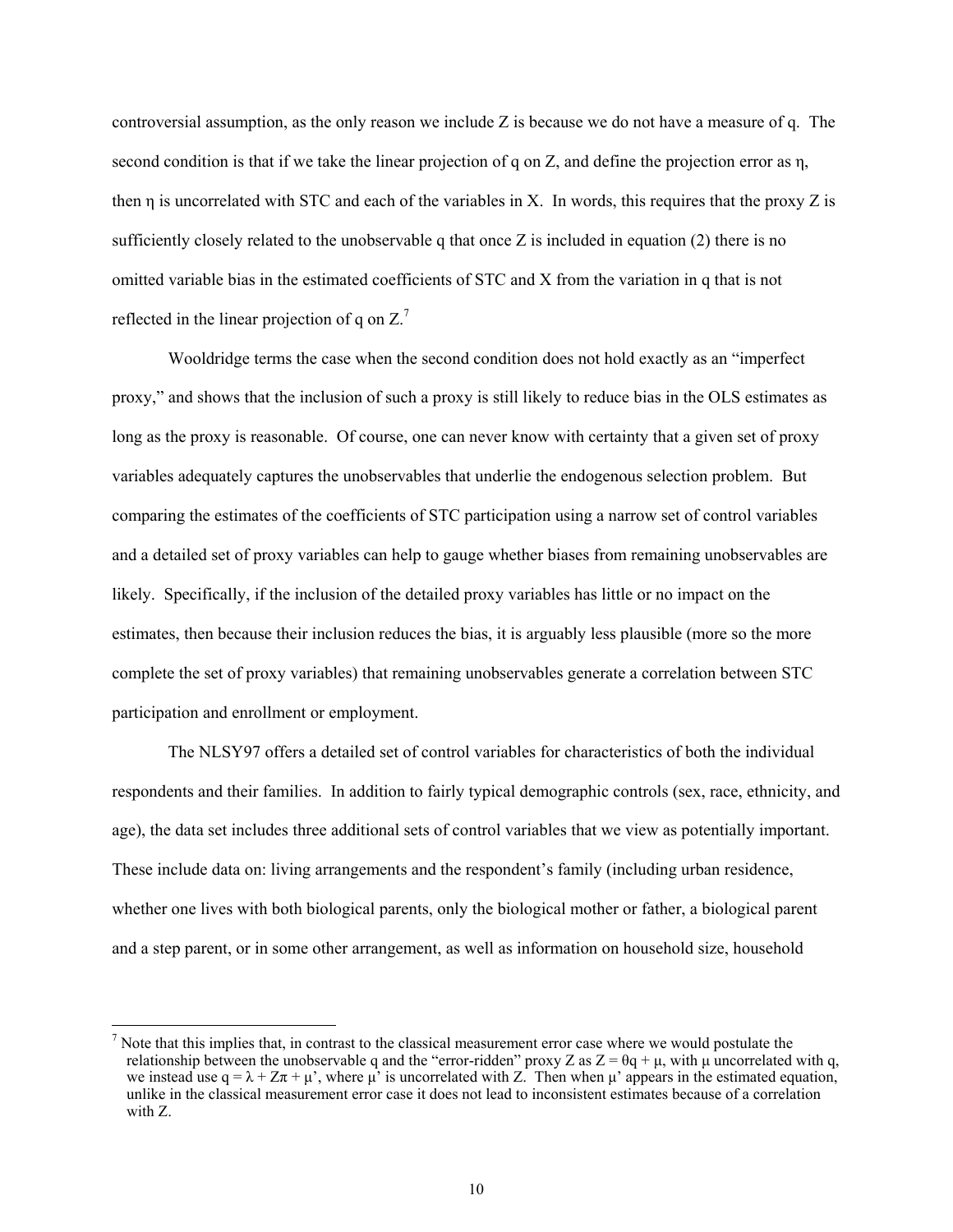income,<sup>8</sup> and the biological mother's schooling); test scores from the Armed Services Vocational Aptitude Battery (ASVAB); and self-reported measures of school behavior (whether the respondent was threatened at school, or had gotten into a physical fight at school, and whether the respondent had been late with no excuse two or more times, or absent two or more weeks, all measured in 1997). This rich array of variables seems likely to capture some of the variation in underlying propensities for post-high school enrollment or employment, including the quality and quantity of human capital investments in children, resources available in the household, educational norms in the family, labor market networks, the individual respondents' academic ability, and the extent to which the respondent is learning traits such as timeliness and reliability that are valued by employers. But these variables may also directly affect enrollment and employment outcomes, so they perhaps should not viewed as proxy variables.

Aside from a rich set of controls, the NLSY97 data have a second feature that is potentially very useful in trying to uncover the causal effects of STC. Specifically, the NLSY97 also includes the respondent's self-reported subjective probabilities for future education and employment, including: receipt of a high school diploma by age 20; obtaining a four-year college degree by age 30; and working over 20 hours per week at age 30. As explained in more detail in the next section, these variables are measured in 1997, before the STC participation that is used in the estimation. By including these work and schooling expectations, we have in mind the following "experiment." Prior to participating in STC, students are asked about their post-high school work and schooling expectations. Then some participate in STC and some do not, and we subsequently observe some dimensions of their post-high school work and schooling behavior. If, for example, conditional on educational expectations, STC participants are more likely to be enrolled in college after leaving high school, then it might be quite sensible to infer a causal effect of STC, because the expectations questions should have controlled for remaining unobservables associated with post-high school educational decisions or outcomes.

<sup>&</sup>lt;sup>8</sup> Household income is from Round 1, and is from the parent questionnaire except in the rare event that the youth is defined as independent in 1997.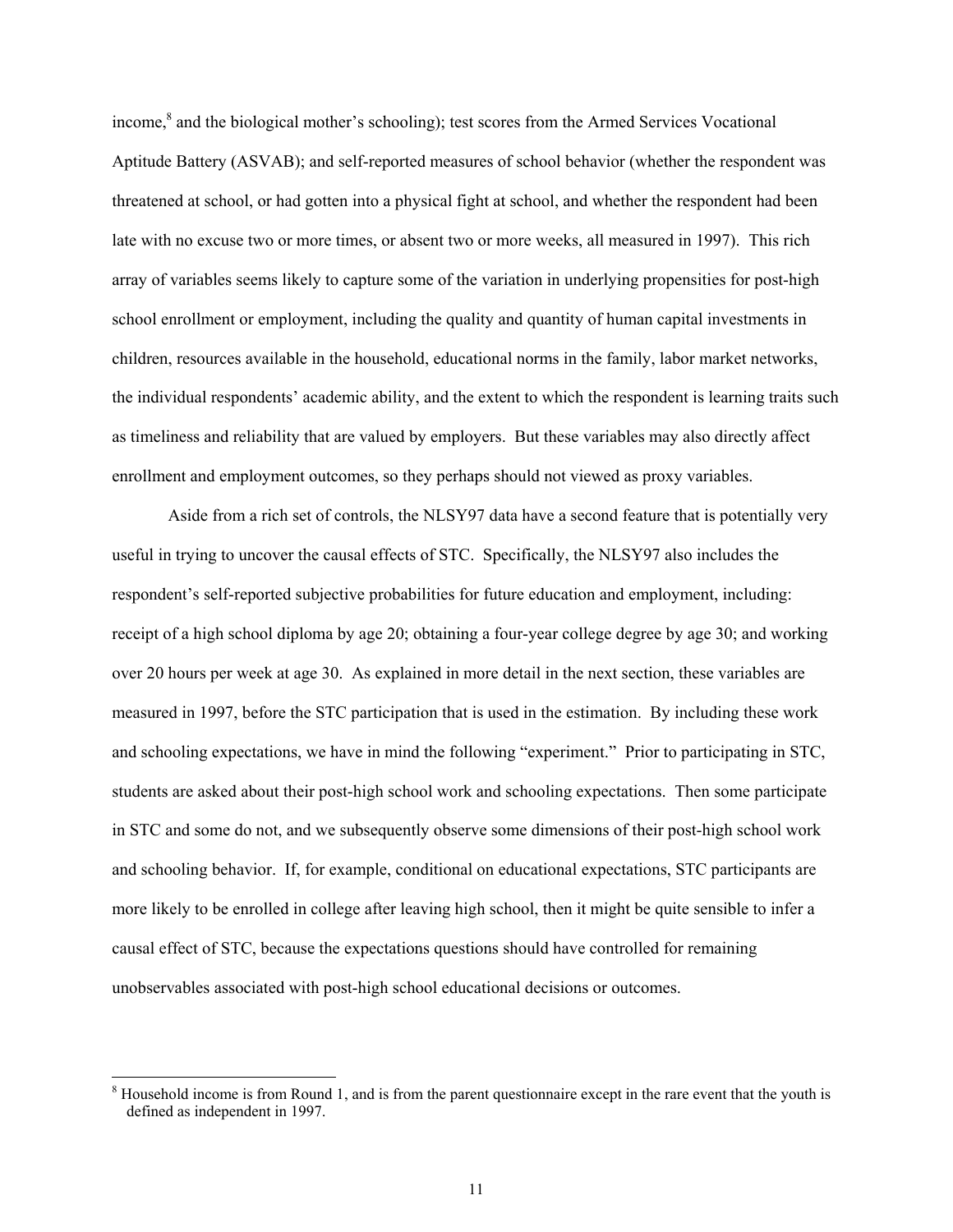These expectations data can be thought of in two alternative ways that may help justify their use. First, the expectations variables can be thought of as coming closer to serving as perfect proxy variables. They should easily satisfy the redundancy condition because they should play no independent role net of the unobserved propensities for post-high school enrollment and employment for which they are proxies. And they should satisfy the second condition for a proxy, because it seems very likely that once these are included, there should not be any remaining correlation between the unobservable q in equation (2) and STC (or X). Indeed, we can think of any remaining variation in q net of these expectations (or the error term  $\eta$  in the linear projection of q on these expectations) as nothing but forecast error. In this case  $\eta$ would be uncorrelated with X and any variation in STC that could have been predicted at the time the expectations were formed, which is the variation that gives rise to endogenous selection. An exception to this would be if assignment to STC programs is based on information about η that is unknown to the individual, which could occur if schools have better information about factors leading to benefits from STC than students have and assign students to STC based on this. But as long as STC participation is chosen by students, the earlier school and work expectations may be ideal proxies.

Alternatively, including the expectations questions can be interpreted as coming closer to the longitudinal estimator that we would like to have, but which–as explained above–does not exist in the study of STC. That is, these latter controls are meant to capture some measures of an individual's propensity for later enrollment or employment *prior to* participation in STC, and in that sense, perhaps, can be interpreted as proxies for the unobserved lagged behavior that is in some cases included as an independent variable to address the problem of endogenous selection. The tradeoff, however, is that these variables may to some extent be outcomes of the high school experience, including STC. Although most of our specifications rely on STC participation measured after these behaviors and expectations are measured, the STC participation may be related to earlier features of respondents' high school education. If so, then a finding that including these behaviors and expectations variables reduces or eliminates the effects of STC might reflect "over-controlling" that leads to understatement of the effects of STC because we have effectively included a version of the dependent variable as an independent variable. But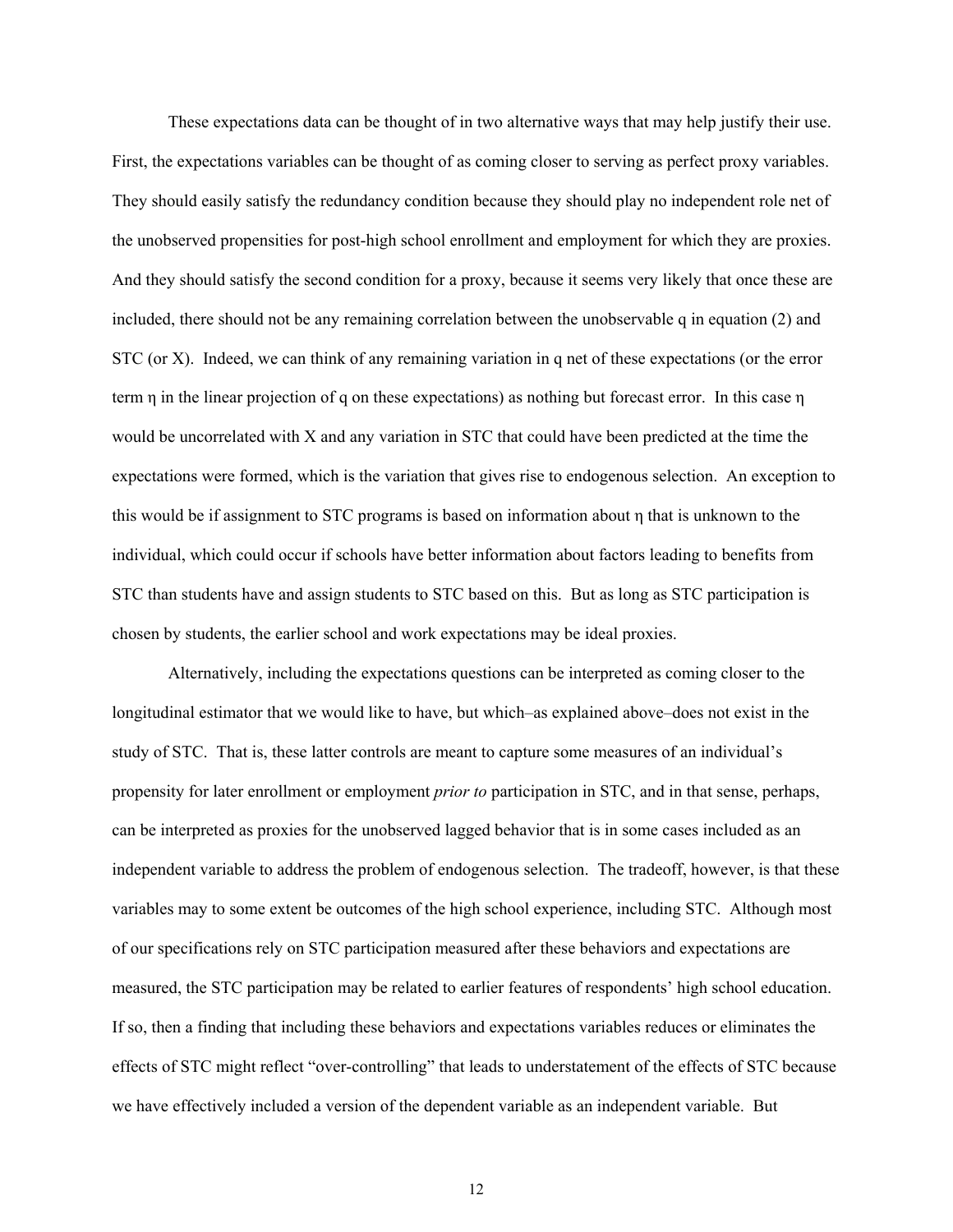conversely, if the effects of STC persist upon including these variables, we would argue that a causal interpretation of the effects of STC would be significantly bolstered.

The methods discussed thus far focus on trying to control "directly" for the individual-level heterogeneity that may underlie endogenous selection of individuals into STC participation, by including one version or another of controls for this heterogeneity. The alternative way to approach the selection problem is to indirectly avoid the bias caused by this unobserved heterogeneity, using an instrumental variable (IV) that helps predict participation in STC, but is not itself correlated with the unobserved factors associated with this participation that also affect enrollment and employment outcomes. This is particularly useful if despite the availability of the proxy variables and the expectations data there is still substantial selection on individual-specific unobservables. In this case equation (1) is augmented with an equation for the propensity to participate in STC, in which Z denotes the instrumental variable:

(3)  $STC_{ij} = \alpha' + \beta' Z_{ij} + \lambda_{ij}.$ 

 $\overline{a}$ 

In the NLSY97, in addition to the survey questions administered to individuals, a survey of schools elicits information on STC programs offered by schools; these data are accessible only to BLS researchers.<sup>9</sup> The school-level information on offerings of STC programs raises the possibility of using school-level variation in STC programs to address the selection problem. In particular, under some assumptions these school offerings could provide instrumental variables to use in accounting for the endogenous selection of individuals into STC programs. School offerings of STC programs would provide a reasonable IV for individual participation if two conditions hold. First, these offerings should influence individual participation. And second, the expectation of Y in equation (1) conditional on X and STC participation should not depend on whether the school offers STC programs.

<sup>&</sup>lt;sup>9</sup> For the most part, the school survey asks about the same programs covered in the individual survey, with a few exceptions. First, the individual survey also includes information on "career major" programs, which are a sequence of courses based on an occupational goal. However, information on these programs is elicited in a different manner from the questions used for other school-to-work programs, and hence is not analyzed here. (In the school survey, in contrast, information on all types of school-to-work programs comes from a similar set of questions.) Second, on the school survey apprenticeships and internships are covered separately. Third, the school survey does not cover mentoring programs. And finally, there is an "other" category for STC programs, which we ignore in our analysis.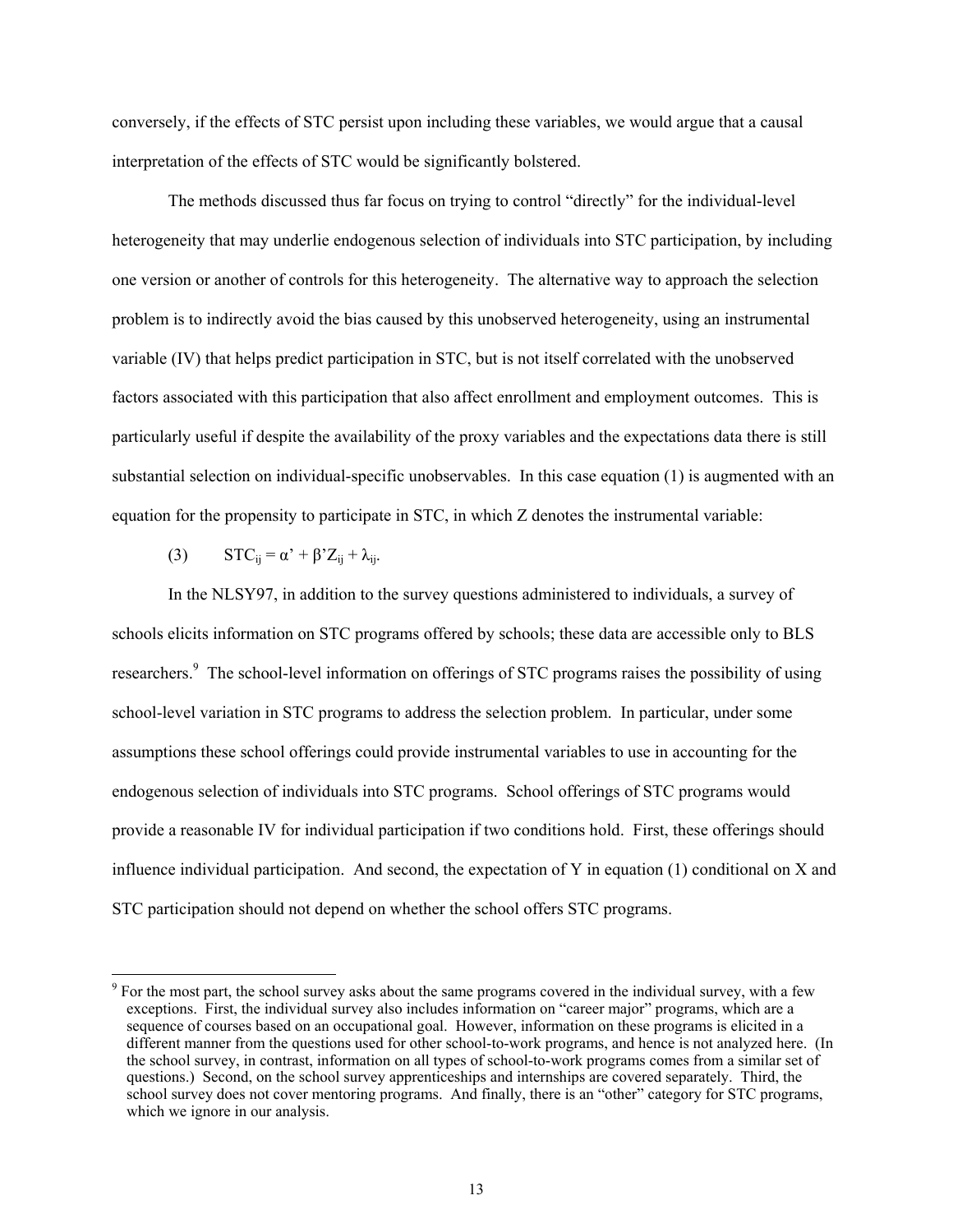A priori, it seems likely that the first condition would hold. However, in earlier work (Neumark and Joyce, 2000) this IV strategy was considered in estimating equations for expected employment and enrollment behavior, and, surprisingly, there turned out to be virtually no correspondence between the STC programs in which students reported participation, and school reports of provision of STC programs. In particular, overall and by type of program, individual and school reports were generally statistically independent.<sup>10</sup> But whereas the earlier research was based on the 1996 school survey, data from a new 2000 school survey are now available, and the newer survey collected data in a more reliable fashion that should increase the correspondence between individual and school reports regarding STC. In particular, the 1996 survey used a grid structure to elicit information from schools on STC programs. The grid had some confusing features, which may well explain why there was an item non-response rate averaging approximately 15 percent. In contrast, the 2000 survey was redesigned, although eliciting largely the same information, and has an item non-response rate averaging only 2.3 percent.<sup>11</sup> It turns out that the STC offerings in the 2000 school survey have much higher predictive power for individual participation. Most importantly, in first-stage regressions for STC program participation (based on the specifications used later in the paper) the estimated coefficient on whether the school offers the corresponding program is always positive and significant at the one-percent level, with F-statistics for the instruments in the firststage regression (which with a single instrument are the squares of the t-statistics on the instrument) often exceeding 10. At the same time, though, we still find that there is a good deal of slippage between individual reports of participation and school offerings, as it is quite common for individuals to report participation in programs that their schools do not report offering, which would appear to be impossible.

<sup>&</sup>lt;sup>10</sup> In working more with these data, we uncovered some errors in use of the school survey data in Neumark and Joyce (2000), in that some schools that did not respond to the survey were inadvertently treated as offering no STC programs. However–reinforcing the poor correspondence between the individual and school data–when these schools were dropped the association between individual and school reports of STC programs weakened

<sup>&</sup>lt;sup>11</sup> In addition, although likely less important, whereas Neumark and Joyce (2000) used self-reported STC participation from Round 1, this paper uses data from Rounds 2-4. In Rounds 2-4 the questions in the individual survey refer to current participation (specifically, participation since the last survey), rather than whether one ever participated, which should increase the correspondence of the answers from the individual and school surveys.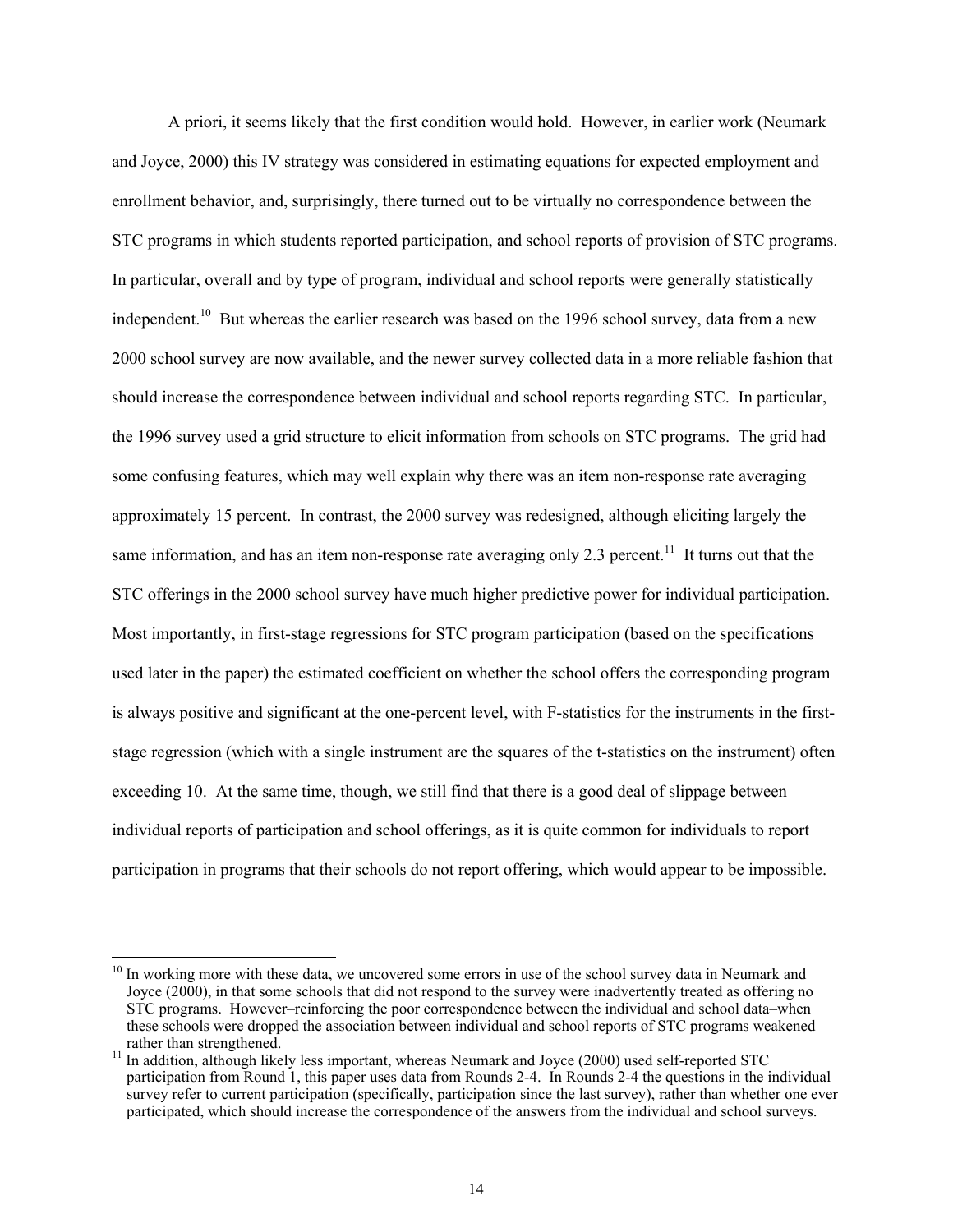However, it is the second condition–that the IV can be excluded from the employment or enrollment equation we are estimating–that appears to be most problematic. It is easiest to illustrate the problem by first considering the ideal case. The ideal case is one in which school offerings of STC programs are randomly distributed across schools. In this case it might still be possible to tell a story in which STC offerings affect enrollment and employment even conditional on individual participation. For example, if a school offers extensive STC programs even non-participants might be affected, perhaps because of the influence of peers or the overall culture of the school. But when STC programs are not randomly distributed across schools the problem could be far worse. If, for example, STC programs tend to arise in schools that are failing to send students to college, or schools that fail to place students in jobs, then these offerings may turn out to be strongly correlated with the error term in equation (1).

It turns out to be readily apparent in these data that STC program offerings are strongly associated with school-level characteristics that may be associated with students' post-secondary enrollment and employment. In Table 1, we report estimates of linear probability models for the STC programs that each individual is offered in his or her school, first for participation in any program, and then in each specific type of program. The independent variables are a number of school-level characteristics reported on the same school survey described above. Because this analysis is intended to be informative about the possibility of estimating equation (1) using instrumental variables, the sample here is the subsample of the main analysis sample in this paper (described in more detail below) for which individuals can be matched to the school survey, and hence for which the instruments are available.

Inspection of Table 1 shows that many school-level characteristics that are likely to be associated with post-high school outcomes are also strongly associated with STC offerings.<sup>12</sup> For example, the proportions of students involved in four types of problematic behavior–truancy, pregnancies, alcohol

 $12$  We report coefficients for the regressions including the school-level characteristics only. But because the more appropriate question for IV estimation might be whether STC offerings are associated with school-level characteristics after controlling for the characteristics of individual respondents, we also report on the statistical significance of the results if we include all of the individual-level controls as well, using the '+' superscripts. (Specifically, we include the controls listed in Table 4.) As indicated by the '\*' and '+' superscripts in the table, this has virtually no impact on the conclusions.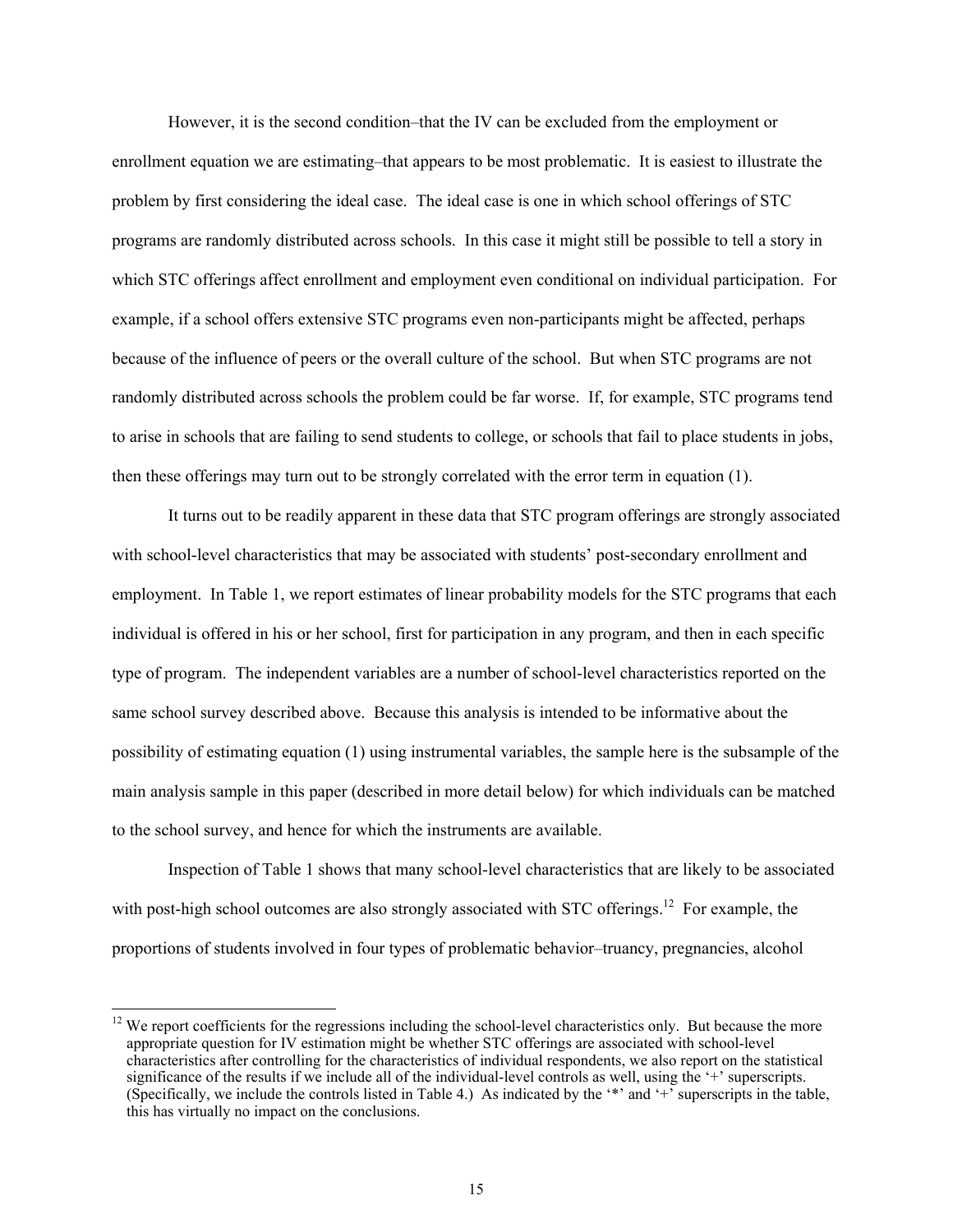possession, and drugs–are in many cases significantly related to school STC offerings. The directions of the effects are not always consistent, but the estimates overall indicate that characteristics of the student body are associated with STC programs students are offered. Teacher characteristics are also strongly associated with STC offerings. In particular, students in schools with highly paid teachers are significantly less likely to be offered many types of STC programs.

Although less relevant for assessing whether we can use the school-level variation in offerings of STC as an IV, Table 2 reports estimates of the same specifications reported in Table 1, but simply using all of the school survey observations available in the NLSY97, weighted for representativeness of the sample of schools. While the statistical strength of the relationships between school and student-body characteristics and STC offering is somewhat weaker, the estimates are often quite similar, and many are statistically significant. While not as directly informative about the potential for using IV estimation, these estimates are informative about the simpler question of the types of schools that offer STC programs.

Based on these findings, as well as the still problematic relationship between school STC offerings and individual STC participation noted above, we do not put any store in IV estimation based on the STC programs offered by schools. STC programs are sufficiently strongly associated with characteristics of schools and their students that the school-level variation is not helpful in identifying the effects of STC participation. Another way to think about the same problem is as follows. A simple way to examine the question of whether STC programs increase post-high school education or employment is to look directly at school-level estimates of these post-high school outcomes as functions of the STC programs that schools offer. Such regressions would be easily interpreted from a policy perspective, as they attempt to ask whether getting more STC programs to be offered by schools increases post-high school enrollment or employment. However, these regressions only answer this question if the observed variation in school STC offerings is not correlated with the error terms in these "reduced-form" equations. Thus, for example, if STC programs tend to proliferate in under-performing schools, this would tend to obscure beneficial effects of STC in the across-school "experiment." The evidence in Table 1 suggests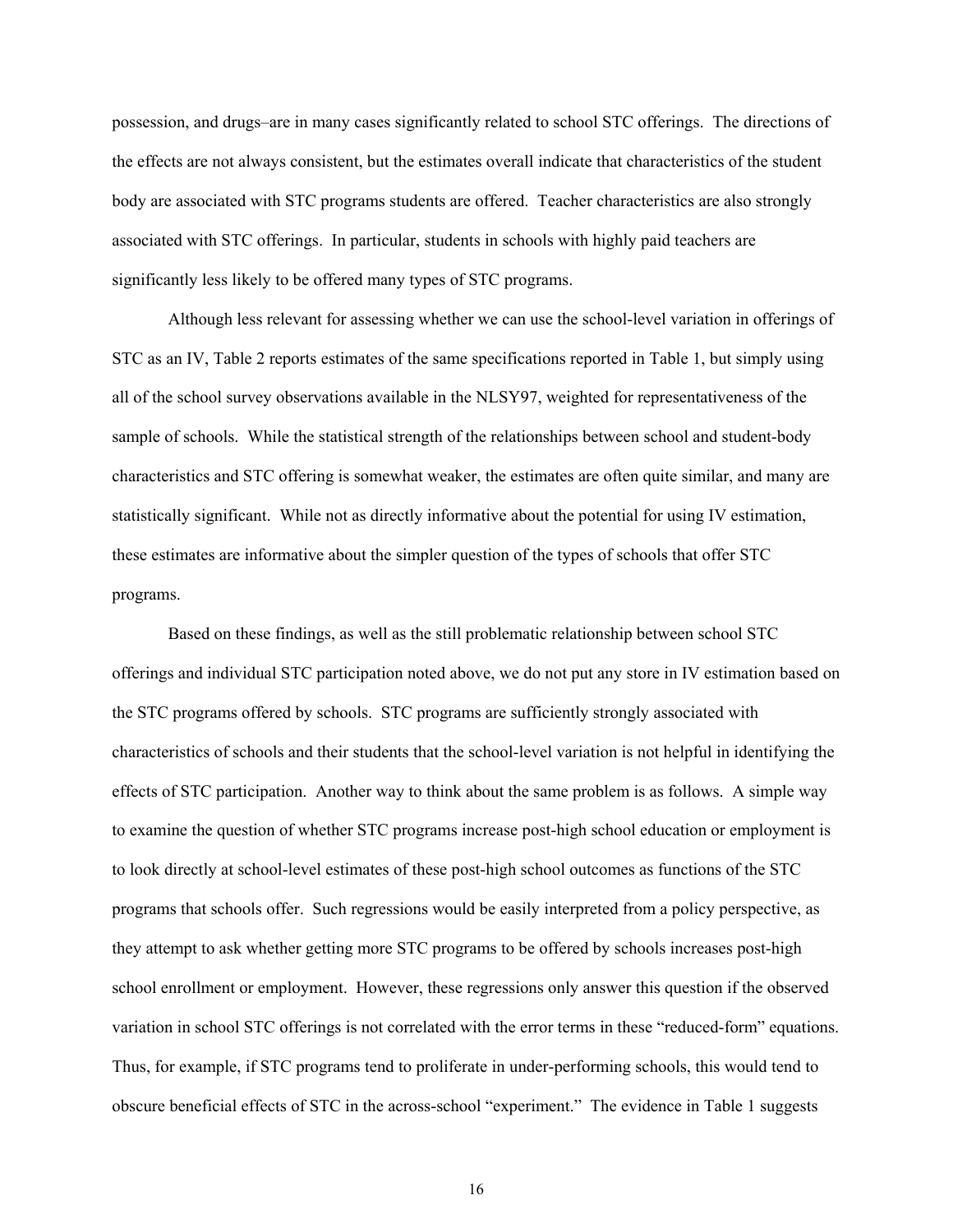that, in fact, variation in offerings of STC programs at the school level is strongly associated with characteristics of schools that are likely to be strongly related to post-high school outcomes for their students. We therefore do not pursue this strategy of estimating the effects of STC participation based on school-level variation in offerings of STC.

The preceding estimates illustrate that there are important school-level characteristics of the student body and the school itself that are associated with whether STC programs are offered. These associations suggest that if we use individual-level STC participation to identify the effects of STC, but the variation in participation stems partly from variation across schools, then we may obtain biased estimates. That is, ε in equation (1) may have a school-level component that is correlated with individual STC participation. It turns out that the NLSY97 has one additional feature that we can exploit to address this problem. Specifically, there are data on multiple students in the same school. This occurs because the NLSY97 consists of multi-stage stratified random samples (a cross-section sample and a supplemental sample of additional blacks and Hispanics);<sup>13</sup> the multi-stage stratification leads to observations that tend to be clustered by geographic areas. All schools in the sampling units were identified and assigned a unique code. While these codes are not included in the public-use files, they are available to BLS researchers. Because of this feature, school fixed effects can be added to equation (1) to control for all unobserved factors that are common to students within a school. The school fixed-effects estimator identifies the effects of STC participation from the within-school differences between those who do and do not participate in STC and the differences in outcomes associated with this participation, and hence does not rely at all on variation in STC participation that may be driven by the problematic across-school variation in offerings of STC.

In other words, even though schools that offer STC differ from other schools, so that we cannot identify the effects of STC from across-school variation, the NLSY97 data permit us to look within schools, estimating the effects of STC solely from within-school variation in STC. Of course, since

<sup>&</sup>lt;sup>13</sup> In the data, anyone of Hispanic origin is coded as Hispanic, and blacks must be non-Hispanic.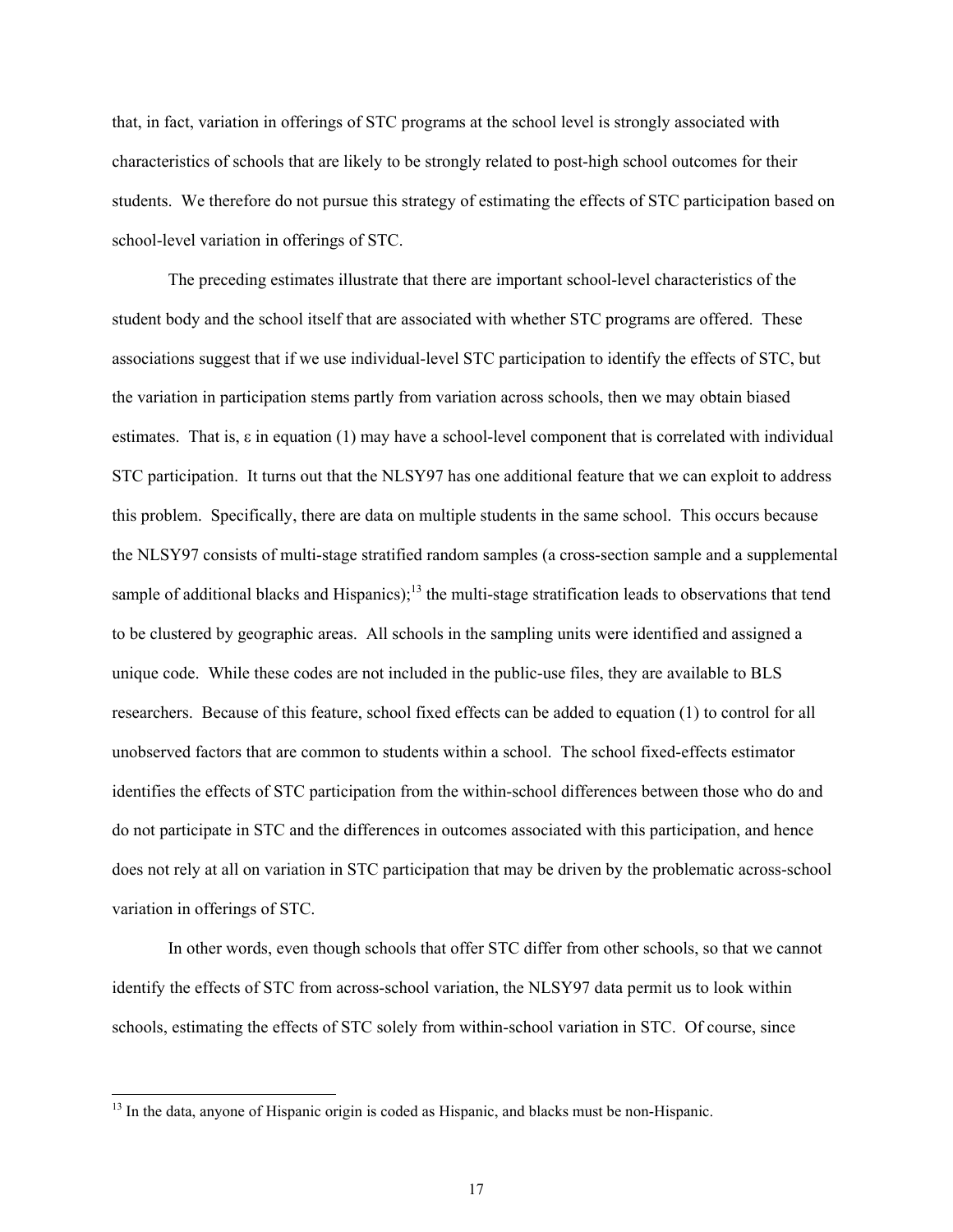individuals within schools differ from one another, in the within-school estimation attention must still be paid to individual-level heterogeneity.

## IV. Data Set, Variables, and Analysis Sample

The research relies on the 1997 National Longitudinal Survey of Youth (NLSY97), which offers the best information available to researchers to date on STC programs. In the NLSY97 individuals are surveyed about "programs schools offer to help students prepare for the world of work." The STC programs covered in the NLSY97 include: job shadowing; mentoring (matching students to an individual in an occupation); cooperative education (combining academic and vocational studies); work in a schoolsponsored enterprise; tech prep (a planned program of study with a defined career focus); and internships or apprenticeships.

In Round 1, the STC questions cover the types of programs in which individuals participated (at all and most recently), whereas in subsequent rounds the questions shifted to participation in the past year. The questions are asked of all  $9<sup>th</sup>$  to  $12<sup>th</sup>$  graders in Round 1. In Rounds 2-4 they are asked of any respondents enrolled in school (including college), although we focus on participation while in high school by only using STC information for years in which respondents were enrolled in high school.

The manner in which the STC data are collected raises two issues. First, because some (and most likely the larger share of) STC participation occurs in the later high school years, we cannot use the NLSY97 to study the effects of STC on high school completion. Because high school dropouts would by construction report less STC participation, there would be a spurious negative correlation between STC participation and dropping out of high school. Second, a moderate share of individuals report some college enrollment in the last year in which they are enrolled in high school, so in principle these individuals could be reporting STC during their short initial spell of college. As a check on the robustness of our results, we excluded the STC information for that interview year when calculating our STC measures. We found that our qualitative conclusions were unaffected by this alteration in the STC measure.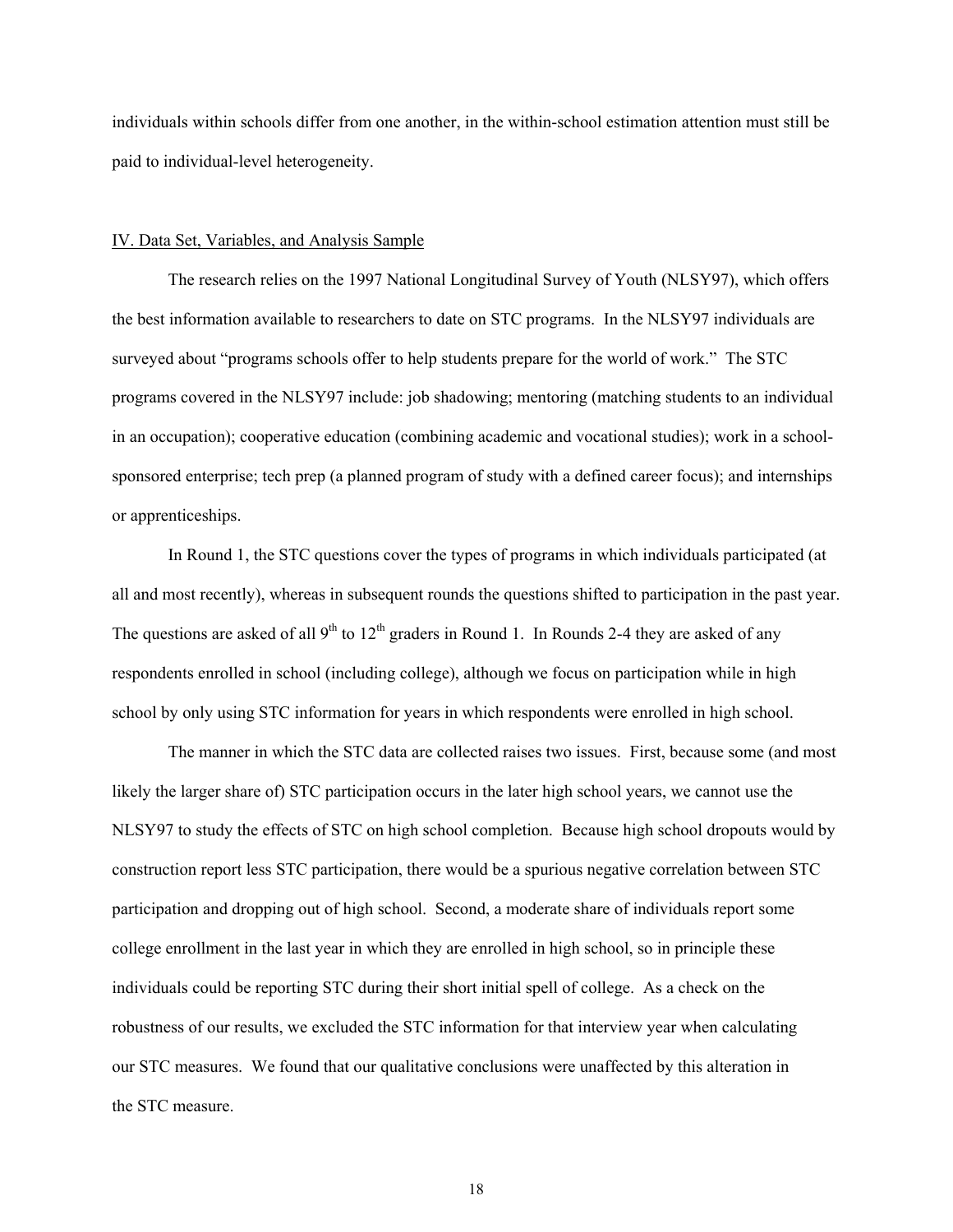The analysis is based on data from the first four rounds of the NLSY97. When the first round was administered, in 1997, respondents were aged  $12-17<sup>14</sup>$  With the second round, then, we can begin to observe some respondents who have left high school, but we get many more such observations with the third and fourth rounds, and therefore focus on educational and employment outcomes measured as of the third or fourth rounds. Table 3 gives some idea of the breakdown of the sample. First, with respect to the basic sample, of the total 8,984 original respondents to the NLSY, 8,510 were interviewed in 1999 or 2000 (Rounds 3 and 4).<sup>15</sup> Of these, attention will be restricted to those aged 18 or older, which eliminates about 40 percent of the sample (about 3,500 observations), and to those for whom we get at least one observation (in 1999 or 2000) at which they are not enrolled in high school, yielding 4,234 observations. The sample is restricted in this way to isolate those individuals for whom we can observe the early years of their employment or higher education after leaving high school. In future research we will study the longer-term career trajectories of STC participants and non-participants.

In addition to meeting these criteria, information on STC participation is also required. In order to get an accurate reading on STC participation, and to be able to measure some behaviors and expectations as of a well-defined date prior to the STC participation we study, we focus mainly on the information provided in the surveys after the first round in 1997, which for each subsequent round covers participation in the past year. (However, we verified the robustness of the results to using information on any STC in which the respondent had ever participated.) Requiring STC information after Round 1 drops sample observations for those who did not answer the STC part of the survey after this round, either because they had not spent time in high school in 1997 or a subsequent year, or in subsequent years were not enrolled as of the interview date and hence were not asked the STC questions. Coupled with some

 $14$  Respondents were aged 12-16 as of December 31, 1996.

<sup>&</sup>lt;sup>15</sup> Like any longitudinal study, the NLSY97 suffers from some attrition, as indicated by the dropoff in interviews. In general, though, the National Longitudinal Surveys have been very successful at following cohort members over time. It is quite plausible that attriters differ from non-attriters with respect to their STC transitions—for example, those who become idle after leaving high school may be more like to attrit. However, only if attriters differ from non-attriters with respect to the effects of school-to-work will the parameter estimates of interest be biased. This question can be explored using methods paralleling those in Falaris and Peters (1998), who test for attrition bias by comparing estimates of behavioral equations of "eventual" attriters and non-attriters in the period prior to attrition of the former. However, this will not be feasible with the NLSY97 until quite a few more rounds of data are available.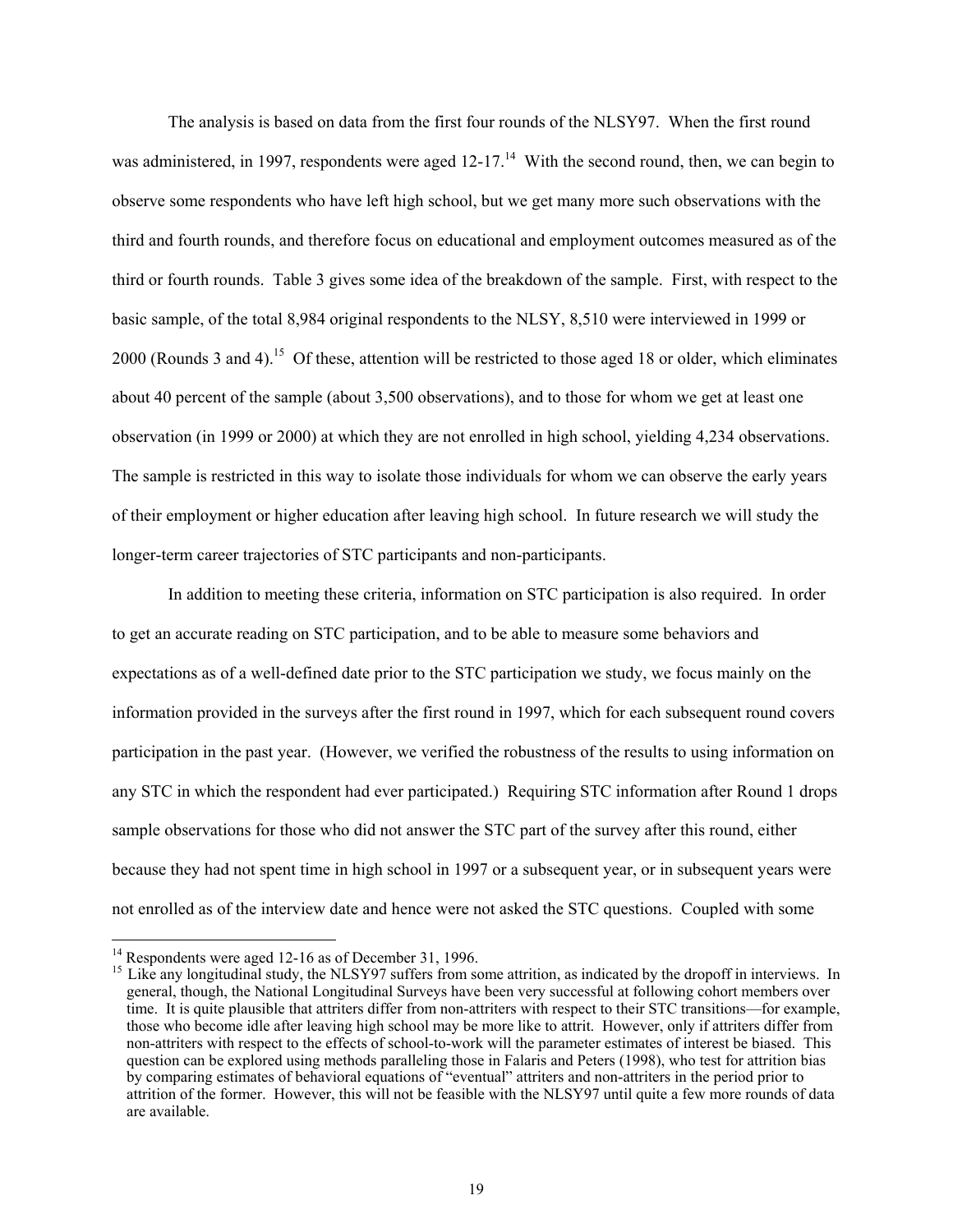final sample restrictions on availability of the other data used in the study, this takes us down to 3,279 observations. For our baseline analysis sample, we also exclude private schools, which are not the focus of STC policy, and vocational schools, which in a sense offer nothing but STC. This leaves us with 2,933 observations.

Finally, for two of the analyses the sample is restricted further. First, while one can estimate linear models with school fixed effects for the full sample, observations that are "singletons" in their school contribute no identifying information, so there is some interest in comparing estimates with and without the fixed effects for the subsample of individuals for which there are multiple respondents for their school; there are 2,230 such observations. Second, the work and schooling expectations data from 1997 are only asked of those born in 1980 or 1981, the two oldest birth cohorts, leaving us with 2,057 observations from the baseline analysis sample; we lose far fewer than a proportionate number of observations because the other sample restrictions leave us with mainly older NLSY97 respondents.

#### V. Results

#### *STC Participation*

We begin by presenting some linear probability models for who participates in STC, in part to provide descriptive information on STC participation, and in part to provide a preliminary assessment of the severity of the problem of endogenous selection into STC programs. Table 4 presents in the first row the proportions of students participating in any STC and then in each type of program covered in the individual survey, and in the remaining rows presents the linear probability estimates for any STC participation and participation in each type of program. The models include the demographic controls, the living arrangement/family controls, and the test scores and school behaviors that are used as proxy variables for unobserved heterogeneity.

One curious finding is that for three types of STC programs (coop, school enterprise, and tech prep) black students are significantly more likely to participate, with the estimates indicating participation probabilities that are higher by 32 to 79 percent relative to the overall sample. Note that this appears to be a within-school phenomenon, as there was no significant evidence in Tables 1 or 2 that schools with more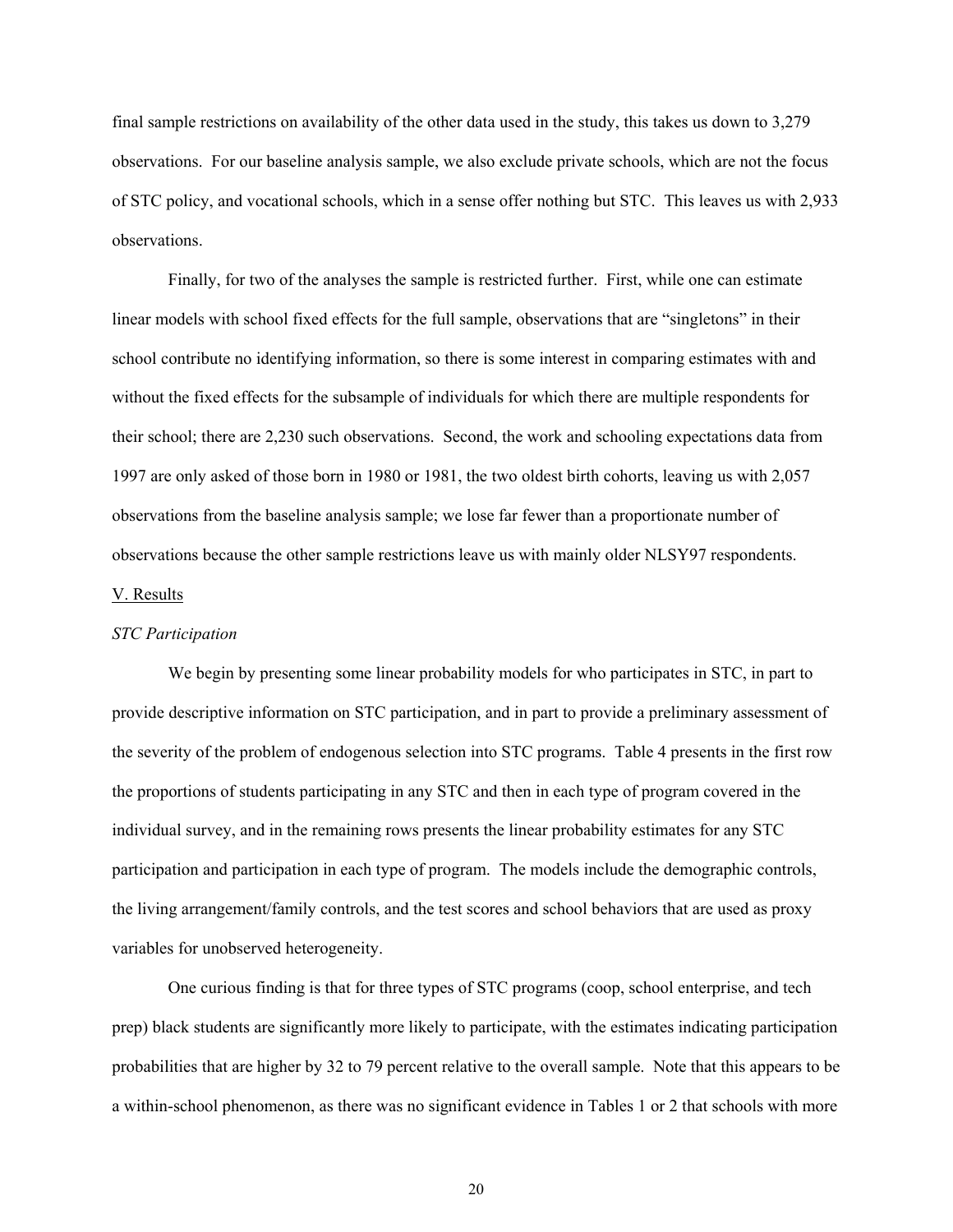black students were more likely to offer STC. Whether this reflects higher returns to STC for blacks is addressed below; the alternative is that blacks for some reason are more likely assigned to such programs despite no greater benefit for them, which would raise a number of interesting questions that are not the focus of this paper.

The most striking finding, though, which is more directly relevant to the question of whether and how we can estimate the causal effects of STC participation, is that almost no other variables are significantly related to STC participation, aside from what might be considered a smattering of the estimated coefficients the statistical significance of which could just reflect randomness; indeed, excepting the estimates of the black-white difference, 7.5 percent of the remaining coefficient estimates are significant at the five-percent level. This is also reflected in the very low R-squares for these models of individual participation, which are generally one-fifth or less of the R-squares for the models for whether schools offered STC, even when individual characteristics were omitted from those models (Table 1). The finding that very few variables predict STC participation suggests that problems from endogenous selection into STC participation may not be too severe. If STC participation were randomly assigned we would, of course, expect none of the variables in Table 4 to predict participation, and the evidence does not deviate from this too strongly. Nonetheless, because STC participation was not randomly assigned, selection on unobservables of course cannot be ruled out.

### *Basic Multivariate Analysis*

Tables 5A and 5B begin the multivariate analysis. While Table 5A reports the estimated coefficients of the variables for participation in STC programs, Table 5B reports estimated coefficients for the control or proxy variables for the specifications including the full sets of proxy variables. Turning first to Table 5A, the first four columns report linear probability estimates of models for whether the individual has some college education since leaving high school, and the last four columns report models for current employment. For each of the two dependent variables, the first column includes only the demographic controls. The second through fourth columns include an increasingly larger set of the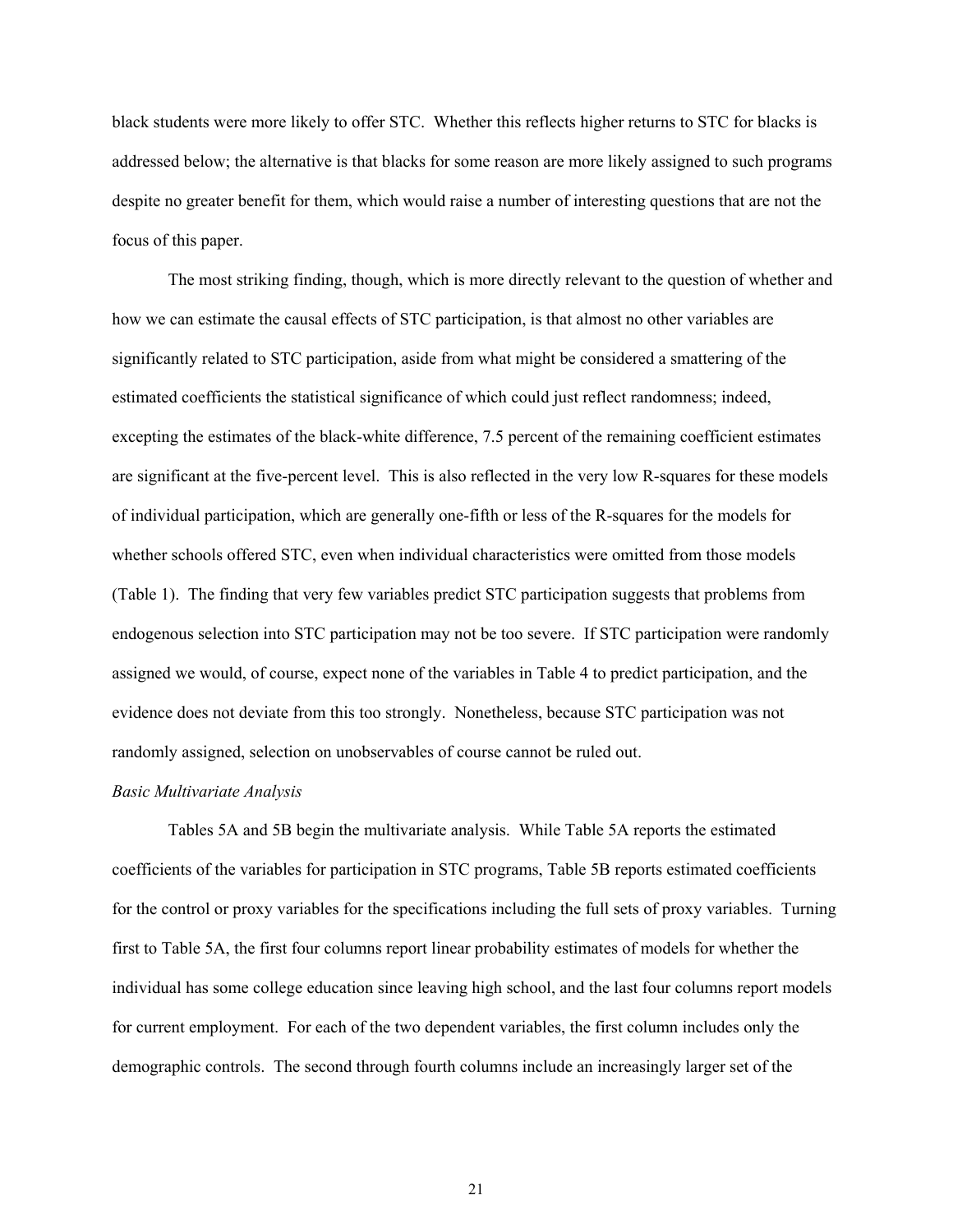control or proxy variables: first adding the living arrangement/family variables, then the test scores, and finally the school behaviors. $16$ 

Looking first at college education, the estimates in Table 5A reveal considerable heterogeneity in the effects of different types of STC programs. In column (1), with minimal controls, we see that mentoring and school enterprise STC programs are associated with a significantly higher likelihood of some college education, with the differential ranging from about 0.07 to 0.11. Relative to the sample proportion of 0.50 with some college, these estimates imply increases of 14 to 22 percent in the probability of college attendance. On the other hand, tech prep STC programs are associated with a significantly lower likelihood of college education.

In columns (2)-(4), as the control variables are added, these estimated effects weaken in size and statistical significance although overall the changes are small.<sup>17</sup> Adding the controls for living arrangements and family structure, the estimated effects of school enterprise and tech prep fall slightly and remain statistically significant (the latter only at the ten-percent level), while the estimated effect of mentoring falls by about one-third and becomes statistically insignificant. This latter result reflects the finding that those with non-traditional family structure are less likely to be in mentoring programs (Table 4), and, as shown in column (1) of Table 5B, are less likely to attend college, so that absent these controls the omitted variable bias is positive. When the ASVAB scores are added, in column (3) of Table 5A, the estimated effects of school enterprise and tech prep fall further, although the former remains statistically significant. At the same time, the estimated effect of job shadowing rises and becomes statistically significant at the ten-percent level, presumably reflecting the negative association of all four test scores with participation in job shadowing (Table 4), and the positive associations between test scores and college attendance (Table 5B, column (1)). Finally, when the school behaviors are also added, we find

<sup>&</sup>lt;sup>16</sup> The variables included in each of these sets of controls are listed in Table 4.<br><sup>17</sup> We use the word "effect" to summarize our results once we include the proxy variables, as this represents our first strategy to recover causal effects. We are well aware, of course, that each strategy may not in fact reveal causal effects.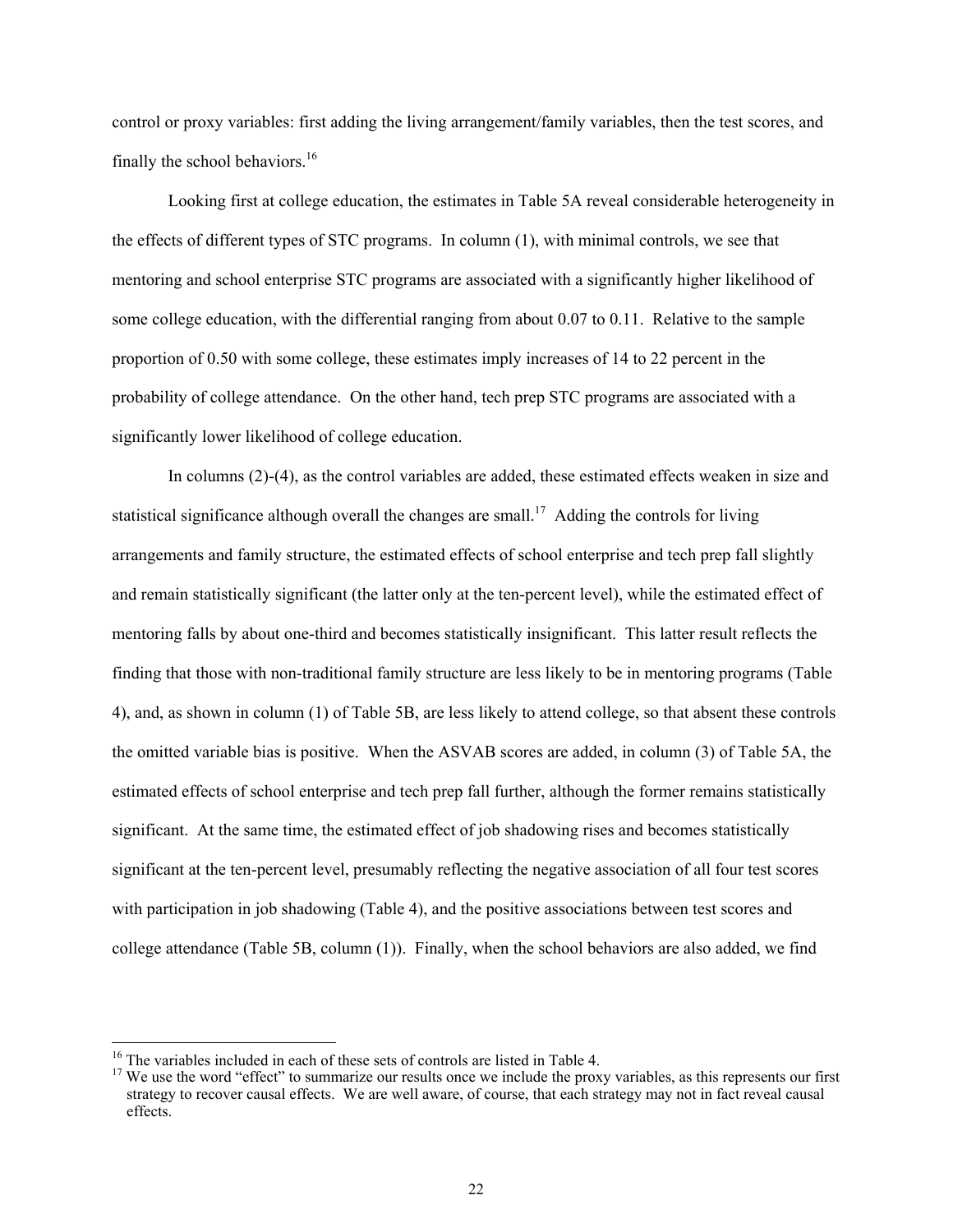that only school enterprise STC programs are significantly associated with college attendance, with a positive effect estimated at 0.088.

Columns  $(1')$ - $(4')$  turn to current employment. The results for current employment are less sensitive to the addition of the proxy variables than were the results for some college. In all cases we find statistically significant positive effects of coop and internship/apprenticeship STC programs, with effects near 0.07. Relative to a sample proportion currently employed of 0.64, these estimates imply that these types of STC programs are associated with approximately 11 percent increases in the probability of posthigh school employment.

The estimates of the coefficients of all of the control (and proxy) variables in the fullest specifications are reported in Table 5B. Aside from the findings already noted, there are a few other noteworthy results, most unsurprising. First, women and blacks are significantly more likely to have attended some college, conditional on the observables, while blacks are less likely to be employed. In general, household structures deviating from two biological parents are associated with a lower likelihood of college attendance and a higher likelihood of employment, while respondents from smaller households, from households with higher income, and whose mothers are more educated are more likely to have attended some college. Presumably all of these effects reflect the impact of economic resources on college attendance. Also not surprisingly, the ASVAB scores–in particular for word knowledge and math knowledge–are significantly positively associated with college attendance, but not with current employment. Finally, all four indicators of troublesome behaviors in high school are significantly associated with a lower probability of attending college. Thus, the proxy variables have rather strong effects, and in the expected directions, on the enrollment and employment outcomes, suggesting that the reason they do relatively little to mediate the effects of STC participation is because they are very weakly associated with this participation–as documented in Table 4–rather than because they are uninformative about enrollment and employment outcomes.

Overall, the basic multivariate analysis suggests some positive effects of STC participation on college education and on current employment. More specifically, school enterprise programs are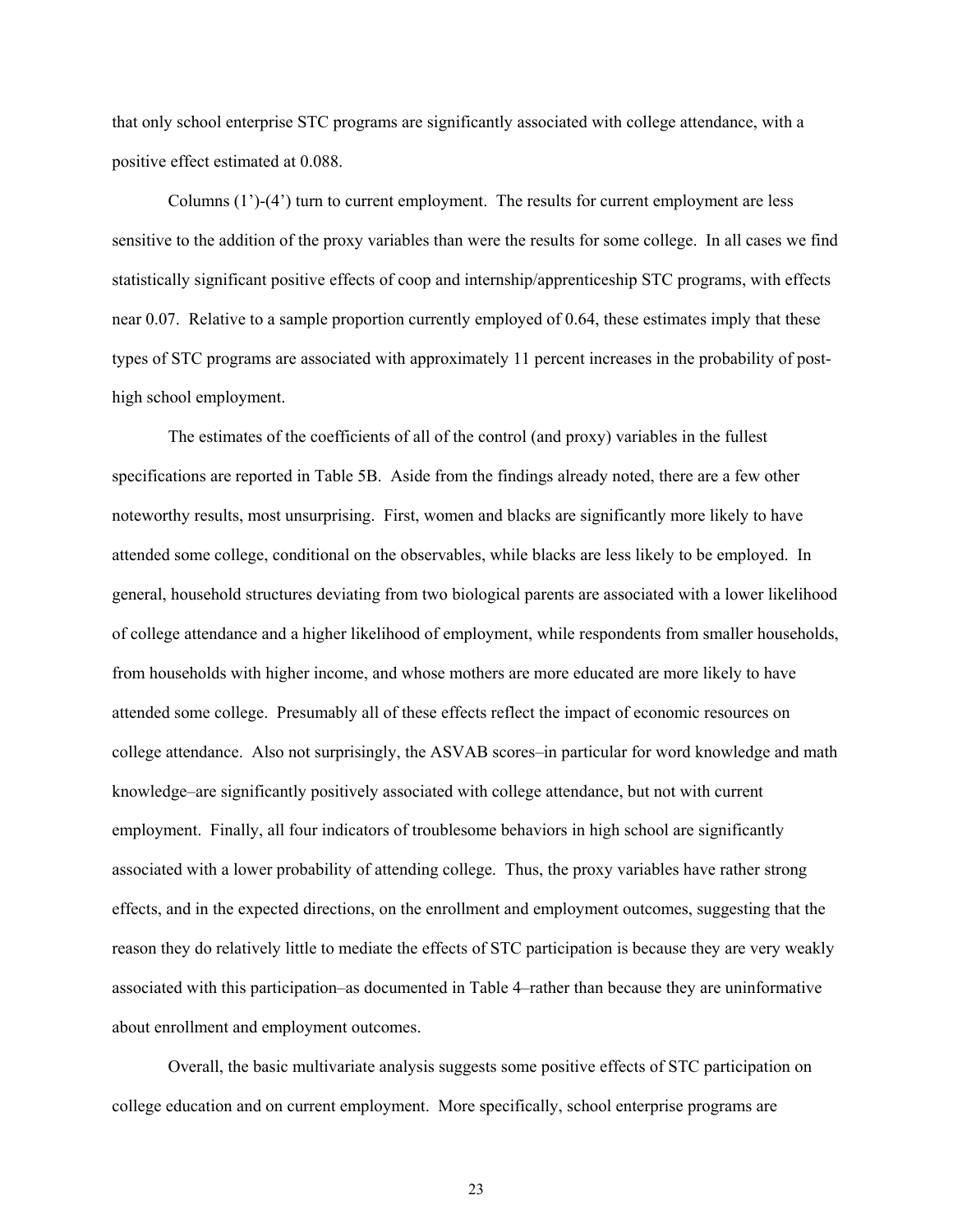associated with a higher likelihood of obtaining some college education, and coop and internship/apprenticeship programs are associated with increased employment. As already noted, the extensive set of proxy variables does relatively little to alter the estimated relationships between STC and enrollment and employment, although there may still be important unobservables underlying these estimated effects. In particular, although the links between coop or internship/apprenticeship programs and later employment seem reasonably straightforward, the link between school enterprise and college attainment is less obvious, suggesting that the estimated effect of school enterprise programs may be spurious and reflect underlying differences in unobservables rather than effects of STC participation. In the following subsections such questions receive more attention.

### *Work and Schooling Expectations*

The next analysis introduces variables measuring respondents' work and schooling expectations during high school. Recall that these are measured in 1997, prior to when STC participation is measured. Thus, the hope is that these variables capture unobserved characteristics of respondents associated with the dependent variables, without themselves being driven by STC participation. Further, these variables are intended to "mimic" a longitudinal before-and-after estimator by asking whether observed work and schooling behavior differs from earlier expectations in a manner that suggests an effect of STC participation.

The results are reported in Table 6. For each dependent variable, we first report the estimates excluding these variables (and hence paralleling columns (4) and (4') of Table 5) for the subsample of observations–the 1980 and 1981 birth cohorts–for which these data are available. Holding the sample constant allows us to isolate the effects of adding the expectations variables. The estimates for this subsample in columns (1) and (1') of Table 6 are generally similar to the corresponding estimates for the full analysis sample. For some college, only for school enterprise STC programs is there a significant effect of STC. It is positive like for the full sample, although a bit larger (0.113 compared with 0.088). For current employment, the estimated effect of internship/apprenticeship programs is the same (0.072),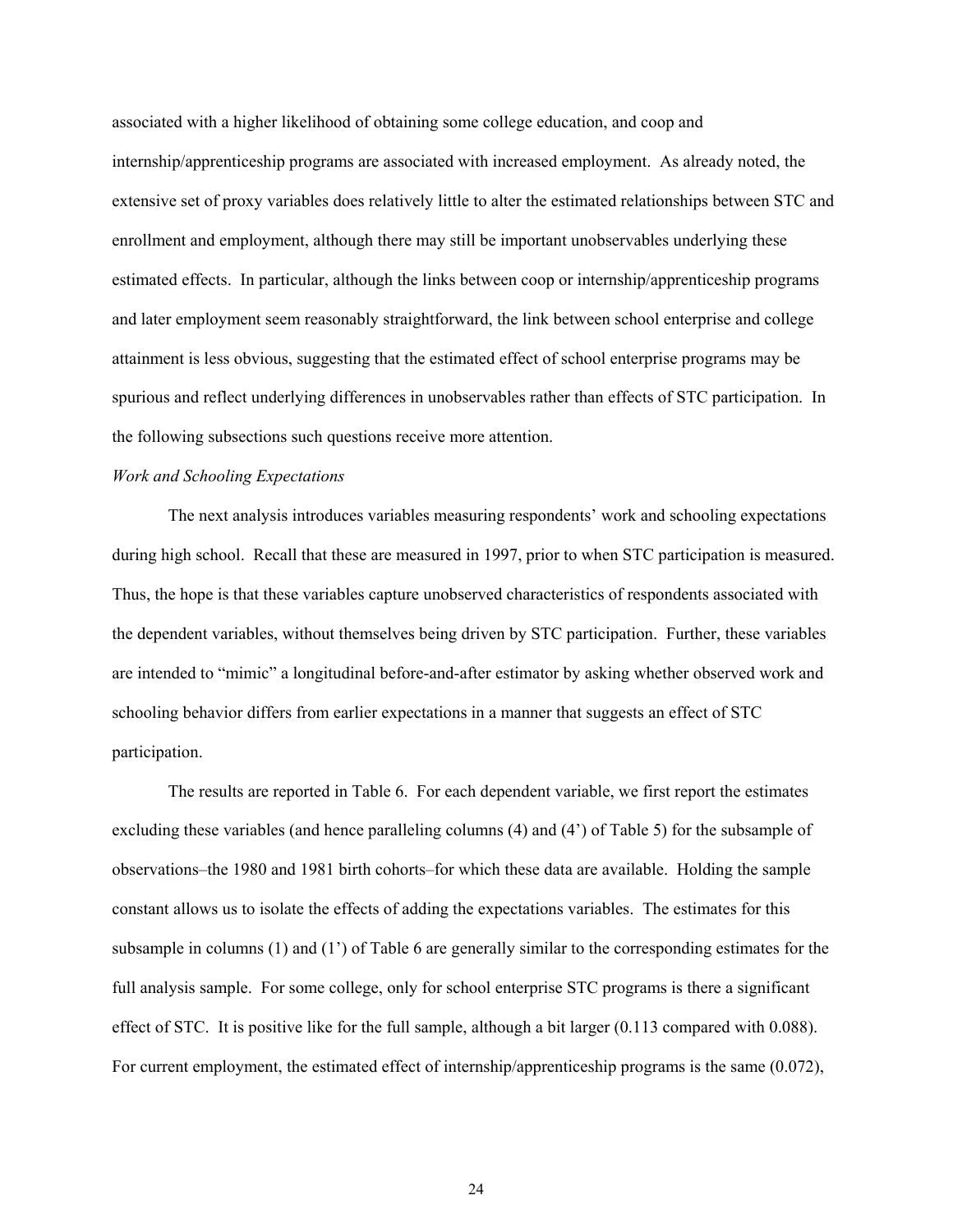and remains statistically significant for the subsample. However, the estimated effect of coop programs falls somewhat (from 0.071 to 0.047) and is no longer statistically significant.

Columns (2) and (2') report the results when the expectations variables are added. There is remarkably little change in the estimated coefficients or their statistical significance. The estimated effect of school enterprise on college attendance falls by 0.009 and remains statistically significant, and the estimated effect of internship/apprenticeship programs is unchanged.<sup>18</sup> Furthermore, none of the magnitudes of the estimated coefficients of the other STC programs change much or become statistically significant. Finally, we note that the expectations for a four-year degree are strongly positively associated with actual college attendance. At the same time, these expectations are strongly negatively associated with employment, whereas work expectations for age 30 are strongly positively associated with employment. This latter evidence indicates that the expectations variables are quite informative about subsequent behavior, bolstering the validity of this approach.

Thus, it appears that once we include the detailed set of control variables (in the last columns of Table 5A), this analysis points to little remaining selection bias in the estimated effects of STC. While the analysis with the expectations data could only be done on a subsample, we can take the finding of no indication of remaining bias and return to the estimates for the full sample. The evidence, therefore, still points to positive causal effects of school enterprise STC programs on college attendance, and of coop and internship/apprenticeship programs on employment, in the immediate post-high school period.

# *School Fixed Effects*

 $\overline{a}$ 

Finally, we turn to the analysis incorporating the fixed school effects, to avoid any identification of the effects of STC participation driven by across-school variation. For this analysis, we restrict attention to the subsample of individuals with multiple observations in the same school, as it is only these individuals who identify the effects of STC programs; any variation for individuals who are the sole representatives of their school are captured in the fixed effect for their school. We first report estimates

<sup>&</sup>lt;sup>18</sup> This evidence also indicates that concerns regarding "over-controlling" were clearly not warranted, as the inclusion of the variables measuring expectations (and behaviors, in Table 5) has relatively little impact on the estimates.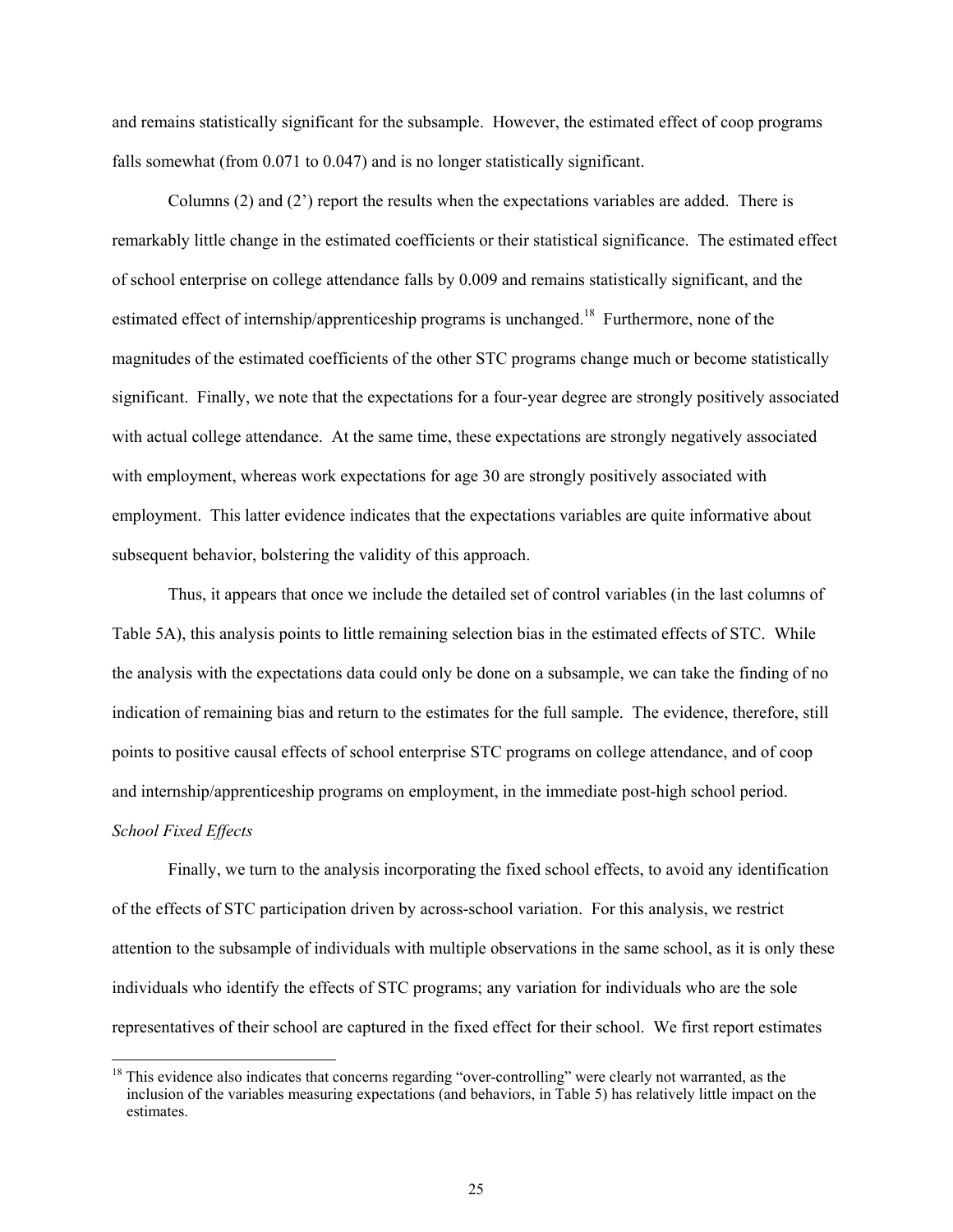without the school fixed effects for this subsample, and then with the fixed effects. Of course, the fixed effects estimates would be identical if the "school singletons" were included, albeit with different standard errors, so we can still do the comparison to the full sample estimates without fixed effects.<sup>19</sup> In these specifications we include the full set of proxies, but we exclude the expectations variables because they did not matter in Table 6, and because this would impose a further sizable sample restriction.

The estimates in columns (1) and (1') of Table 7, for the "fixed effects sample" but excluding the fixed effects are quite similar to the full sample results (columns (4) and (4') of Table 5A). There is a positive and significant estimated effect of school enterprise on college attendance that is only a shade larger (0.091 versus 0.088), and positive and significant estimates of the effects of coop and internship/apprenticeship programs on current employment. However, while the estimated effect of coop programs is of similar magnitude, the estimated effect of internship/apprenticeship programs is larger (0.123 versus 0.072). In addition, the estimated effect of tech prep programs on college attendance is larger negative (−0.070 versus −0.042) and statistically significant.

The important question, though, is how the estimates change when the school fixed effects are added. In the estimates for college attendance, the effects of STC programs strengthen, with the already significant effects of school enterprise and tech prep programs growing, and a positive and significant effect of job shadowing programs emerging as well. In the estimates for current employment, the estimated positive effect of coop programs grows from 0.073 to 0.089, remaining statistically significant, while the estimated effect of internship/apprenticeship programs falls from 0.123 to 0.072, and becomes statistically significant only at the ten-percent level. The changes in the estimated effects of STC program participation are not large, but they are not trivial either, and in some cases the conclusions are substantively different (e.g., with respect to job shadowing). Hausman tests for whether we need the school fixed effects (relative to random effects) yield p-values of 0.19 for the some college specification, and 0.25 for the current employment specification. Formally these results suggest that we can exclude the

<sup>&</sup>lt;sup>19</sup> If observations on individuals who are the only sample member from their school are included the standard errors are larger.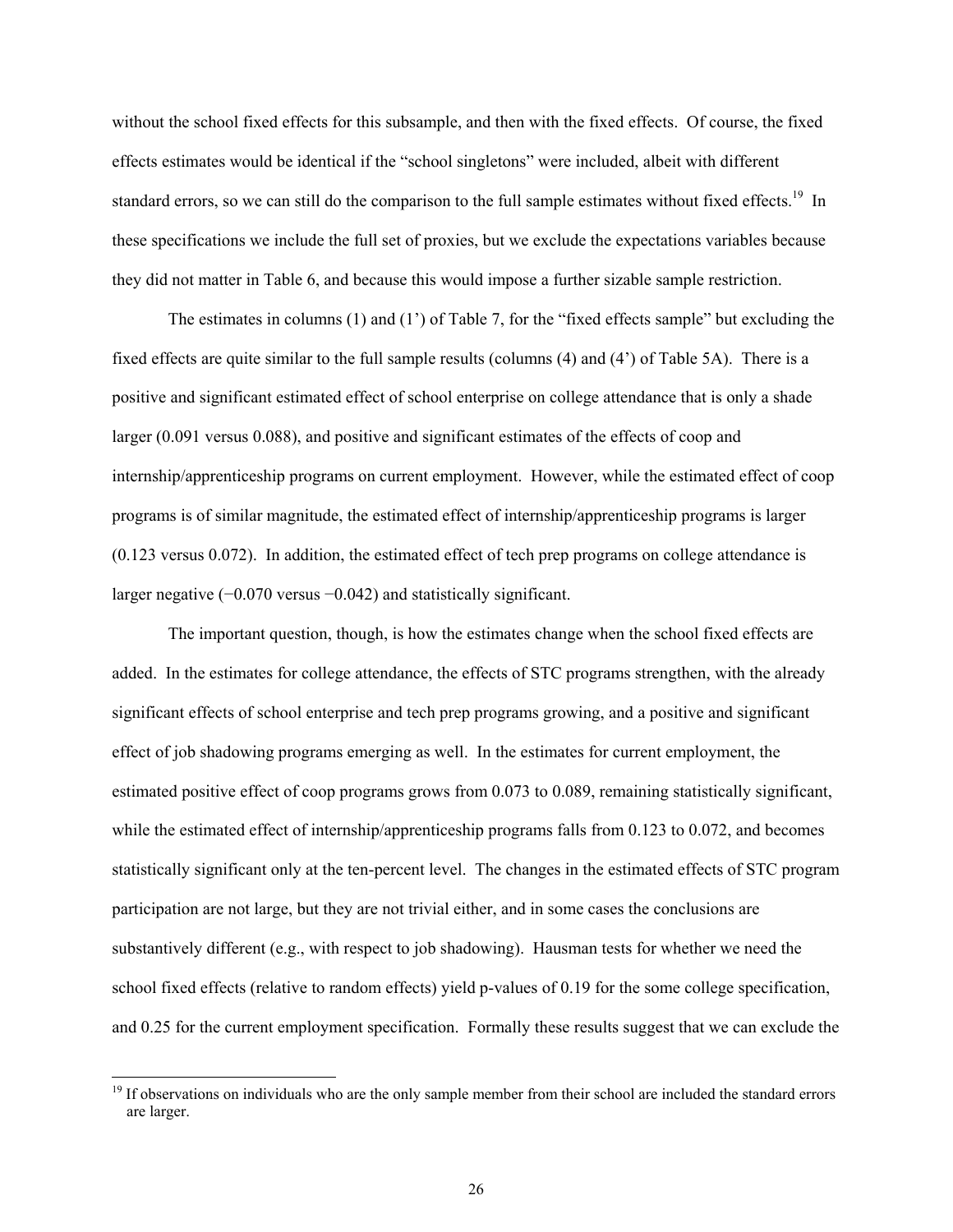school fixed effects. But these p-values are nonetheless relatively low, and the standard errors increase very little in the fixed effects estimation–in contrast to what occurs in many applications. Thus, because there is little cost to retaining the school fixed effects, because the estimates are a bit different, and because including the school fixed effects does not introduce any bias, we view these as our preferred estimates.

#### *Provisional Summary*

To summarize, then, our analysis points to a number of beneficial effects from certain types of STC programs. In particular, job shadowing and school enterprise programs increase post-high school college attendance, while coop and internship/apprenticeship programs increase employment, although the statistical evidence for internship/apprenticeship programs is weaker. Finally, working in the other direction, tech prep programs appear to reduce college attendance without any offsetting increases in employment. Thus, this evidence suggests that specific types of STC programs can be used to increase post-secondary education and employment, and hence presumably to increase skill formation.

# *Heterogeneity in the Effects of STC*

To this point we have reported estimated effects of STC participation for the full sample. However, the effects of STC may differ across racial or ethnic groups, or across other characteristics of individuals that are associated with socioeconomic status or the likelihood of attending college (aside from STC). In fact, the "findings" on which the STWOA is based refer specifically to the problems posed by disadvantaged and minority youths. And STC practitioners commonly argue that STC programs are particularly helpful for such youths. We are also interested in how the effects of STC differ between men and women.

We therefore re-estimated some of our key specifications allowing the effects of STC to differ across groups. In each case, we maintained a single specification for the pooled sample, but interacted each of the STC participation variables with indicators for the groups considered (e.g., white, black, and Hispanic). We used the fixed effects specifications from Table 7, which for reasons discussed earlier we view as the most reliable estimates. Aside from race and ethnicity, we estimated models allowing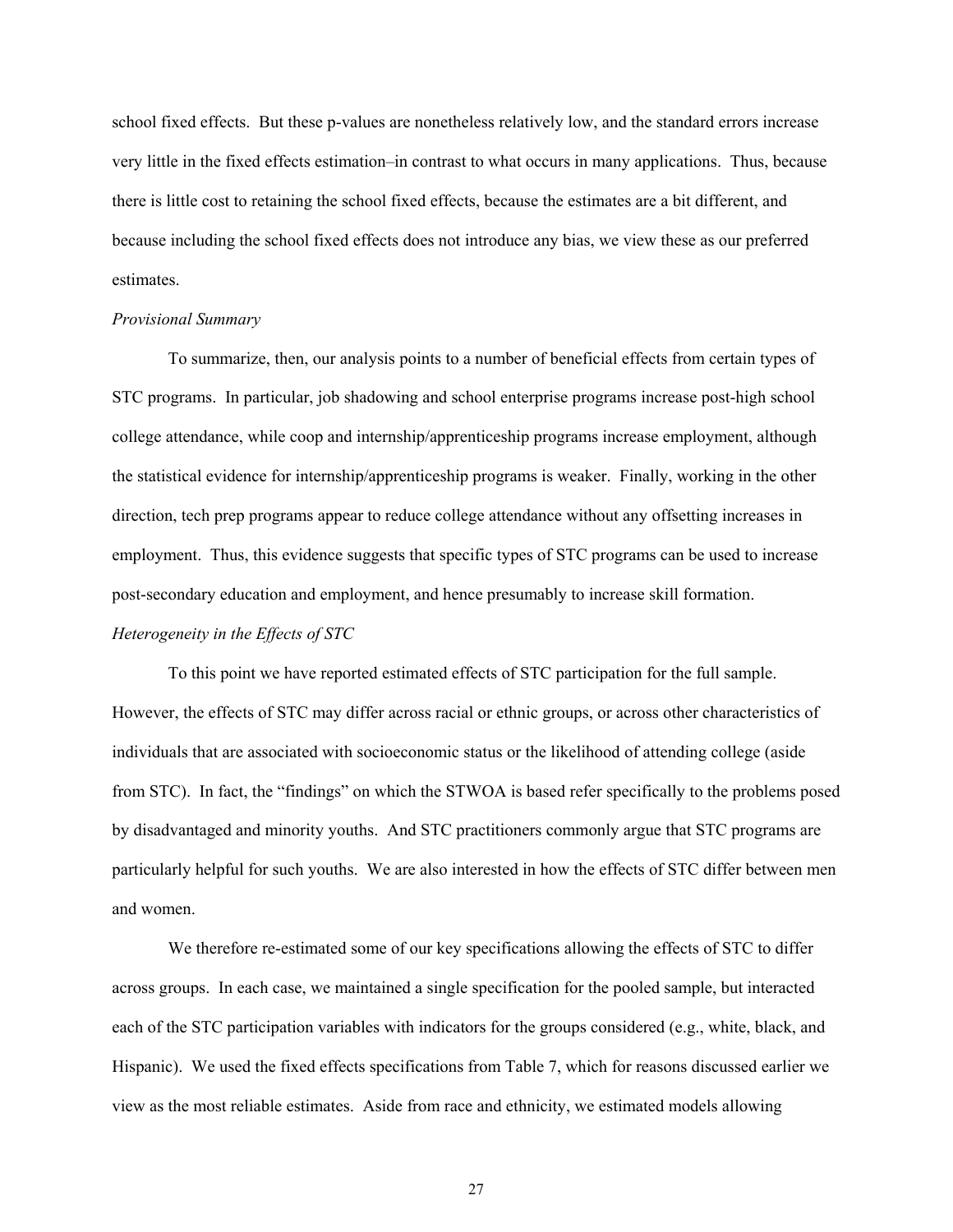different effects for: those in the top, middle, and bottom third of the distribution of the ASVAB math knowledge score; respondents whose biological mothers had 13 or more years of education and 12 or fewer years; respondents living with both biological parents and those with alternative living arrangements; and males and females. In the case of the math knowledge test, mother's education, and living arrangement variables, the estimates in Table 5B indicated that these were strongly related to college attendance. And all of the variables aside from the sex of the respondent are related to socioeconomic advantage.

Selected results are reported in Table 8. To make the results easier to digest, for each specification only estimated coefficients of the STC-group interactions that are significantly different from zero for at least one group are reported. It is important to keep in mind, though, that in most cases the differences across groups were not statistically significant, in which case the pooled estimates reported in Table 7 cannot be rejected. The evidence in this table should be interpreted as simply establishing for which groups we can conclude that there are statistically significant effects of different STC programs.

Results from the specification allowing different effects by race and ethnicity are reported in columns (1)-(1''). Looking first at college attendance, there is generally more evidence of beneficial effects of STC programs for whites, as for whites only there are statistically significant positive effects of internship/apprenticeship programs on college attendance, and of coop and tech prep programs on employment. At the same time, two programs–tech prep and mentoring–have negative effects (on schooling and employment, respectively) only for whites. Also of note is that the only evidence of positive effects of internship/apprenticeship programs on employment arises for minorities, with the estimate statistically significant for blacks, large (but insignificant) for Hispanics, and near zero for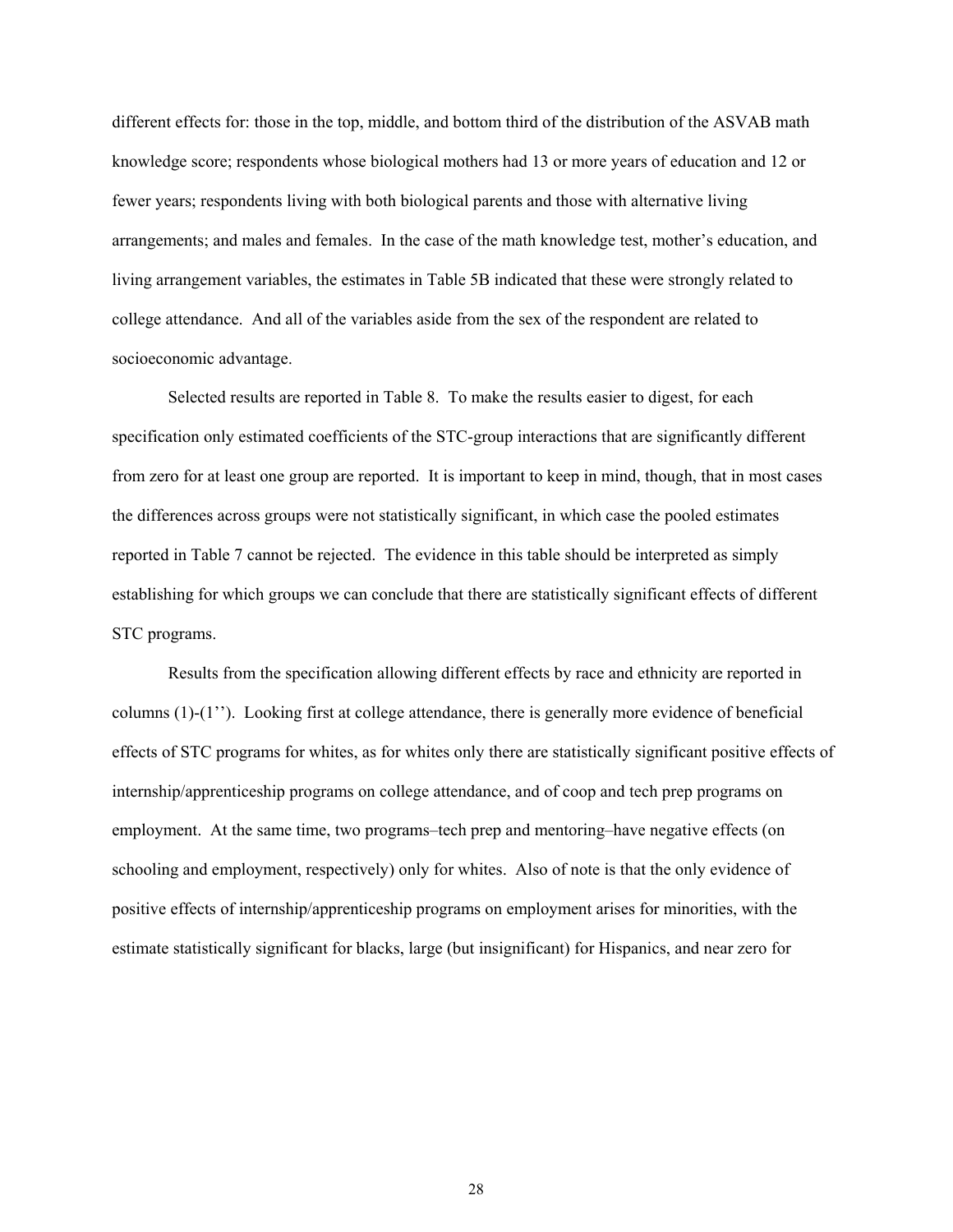whites. The earlier finding that school enterprise programs have positive effects on college attendance appears to apply to all groups, although the estimated effect is not statistically significant for blacks.<sup>20</sup>

The results disaggregating the effects by the ASVAB math knowledge score are reported next. There is no clear message here, as there are some positive and significant effects of alternative programs for each ability group. Columns (3) and (3') report results for the specification allowing different effects depending on the biological mother's education. Here, too, there is some evidence of positive program effects (for different programs) in each of the two groups. This is not the case, however, for the final specification, which allows the effects to differ depending on living arrangement. Here we see that there is no evidence of beneficial effects of STC for those in non-traditional families, and conversely all of the evidence of beneficial effects occurs for respondents living with both biological parents.

The estimates discussed to this point concern differences among respondents that are likely related to socioeconomic advantage or disadvantage. While it is difficult to synthesize the disparate estimates, some summary is possible. First, if we consider whites, those with high ASVAB scores, those with more-educated mothers, and those living with two biological parents as relatively advantaged, then a couple of conclusions emerge. First, job shadowing and mentoring have some beneficial effects on college attendance, but only for the more-advantaged individuals. There is some evidence of positive effects of school enterprise and internship/apprenticeship STC programs on college attendance for both more- and less-advantaged groups, and similarly some evidence of negative effects of tech prep programs on both more and less-advantaged individuals. Turning to employment, the evidence of positive effects of coop STC programs is strongest for more-advantaged individuals, while the evidence of positive effects of internship/apprenticeship programs arises only for less-advantaged individuals. Job shadowing appears to have some negative effects for both types of individuals.

 $^{20}$  Finally, note that the results in Table 8 do not help explain the higher participation rates of blacks in coop, school enterprise, and tech prep programs, which were documented in Table 4. This suggests that explanations of these higher participation rates other than greater benefits for blacks should be explored, although that is beyond the scope of this study.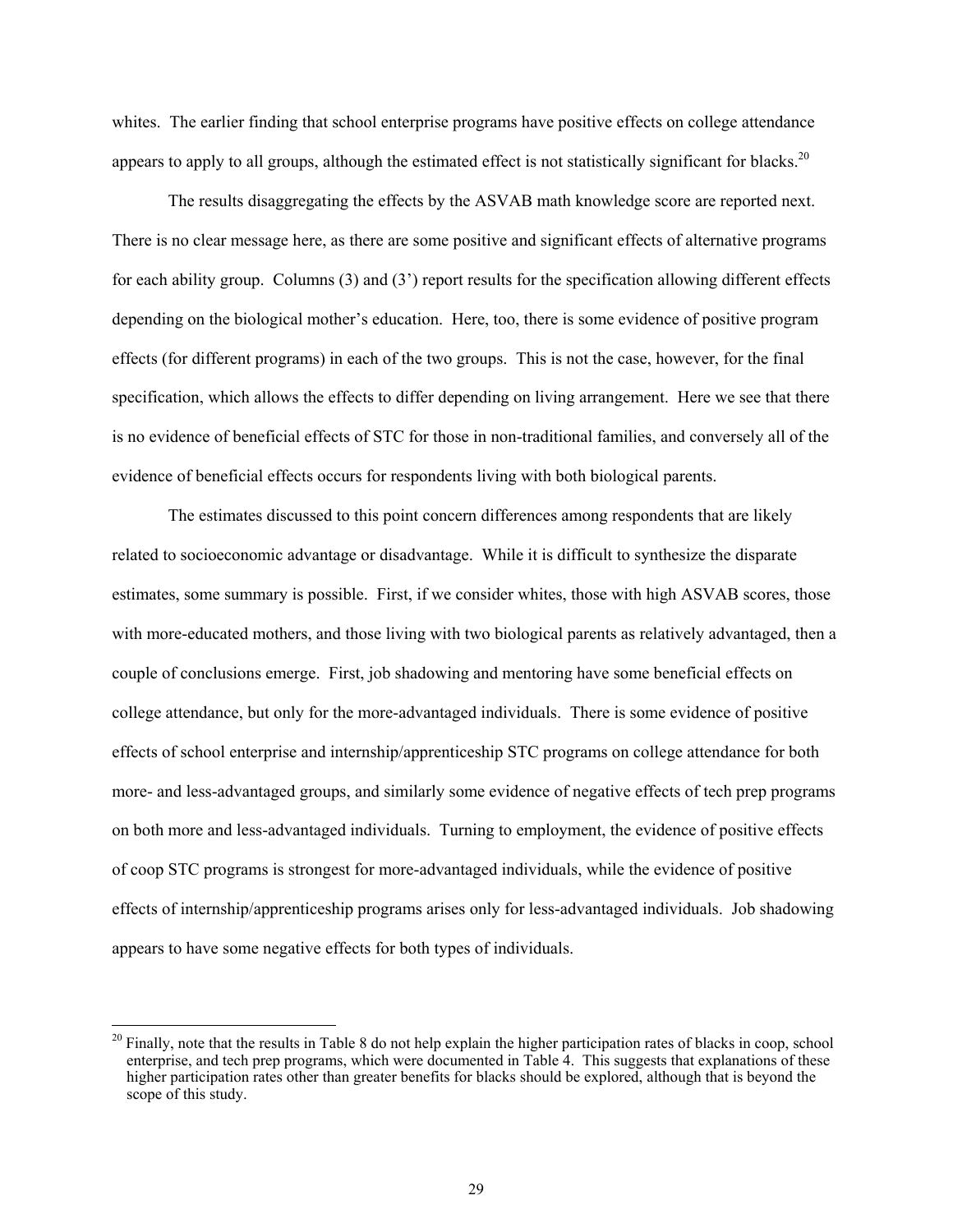Thus, the combined evidence does not permit any firm conclusion that the beneficial effects of STC programs are confined to either the more- or less-advantaged; certainly the evidence does not indicate that the benefits of STC accrue primarily or even relatively more to minorities and others who are less likely to attend college or more likely to face employment difficulties. Finally, there is some indication that internship/apprenticeship programs may be particularly advantageous for the lessadvantaged, as these programs boost college enrollment among those with the lowest test scores, and boost employment among blacks (and probably Hispanics) and among those with less-educated mothers.

The final two columns of Table 8 break out the results separately for men and women. There are some similarities with the combined estimates. In particular, the earlier findings that school enterprise STC programs boost post-secondary education and that coop programs boost employment appear to hold for both men and women; although in each case the estimates are not significantly different from zero for one sex, the estimates are very close for men and women. But there are also some striking differences. First, the finding that internship/apprenticeship programs boost employment is driven entirely by men, as for them the estimated effect (0.125) is positive and significant, while for women it is near zero. Second, there are some other significant findings that emerge in the specifications allowing different effects for men and women. Specifically, it appears that job shadowing boosts post-secondary education for men, while internship/apprenticeship programs boost it for women. On the other hand, there is stronger evidence of a negative effect of tech prep on post-secondary education of women. However, for the estimates disaggregating the effects of STC by sex, the differences between the estimated effects (evaluated one program at a time) were never statistically significant at the ten-percent level. This differed from the case for the other breakdowns in Table 8, where there were always significant differences for at least one of the STC programs. Thus, while the estimated sex differences are intriguing, we give them less weight.

#### VI. Discussion and Conclusions

The empirical research presented in this paper attempts to estimate the causal effects of participation in school-to-career (STC) programs on further education and employment in the years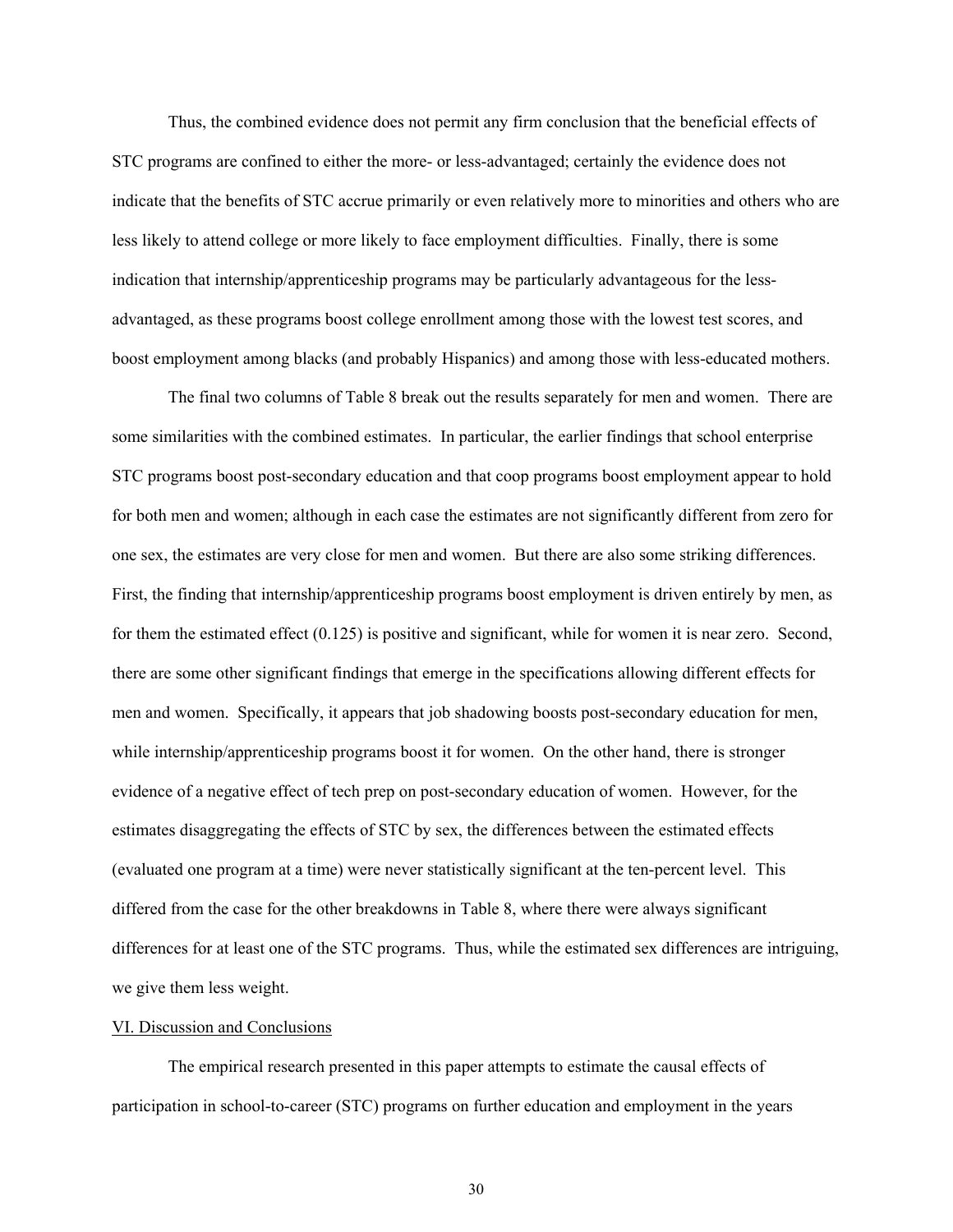immediately after individuals leave high school. The new National Longitudinal Survey of Youth (NLSY97) offers unparalleled opportunities to study this question, given a detailed battery of STC participation questions asked of respondents, a survey of schools attended by sample members soliciting information on STC offerings and other school characteristics, repeated observations on individuals in the same school, and a rich data set generally. Nonetheless, the fundamental problem faced by this research is the classic selection problem in program evaluation–namely, do those individuals with unmeasured characteristics associated with post-high school enrollment or employment participate in STC at different rates from other individuals?

The paper considers four approaches to address this selection problem: detailed control and proxy variables; controlling for prior expectations regarding work and schooling; instrumenting for individual STC participation with school-level offerings of STC programs; and school fixed effects. It turns out that school-level variation in offerings of STC programs is strongly associated with characteristics of schools and their students, suggesting that the IV approach is invalid. Rather, only the methods that use variation in STC participation within schools as identifying information are likely to recover unbiased estimates of the effects of STC. On a priori grounds (because it uses only within-school variation) and on empirical grounds the school fixed effects estimates are preferred. However, the evidence using the proxy variables and the prior expectations is quite similar, leading to a relatively robust set of findings.

Specifically, the evidence indicates that some STC programs (school enterprises) boost post-high school education (and tech prep may reduce it), and other STC programs (cooperative education and internships/apprenticeships) boost post-high school employment.<sup>21</sup> The magnitudes implied by the estimates are reasonable yet also sizable, suggesting that participation in these programs boosts the probabilities of enrollment or employment by about 0.05 to 0.1, relative to base probabilities of about 0.5 for college attendance and 0.6 for employment.

 $21$  There is also evidence that job shadowing boosts college enrollment, but this finding is not as robust across the alternative statistical analyses.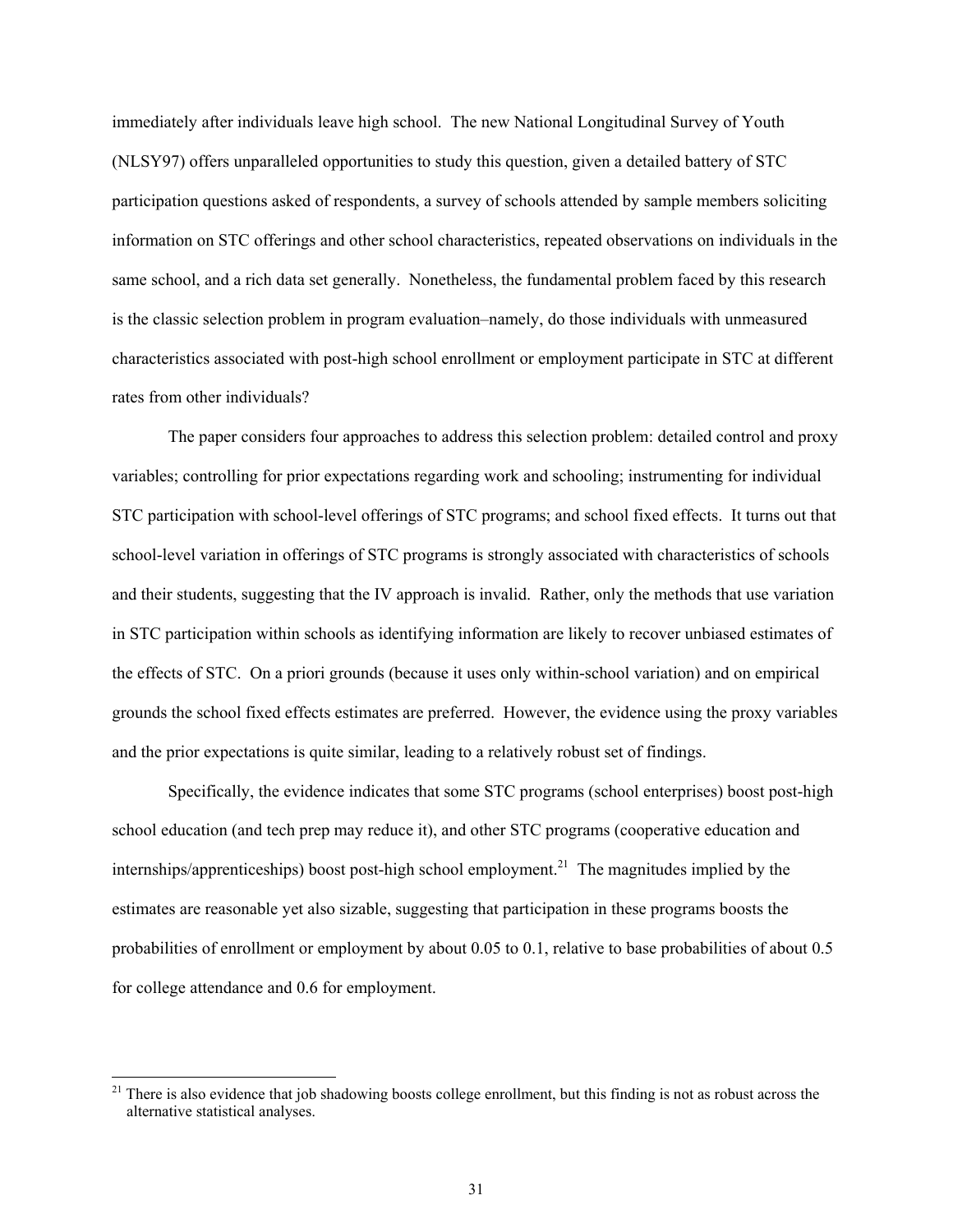Although not central to our analysis, there is also some evidence of differences in the effects of STC programs across groups distinguished by race and ethnicity and other characteristics associated with socioeconomic status, and across men and women. The most important finding regarding these differences is that STC does not appear to be particularly beneficial for disadvantaged students. Instead, there is some evidence of beneficial effects for all groups, although the programs that deliver the benefits vary.

Of course the findings presented in this paper fall short of the ideal of experimental evidence based on random assignment. While we believe that there is a clear need for more experimental evidence on the effects of STC, we also believe that the data in the NLSY97 offer compelling approaches to the selection problem. Indeed, we conjecture that in future work on the effectiveness of STC experimental evidence and analysis of secondary data sources with careful attention paid to endogenous selection will play complementary roles. Each has strengths and weaknesses, with experimental approaches offering the most compelling evidence, and analysis of secondary data yielding more generalizable results and permitting researchers to test a wider variety of hypotheses regarding different types of STC programs and different outcomes.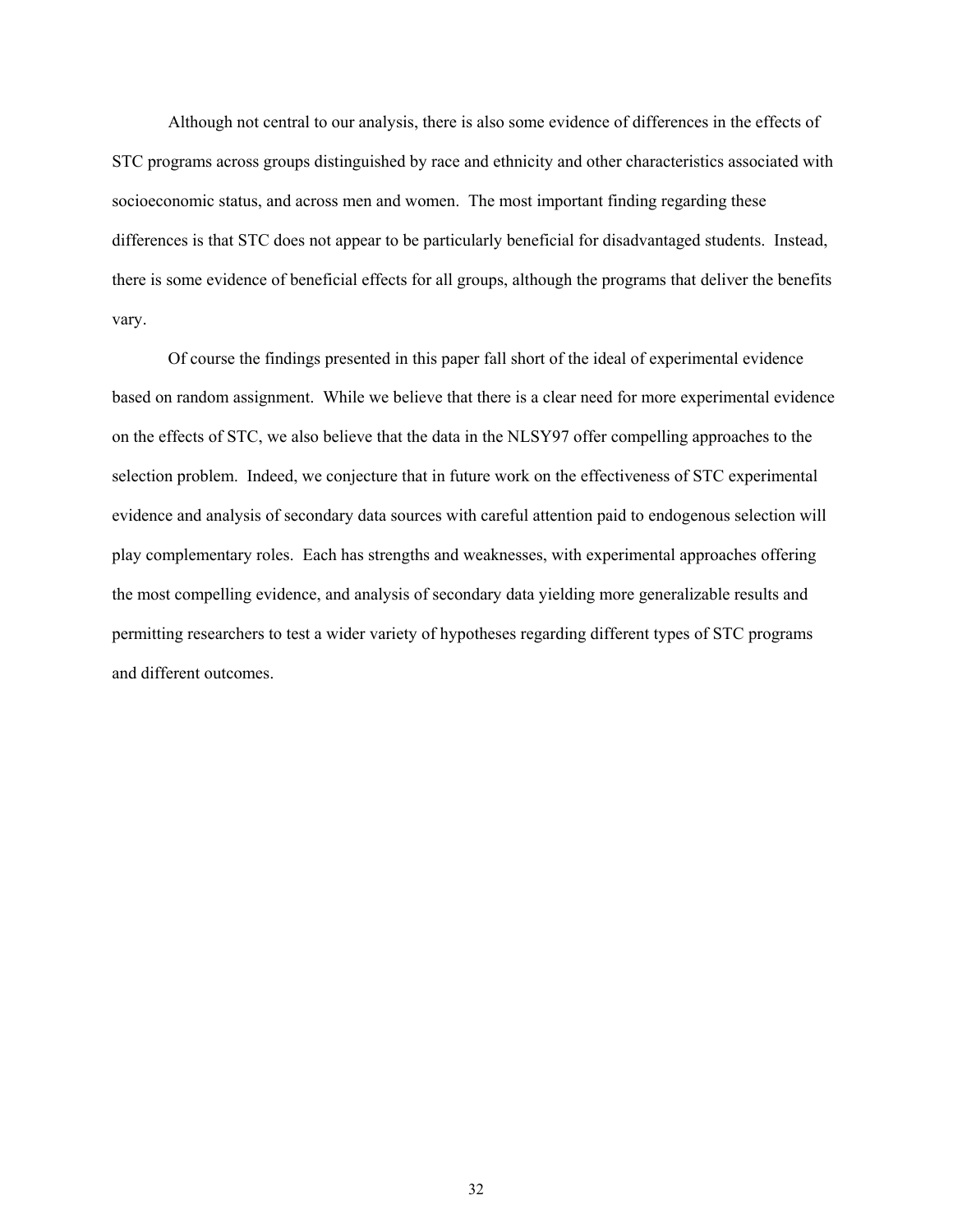### References

Angrist, Joshua D. 2001. "Estimation of Limited Dependent Variable Models with Dummy Endogenous Regressors: Simple Strategies for Empirical Practice." *Journal of Business and Economic Statistics*, Vol. 19, No. 1, pp. 2-28.

Card, David, and Alan B. Krueger. 1992. "Does School Quality Matter? Returns to Education and the Characteristics of Public Schools in the United States." *Journal of Political Economy*, Vol. 100, No. 1, February, pp. 1-40.

Chamberlain, Gary. 1980. "Analysis of Covariance with Qualitative Data." *Review of Economic Studies*, Vol. 47, No. 1, January, pp. 225-38.

Falaris, Evangelos M., and H. Elizabeth Peters. 1998. "Survey Attrition and Schooling Choices." *Journal of Human Resources*, Vol. 33, No. 2, Spring, pp. 531-54.

Heckman, James, Neil Hohmann, and Jeffrey A. Smith. 2000. "Substitution and Dropout Bias in Social Experiments: A Study of an Influential Social Experiment." *Quarterly Journal of Economics*, Vol. 115, No. 2, pp. 651-94.

Hershey, Alan M., Marsha K. Silverberg, and Joshua Haimson. 1999. *Expanding Options for Students: Report to Congress on the National Evaluation of School-to-Work Implementation*. Princeton, New Jersey: Mathematica Policy Research, Inc.

Hughes, Katherine L., Stephen F. Hamilton, and Robert J. Ivry. 2001. *School-to-Work: Making a Difference in Education*. New York: Institute on Education and the Economy, Teachers College, Columbia University.

Kemple, James J., and Jason C. Snipes. 2000. *Career Academies: Impacts on Students' Engagement and Performance in High School*. Manpower Demonstration Research Corporation.

Kemple, James J. 2001. *Career Academies: Impacts on Students' Initial Transitions to Post-Secondary Education and Employment*. Manpower Demonstration Research Corporation.

Neumark, David. 2002. "Youth Labor Markets in the U.S.: Shopping Around vs. Staying Put." *Review of Economics and Statistics*, Vol. 84, No. 3, August, pp. 462-82.

Neumark, David, and Ann Allen. "What Do We Know About the Effects of School-to-Work? A Case Study of Michigan." Forthcoming, *Journal of Vocational Education Research*.

Neumark, David, and Mary Joyce. 2001. "Evaluating School-to-Work Programs Using the New NLSY." *Journal of Human Resources*, Vol. 36, No. 4, Fall, pp. 666-702.

Office of Technology Assessment, United States Congress. 1995. *Learning to Work: Making the Transition from School to Work* (Publication No. OTA-HER 637). Washington, D.C.: U.S. Government Printing Office.

Stern, David, Neal Finkelstein, James R. Stone, John Latting, and Carolyn Dornsife. 1994. *Research on School-to-Work Transition Programs in the United States*. Berkeley, CA: National Center for Research in Vocational Education, University of California.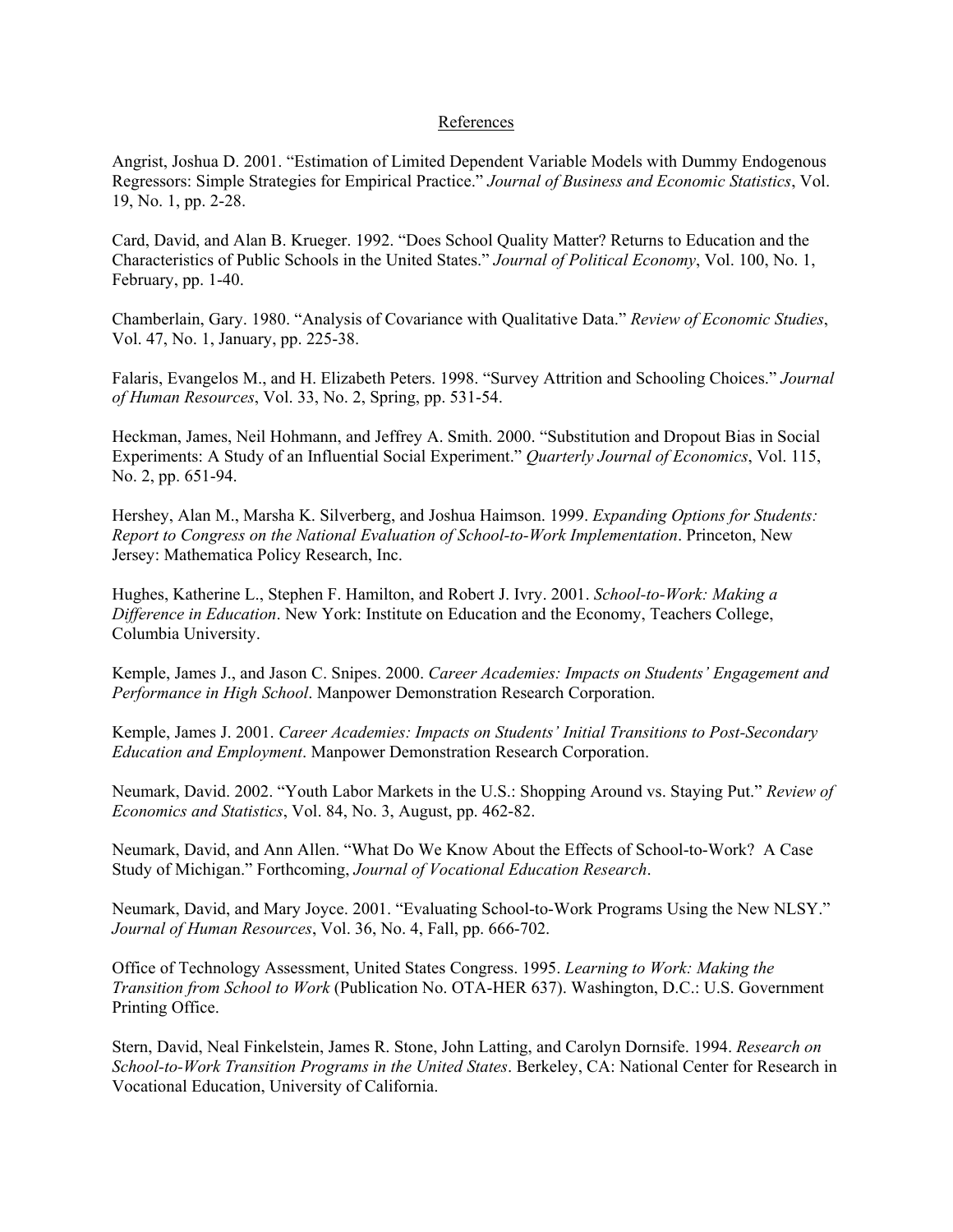Topel, Robert H., and Michael P. Ward. 1992. "Job Mobility and the Careers of Young Men." *Quarterly Journal of Economics*, Vol. CVII, No. 2, May, pp. 439-80.

Wooldridge, Jeffrey M. 2002. *Econometric Analysis of Cross Section and Panel Data* (Cambridge, MA: The MIT Press).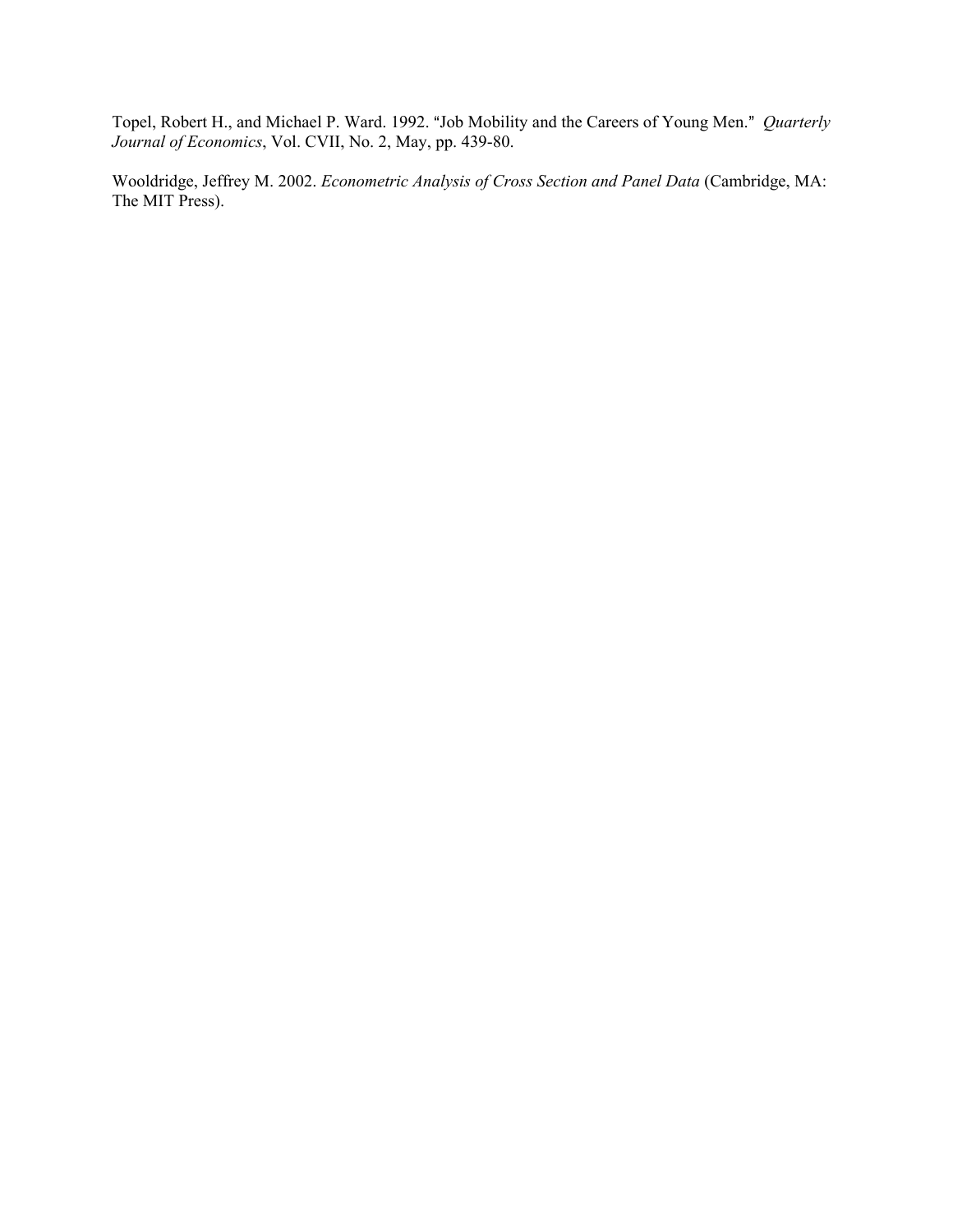| Table 1: Linear Probability Estimates of School Characteristics Associated with Schools Offering STC, Individual-Based |  |  |  |
|------------------------------------------------------------------------------------------------------------------------|--|--|--|
| Estimates                                                                                                              |  |  |  |

|                            |                | Job                  |                      | School                    | Tech           |                           |                       |
|----------------------------|----------------|----------------------|----------------------|---------------------------|----------------|---------------------------|-----------------------|
|                            | Any STC        | shadowing            | Coop                 | enterprise                | prep           | Internship                | Apprenticeship        |
|                            | (1)            | (2)                  | (3)                  | (4)                       | (5)            | (6)                       | (7)                   |
| Share with schools         | .930           | .650                 | .595                 | .211                      | .534           | .436                      | .260                  |
| offering                   |                |                      |                      |                           |                |                           |                       |
| <b>Regression results:</b> |                |                      |                      |                           |                |                           |                       |
| Student/teacher ratio      | $-0.008******$ | .007                 | $-0.033***$          | $-.002$                   | $-.001$        | $-.010^{*,+}$             | $-.009^{*,+}$         |
|                            | (.003)         | (.006)               | (.005)               | (.005)                    | (.006)         | (.006)                    | (.005)                |
| Log size                   | $.101***$      | $-.002$              | $.251***$            | $-0.026$                  | .015           | $.185***$                 | $.118***$             |
|                            | (.034)         | (.047)               | (.044)               | (.036)                    | (.054)         | (.046)                    | (.036)                |
| Proportion of students     |                |                      |                      |                           |                |                           |                       |
| involved in:               |                |                      |                      |                           |                |                           |                       |
| Chronic truancy            | .008           | $.753***$            | .163                 | $.832***$                 | $-116$         | $.890***$                 | .398                  |
|                            | (.215)         | (.346)               | (.358)               | (.367)                    | (.359)         | (.363)                    | (.389)                |
| Pregnancies                | $-.580^{***}$  | $-.840$              | $-.785$              | $-1.141^{*,+}$            | $-.579$        | $-0.375$                  | $-1.084^{+}$          |
|                            | (.268)         | (.539)               | (.649)               | (.674)                    | (.583)         | (.591)                    | (.689)                |
| Alcohol possession         | .198           | $1.904$ <sup>*</sup> | 1.173                | $2.298***$                | .906           | $-1.576$                  | $2.501***$            |
|                            | (.456)         | (1.160)              | (1.341)              | (1.108)                   | (1.304)        | (1.255)                   | (1.169)               |
| Drugs                      | .324           | $-.817$              | $-.802$ <sup>*</sup> | $-1.147^{*,+}$            | .385           | $1.849***$                | $-1.637***$           |
|                            | (.273)         | (1.141)              | (1.052)              | (.595)                    | (.802)         | (.834)                    | (.714)                |
| Weapons on school          | $-165$         | $-1.248$             | .577                 | 1.625                     | $-1.428$       | $-3.411$ <sup>**,++</sup> | $-142$                |
| property                   | (.544)         | (1.620)              | (1.400)              | (1.613)                   | (1.366)        | (1.434)                   | (1.142)               |
| Proportion of teachers     | .043           | .019                 | $.140^{+}$           | $-101$                    | $-.269^{*,+}$  | $-.008$                   | $-140$                |
| with $10+$ years           | (.060)         | (.137)               | (.143)               | (.118)                    | (.141)         | (.141)                    | (.142)                |
| experience                 |                |                      |                      |                           |                |                           |                       |
| Proportion of teachers     | .036           | .106                 | .059                 | $.182^{*,+}$              | .053           | $.362***$                 | $-0.015$              |
| with degree above          | (.048)         | (.117)               | (1.145)              | (.093)                    | (.121)         | (.115)                    | (.118)                |
| bachelor's                 |                |                      |                      |                           |                |                           |                       |
| Teacher's salary/\$1000    | $-.008$ ***,++ | $-.003$              | $-0.014***$          | $-0.015$ <sup>**,++</sup> | $-0.019******$ | $-.006$                   | .005                  |
|                            | (.003)         | (.006)               | (.006)               | (.006)                    | (.006)         | (.007)                    | $\frac{(.005)}{.125}$ |
| Computer center/lab        | $-.002$        | $-.107$              | .131                 | $-.034$                   | $.237***$      | .004                      |                       |
|                            | (.053)         | (.084)               | (.110)               | (.098)                    | (.097)         | (.114)                    | (.071)                |
| Receives Title I           | $-.024$        | .001                 | $-0.023$             | $-.034$                   | .027           | $-.061$                   | $-.038$               |
|                            | (.022)         | (.049)               | (.046)               | (.045)                    | (.057)         | (.056)                    | (.045)                |
| <b>Receives National</b>   | .013           | .105                 | $-0.018$             | .063                      | $-0.018$       | .077                      | $-.070$               |
| School Lunch               | (.035)         | (.067)               | (.064)               | (.044)                    | (.064)         | (.060)                    | (.060)                |
| Proportion of students     | $-.022$        | $-.264***$           | $-.133$              | .061                      | $-.005$        | $-.068$                   | $-.094$               |
| Hispanic or Latino         | (.054)         | (.110)               | (.109)               | (.089)                    | (.121)         | (.122)                    | (.110)                |
| Proportion of students     | $-.007$        | $-.128$              | $-.027$              | $-.097$                   | .104           | $-116$                    | .046                  |
| black                      | (.062)         | (.092)               | (.091)               | (.072)                    | (.092)         | (.091)                    | (.079)                |
| Proportion of students     | $-.038$        | .144                 | $-0.303$             | $-0.060$                  | $-.061$        | $-0.256$                  | $-0.053$              |
| limited English            | (.082)         | (.179)               | (.194)               | (.189)                    | (.204)         | (.180)                    | (.195)                |
| proficient                 |                |                      |                      |                           |                |                           |                       |
| $R^2$                      | .099           | .052                 | .153                 | .083                      | .067           | .101                      | .084                  |

There are 1,868 observations. The sample included in this table is those individuals for which IV estimation of the regression models for employment and education outcomes could be estimated, since this analysis assesses IV estimation. \*\*\*, \*\*, and \* indicate that the estimated coefficients are significantly different from zero at the one-, five-, and ten-percent level, respectively. The table also provides information on the statistical significance of these school characteristics in specifications that include the full set of individual-level controls (see, e.g., the controls in Table 4). In particular, the superscripts  $++$ ,  $++$ , and  $+$  after the asterisks indicate that the estimated coefficients when these other controls are added are significantly different from zero at the one-, five-, and ten-percent level, respectively. The signs of the significant estimates were never different including the controls. Information on STC offerings is from the 2000 School Survey. We use information only for the most recent school attended. Mentoring is included in the STC categories in the survey of individuals, but not in the school survey. Apprenticeships and internships are asked about separately on the school survey, but not the individual survey. Other school characteristics also come from the school survey. Private schools and vocational/technical schools are excluded. The teacher's salary is the normal yearly base with a master's degree and no experience. Dummy variables are included for missing data on some school characteristics. Standard errors are robust to heteroscedasticity, and were adjusted to account for the clustering of observations within schools, allowing for non-independence within schools and heteroscedasticity across schools.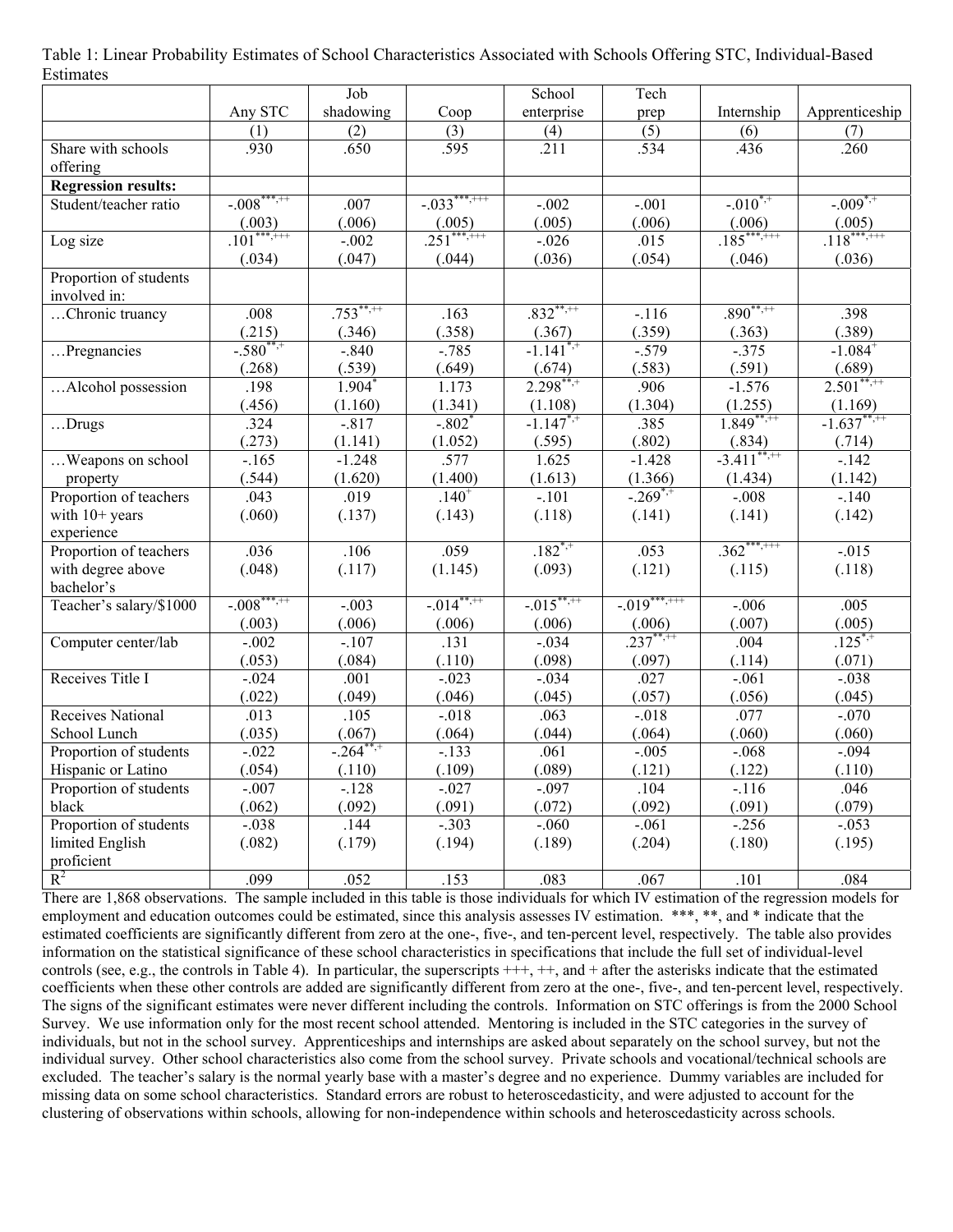| Table 2: Linear Probability Estimates of School Characteristics Associated with Schools Offering STC, School-Based |
|--------------------------------------------------------------------------------------------------------------------|
| Estimates                                                                                                          |

|                                 | Any                  | Job                  |           | School               | Tech                  |                      |                |
|---------------------------------|----------------------|----------------------|-----------|----------------------|-----------------------|----------------------|----------------|
|                                 | <b>STC</b>           | shadowing            | Coop      | enterprise           | prep                  | Internship           | Apprenticeship |
|                                 | (1)                  | (2)                  | (3)       | (4)                  | (5)                   | (6)                  | (7)            |
| Share of schools offering       | .926                 | .654                 | .493      | .225                 | .519                  | .363                 | .243           |
| <b>Regression results:</b>      |                      |                      |           |                      |                       |                      |                |
| Student/teacher ratio           | $-.003$              | $.011*$              | $-.016$   | $-.003$              | $-.005$               | $-.002$              | $-.005$        |
|                                 | (.003)               | (.005)               | (.005)    | (.004)               | (.006)                | (.005)               | (.004)         |
| Log size                        | $.079***$            | $-.008$              | $.211$ ** | .041                 | $.078*$               | $.149***$            | $.098***$      |
|                                 | (.026)               | (.035)               | (.032)    | (.028)               | (.037)                | (.035)               | (.027)         |
| Proportion of students involved |                      |                      |           |                      |                       |                      |                |
| in:                             |                      |                      |           |                      |                       |                      |                |
| Chronic truancy                 | .067                 | $.729$ **            | $-.055$   | $1.122***$           | $-.565$ **            | .446                 | .099           |
|                                 | (.159)               | (.286)               | (.332)    | (.326)               | (.279)                | (.334)               | (.254)         |
| Pregnancies                     | $-181$               | $-.833$              | $-0.771$  | $-.715$ <sup>*</sup> | $-277$                | $-282$               | .335           |
|                                 | (.297)               | (.545)               | (.576)    | (.387)               | (.546)                | (.523)               | (.508)         |
| Alcohol possession              | .432                 | $1.842$ <sup>*</sup> | 1.054     | 2.280 <sup>*</sup>   | $1.503$ <sup>*</sup>  | $-.020$              | .404           |
|                                 | (.297)               | (.784)               | (1.063)   | (.944)               | (.823)                | (.106)               | (.718)         |
| Drugs                           | .055                 | $-.964$              | $-.178$   | $-.193$              | .876                  | .780                 | $-.946$        |
|                                 | (.298)               | (.774)               | (.815)    | (.629)               | (.574)                | (.824)               | (.402)         |
| Weapons on school               | $-0.512$             | $-1.372$             | $-.434$   | $-.525$              | $-2.093$ <sup>*</sup> | .022                 | .014           |
| property                        | (1.029)              | (1.430)              | (1.639)   | (.117)               | (1.222)               | (1.365)              | (.973)         |
| Proportion of teachers with 10+ | .019                 | $-.012$              | $-.165$   | .065                 | $-.291$ <sup>*</sup>  | $-.050$              | .096           |
| years experience                | (.039)               | (.152)               | (.133)    | (.126)               | (.132)                | (.102)               | (.146)         |
| Proportion of teachers with     | .009                 | .163                 | .108      | .078                 | .057                  | $.355***$            | .021           |
| degree above bachelor's         | (.039)               | (.102)               | (.103)    | (.102)               | (.105)                | (.092)               | (.092)         |
| Teacher's salary                | $-.008$ <sup>*</sup> | $-.007$              | $-.005$   | $-.011$ <sup>*</sup> | $-.018$ <sup>*</sup>  | $-.008$              | $-.001$        |
|                                 | (.003)               | (.005)               | (.005)    | (.006)               | (.005)                | (.005)               | (.004)         |
| Computer center/lab             | $-.057$ <sup>*</sup> | $-.051$              | .060      | .083                 | .126                  | $-.118$              | .052           |
|                                 | (.033)               | (.093)               | (.095)    | (.066)               | (.088)                | (.087)               | (.074)         |
| Receives Title I                | $-.027$              | $-.020$              | $-.073$   | $-.027$              | .020                  | $-.001$              | $-.069*$       |
|                                 | (.021)               | (.047)               | (.046)    | (.040)               | (.045)                | (.045)               | (.036)         |
| <b>Receives National School</b> | $-.011$              | $-.042$              | .005      | .035                 | .048                  | $-.047$              | .019           |
| Lunch                           | (.020)               | (.042)               | (.046)    | (.028)               | (.049)                | (.048)               | (.037)         |
| Proportion of students Hispanic | .013                 | $-.135$              | .001      | .036                 | .094                  | $-.182$ <sup>*</sup> | $-.160^*$      |
| or Latino                       | (.043)               | (.103)               | (.111)    | (.097)               | (.099)                | (.101)               | (.081)         |
| Proportion of students black    | $-122$               | $-166$               | .072      | $-.062$              | .096                  | $-.143$ <sup>*</sup> | .083           |
|                                 | (.102)               | (.114)               | (.114)    | (.062)               | (.106)                | (.068)               | (.098)         |
| Proportion of students limited  | $-.025$              | .216                 | $-.409*$  | $-140$               | $.276*$               | .106                 | .046           |
| English proficient              | (.070)               | (.134)               | (.159)    | (.143)               | (.146)                | (.181)               | (.122)         |

There are 3,368 observations. \*\*\*, \*\*, and \* indicate that the estimated coefficients are significantly different from zero at the one-, five-, and ten-percent level, respectively. For the analysis in this table, we simply use school-level observations, so there are no instances of multiple observations on the same school. Observations are weighted to make the sample of schools representative. Standard errors are robust to heteroscedasticity. See notes to Table 1 for additional details.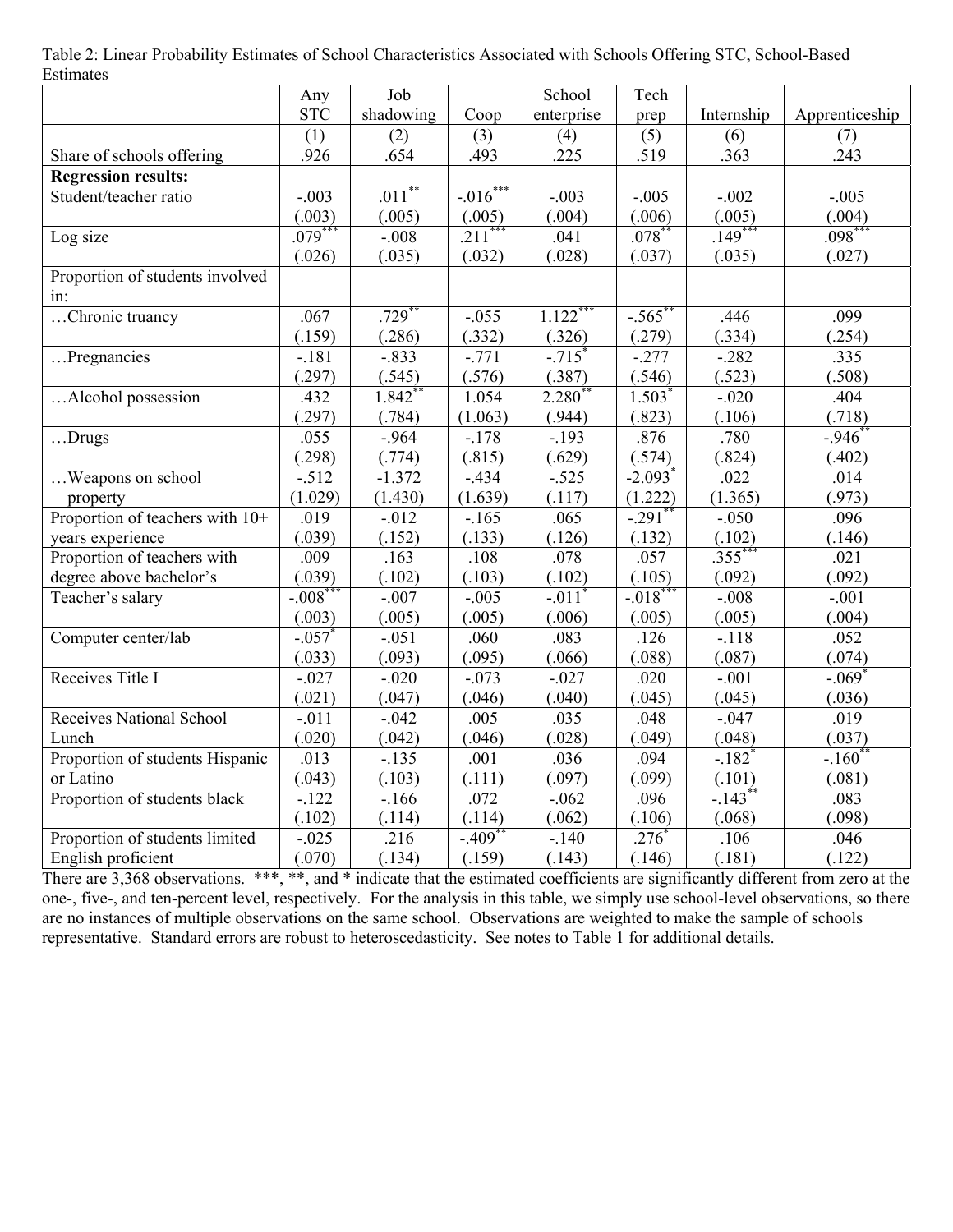Table 3: Sample Construction and Analysis Samples

| Sample inclusion criteria                                     | Number of observations |
|---------------------------------------------------------------|------------------------|
|                                                               |                        |
| Total sample in 1997                                          | 8,984                  |
| Interviewed in 1999 or 2000                                   | 8,510                  |
| Age $\geq$ 18 at 1999 or 2000 interview                       | 5,047                  |
| Not enrolled in high school by 1999 or 2000                   | 4,234                  |
| Answered STC questions covering high school after Round 1     | 3,347                  |
| Complete data on baseline controls                            | 3,279                  |
| Baseline analysis sample: exclude private/vocational school   | 2,933                  |
| students                                                      |                        |
| Subset of baseline analysis sample with multiple observations | 2,230                  |
| per school                                                    |                        |
| Subset of baseline analysis sample with data on work and      | 2,057                  |
| schooling expectations (asked only of those born 1980 and     |                        |
| 1981)                                                         |                        |

We use the 1999 or 2000 interview as the "post-high school interview," choosing the earliest one at which the respondent is aged 18 or older and no longer enrolled in high school. More restrictive sample inclusion criteria are imposed in each successive row. Baseline controls include race/ethnicity, education, and family structure (whether respondent lives with one, two, or no biological parents, and which ones, and household size). When other control variables are introduced in the regression models dummy variables indicating missing data are included.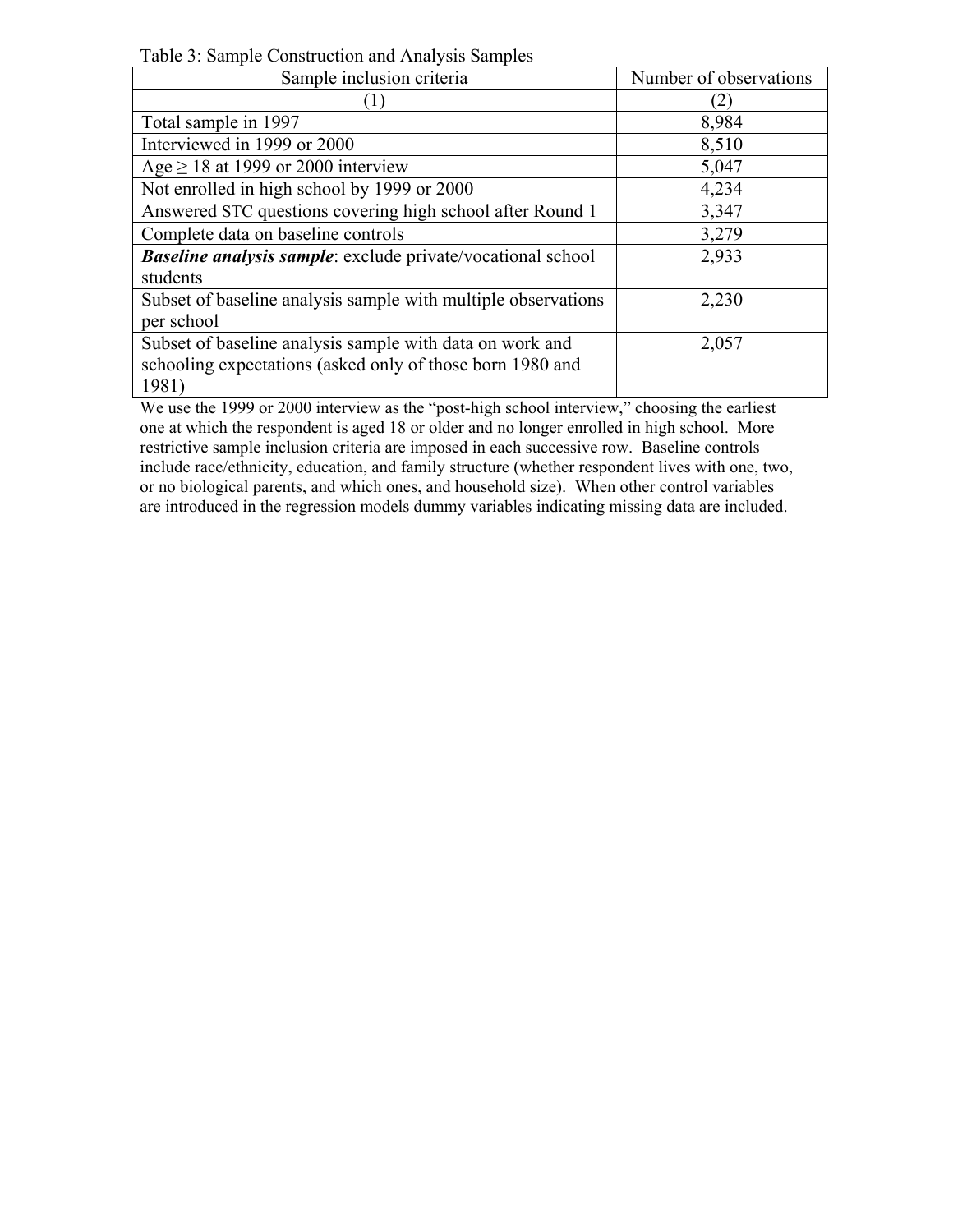Table 4: Linear Probability Estimates of Individual Characteristics Associated with STC Participation

|                                 |                      | Job                  |           |            | School     |                     | Internship /   |
|---------------------------------|----------------------|----------------------|-----------|------------|------------|---------------------|----------------|
|                                 | Any STC              | shadowing            | Mentoring | Coop       | enterprise | Tech prep           | apprenticeship |
| Share participating             | .415                 | .175                 | .084      | .135       | .067       | .110                | .097           |
| Demographic:                    |                      |                      |           |            |            |                     |                |
| Female                          | .008                 | .023                 | .014      | $-.010$    | .004       | $-.027$ **          | .004           |
|                                 | (.019)               | (.015)               | (.011)    | (.014)     | (.010)     | (.011)              | (.011)         |
| <b>Black</b>                    | $.063*$              | $-.007$              | .022      | .043       | $.053***$  | $.057***$           | .008           |
|                                 | (.029)               | (.024)               | (.015)    | (.020)     | (.014)     | (.018)              | (.015)         |
| Hispanic                        | .022                 | $-.005$              | .022      | .004       | .004       | .028                | .024           |
|                                 | (.029)               | (.022)               | (.017)    | (.019)     | (.014)     | (.018)              | (.017)         |
| Age (months)                    | .011                 | .012                 | .005      | .007       | $-.006$    | $-.000$             | $-.001$        |
|                                 | (.016)               | (.012)               | (.009)    | (.011)     | (.008)     | (.010)              | (.009)         |
| Living arrangement /<br>family: |                      |                      |           |            |            |                     |                |
| Urban                           | $-.048$ <sup>*</sup> | $-.033$              | .004      | .004       | .002       | $-0.039$            | $-.002$        |
|                                 | (.028)               | (.023)               | (.015)    | (.016)     | (.011)     | (.021)              | (.014)         |
| Biological parent & step-       | $-.003$              | $-.016$              | $-0.016$  | $-.013$    | .015       | .003                | $-.000$        |
| parent                          | (.029)               | (.023)               | (.016)    | (.019)     | (.016)     | (.018)              | (.018)         |
| Biological mother only          | $-.026$              | $-.035$ <sup>*</sup> | $-0.34$   | .008       | $-.010$    | $-0.015$            | $-.016$        |
|                                 | (.024)               | (.019)               | (.012)    | (.017)     | (.011)     | (.015)              | (.015)         |
| Biological father only          | .010                 | $-0.025$             | $-0.015$  | .026       | .090       | .024                | $-.048$        |
|                                 | (.053)               | (.040)               | (.030)    | (.040)     | (.030)     | (.037)              | (.030)         |
| Other arrangement               | $-.004$              | $-.033$              | .032      | .002       | $-.015$    | $-.019$             | $-.002$        |
|                                 | (.047)               | (.035)               | (.032)    | (.035)     | (.026)     | (.031)              | (.030)         |
| Household size                  | $-0.014$             | 0.005                | $-.004$   | $-.000$    | $-.005$    | $-.001$             | $-0.011$       |
|                                 | (.006)               | (.005)               | (.004)    | (.005)     | (.003)     | (.004)              | (.004)         |
| Log household income            | .006                 | .006                 | .002      | .001       | $.002*$    | $-.001$             | .002           |
|                                 | (.006)               | (.004)               | (.003)    | (.004)     | (.001)     | (.003)              | (.004)         |
| Biological mother's             | $-.001$              | .000                 | .001      | $-.001$    | $-.001$    | $-.001$             | $.005*$        |
| schooling                       | (.004)               | (.003)               | (.002)    | (.002)     | (.002)     | (.002)              | (.002)         |
| <b>ASVAB:</b>                   |                      |                      |           |            |            |                     |                |
| Arithmetic reasoning            | $-.006$              | $-0.01$              | $-.013$   | $-.002$    | $-.006$    | .010                | $-.007$        |
|                                 | (.020)               | (.016)               | (.012)    | (.013)     | (.011)     | (.014)              | (.012)         |
| Word knowledge                  | $-.011$              | $-.014$              | .002      | .006       | .017       | $.022$ <sup>*</sup> | $-0.032$ **    |
|                                 | (.019)               | (.015)               | (.011)    | (.012)     | (.011)     | (.011)              | (.011)         |
| Paragraph comprehension         | $-.016$              | $-.007$              | $-.006$   | $-.012$    | .015       | $-.020$             | $-0.01$        |
|                                 | (.019)               | (.016)               | (.012)    | (.014)     | (.010)     | (.012)              | (.012)         |
| Math knowledge                  | $-.000$              | $-.015$              | .013      | $-.011$    | $-.012$    | $-.019$             | $.019*$        |
|                                 | (.019)               | (.015)               | (.011)    | (.013)     | (.010)     | (.012)              | (.011)         |
| <b>School behaviors:</b>        |                      |                      |           |            |            |                     |                |
| Threatened at school            | $.060^{**}$          | .022                 | .008      | .010       | .009       | .023                | .018           |
|                                 | (.025)               | (.019)               | (.013)    | (.018)     | (.013)     | (.016)              | (.016)         |
| Got into physical fight at      | $-.010$              | $-.021$              | $-0.000$  | .014       | .017       | $-.022$             | $-.003$        |
| school                          | (.031)               | (.023)               | (.017)    | (.023)     | (.018)     | (.021)              | (.019)         |
| Late with no excuse 2+          | $-.009$              | .018                 | $-.018$   | $-.009$    | $.020*$    | $-.002$             | .010           |
| times                           | (.022)               | (.017)               | (.012)    | (.015)     | (.012)     | (.014)              | (.013)         |
| Absent 2+ weeks                 | $-.072$ **           | $-.059*$             | $-.024$   | $-.046$ ** | $-.022$    | $-.002$             | $-.040$        |
|                                 | (.034)               | (.024)               | (.016)    | (.021)     | (.016)     | (.025)              | (.017)         |
| $R^2$                           | .016                 | .014                 | .009      | .011       | .016       | .016                | .013           |

There are 2,933 observations. \*\*\*, \*\*, and \* indicate that the estimated coefficients are significantly different from zero at the one-, five-, and ten-percent level, respectively. Students in private schools and vocational/technical schools are excluded. Dummy variables are included for missing data on some individual variables. STC participation is measured based on responses from the 1998, 1999, and 2000 interviews regarding school-to-work participation while in high school; the 2000 data is used only if the 2000 interview is the post-high school interview defined in the notes to Table 3. All other variables are defined as of the first round (1997), with the exception of age, which is defined as of the interview at which STC participation is measured. The ASVAB test scores are standardized to have mean zero and standard deviation of one for the calibration sample that took the test. The subset of ASVAB scores we use are those that make up the AFQT. Standard errors are robust to heteroscedasticity, and were adjusted to account for the clustering of observations within schools, allowing for non-independence within schools and heteroscedasticity across schools.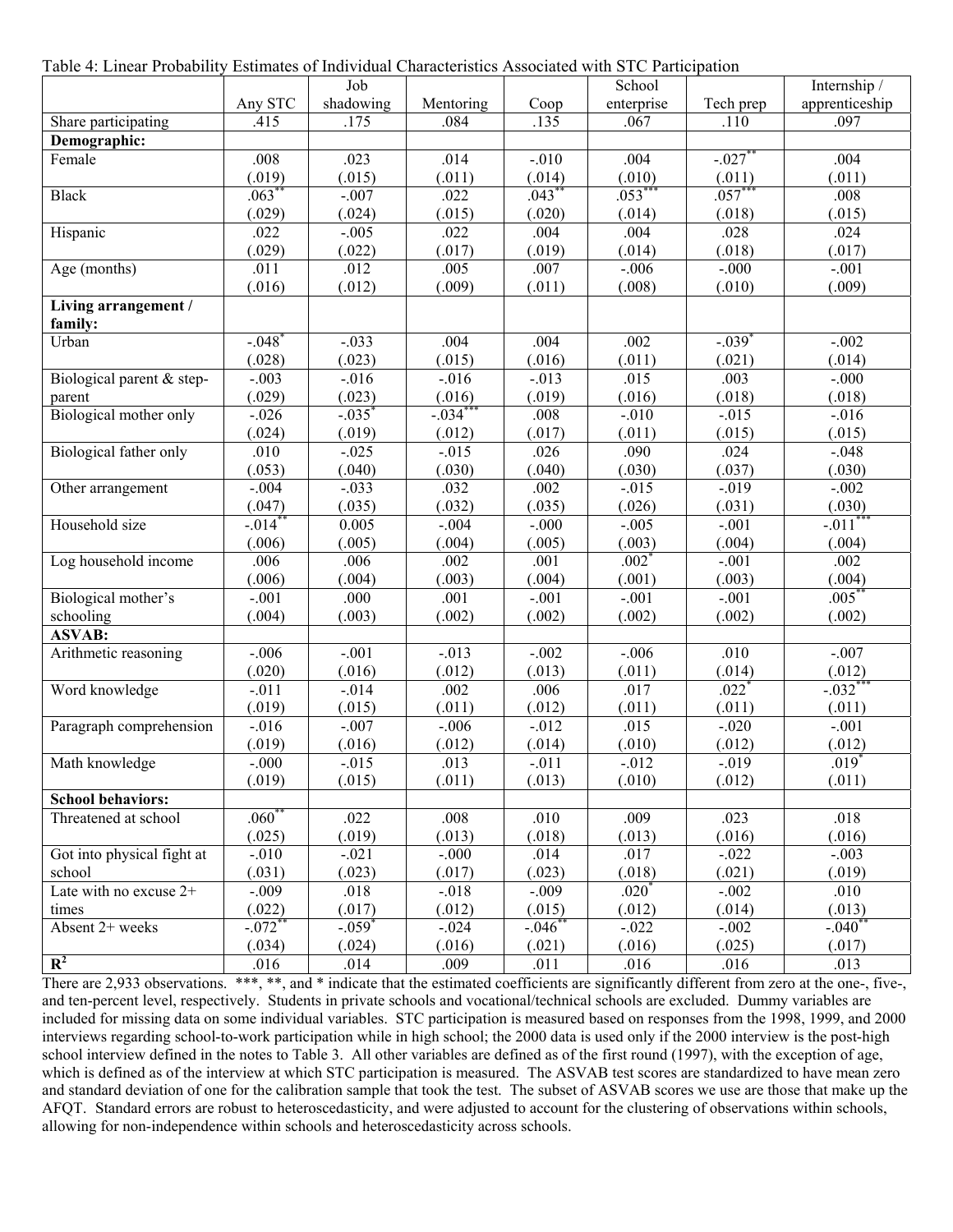|                |             |                      | <b>Some College</b> |             | <b>Employment</b> |             |           |                |  |
|----------------|-------------|----------------------|---------------------|-------------|-------------------|-------------|-----------|----------------|--|
|                | (1)         | (2)                  | (3)                 | (4)         | (1')              | (2)         | (3')      | $(4^{\prime})$ |  |
| Job shadowing  | .015        | .016                 | $.042*$             | .037        | .010              | .007        | .008      | .004           |  |
|                | (.026)      | (.025)               | (.024)              | (.023)      | (.024)            | (.024)      | (.024)    | (.024)         |  |
| Mentoring      | $.066^*$    | .043                 | .029                | .026        | $-.051$           | $-.046$     | $-0.046$  | $-0.046$       |  |
|                | (.036)      | (.034)               | (.031)              | (.031)      | (.033)            | (.033)      | (.033)    | (.033)         |  |
| Coop           | $-.019$     | $-.004$              | .010                | .007        | $.073***$         | $.071***$   | $.072***$ | $.071***$      |  |
|                | (.028)      | (.027)               | (.026)              | (.026)      | (.027)            | (.027)      | (.027)    | (.027)         |  |
| School         | $.112***$   | $.100***$            | $.083***$           | $.088***$   | .030              | .024        | .020      | .021           |  |
| enterprise     | (.037)      | (.036)               | (.033)              | (.033)      | (037)             | (.037)      | (.037)    | (.037)         |  |
| Tech prep      | $-0.059**$  | $-.051$ <sup>*</sup> | $-.042$             | $-.042$     | $-0.012$          | $-0.017$    | $-0.017$  | $-0.018$       |  |
|                | (.030)      | (.030)               | (.029)              | (.030)      | (.028)            | (.028)      | (.028)    | (.028)         |  |
| Internship /   | .045        | .021                 | .022                | .021        | $.065***$         | $.071***$   | $.073***$ | $.072***$      |  |
| apprenticeship | (.032)      | (.031)               | (.030)              | (.030)      | (.030)            | (.030)      | (.030)    | (.030)         |  |
| Control        |             |                      |                     |             |                   |             |           |                |  |
| variables      |             |                      |                     |             |                   |             |           |                |  |
| included:      |             |                      |                     |             |                   |             |           |                |  |
| Demographic    | $\mathbf X$ | $\mathbf X$          | X                   | $\mathbf X$ | $\mathbf X$       | X           | X         | X              |  |
|                |             |                      |                     |             |                   |             |           |                |  |
| Living         |             |                      |                     |             |                   |             |           |                |  |
| arrangement /  |             | $\mathbf X$          | $\mathbf X$         | $\mathbf X$ |                   | $\mathbf X$ | X         | X              |  |
| family         |             |                      |                     |             |                   |             |           |                |  |
| <b>ASVAB</b>   |             |                      | X                   | X           |                   |             | X         | X              |  |
| School         |             |                      |                     | X           |                   |             |           | $\mathbf X$    |  |
| behaviors      |             |                      |                     |             |                   |             |           |                |  |

Table 5A: Linear Probability Estimates of Effects of STC Participation on College Attendance and Employment

There are 2,933 observations in all of the specifications. Estimated effect on relative probability of college attendance (columns (1)-(4) and employment (columns (1')-(4')) are reported. School and work outcomes are measured as of the post-high school interview (1999 or 2000). Asterisks denote statistical significance of the coefficient estimates, with \*\*\*, \*\*, and \* indicating that the estimate is significantly different from zero at the one-, five-, and ten-percent level, respectively. STC participation is defined as in Table 4. The standard errors allow for general heteroscedasticity, and were adjusted to account for the clustering of observations within schools, allowing for non-independence within schools and heteroscedasticity across schools. The sets of control variables are listed in detail in Table 4. There are dummy variables for a small number of cases with missing data for the following variables: log household income; biological mother's schooling; ASVAB scores; and urban residence.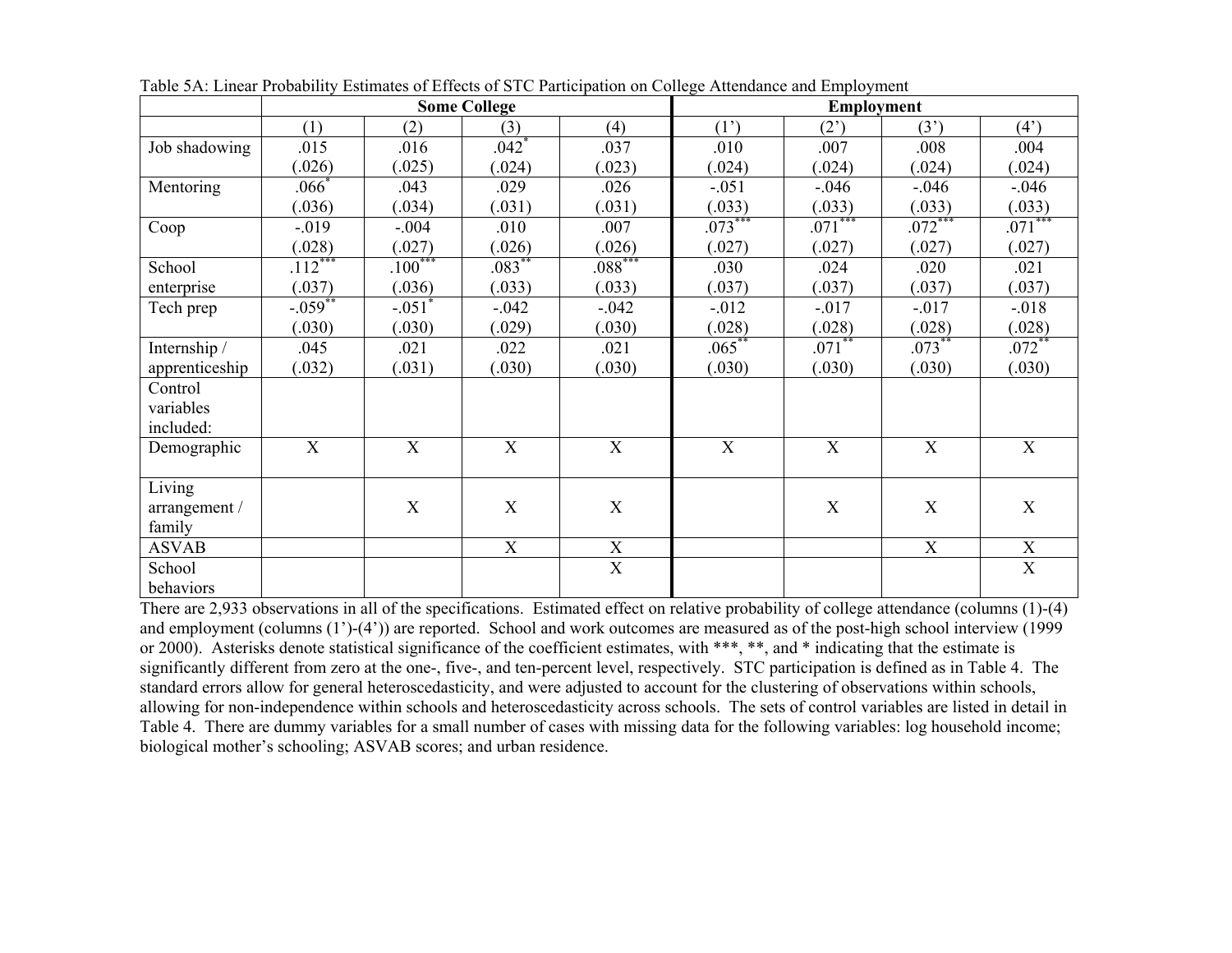|                                   | <b>Some College</b>    | Employment             |
|-----------------------------------|------------------------|------------------------|
| Specification                     | Table 5A, col. (4)     | Table 5A, col. (4')    |
|                                   | (1)                    | (2)                    |
| Demographic:                      |                        |                        |
| Female                            | $.090***$              | $-.017$                |
|                                   | (.017)                 | (.019)                 |
| <b>Black</b>                      | $.060^*$               | $-.106*$               |
|                                   | (.023)                 | (.026)                 |
| Hispanic                          | .008                   | $-.017$                |
|                                   | $\frac{(.024)}{.034}$  | (.027)                 |
| Age                               |                        | $.047***$              |
|                                   | (.014)                 | (.015)                 |
| Living arrangement / family:      |                        |                        |
| Urban                             | .027                   | $-.024$                |
|                                   | (.020)                 | (.022)                 |
| Biological parent & step-parent   | $-.049$ <sup>*</sup>   | $.085***$              |
|                                   | $\frac{(.026)}{-.108}$ | (.028)                 |
| Biological mother only            |                        | .031                   |
|                                   | (.021)                 | (.024)                 |
| Biological father only            | $-.088$ <sup>*</sup>   | $.178$ <sup>**</sup>   |
|                                   | (.050)                 | (.044)                 |
| Other arrangement                 | $-.068$                | .001                   |
|                                   | $\frac{(.044)}{-.015}$ | (.050)                 |
| Household size excluding youth    |                        | $-.005$                |
|                                   | (.006)                 | (.006)                 |
| Log household income              | $.010**$               | .002                   |
|                                   | $\frac{(.004)}{.023}$  | (.006)                 |
| Biological mother's schooling     |                        | $-.011$ <sup>***</sup> |
|                                   | (.003)                 | (.003)                 |
| <b>ASVAB:</b>                     |                        |                        |
| Arithmetic reasoning              | $-.011$                | $-.014$                |
|                                   | (.017)                 | (.019)                 |
| Word knowledge                    | $.047***$              | .032                   |
|                                   | (.017)                 | (.019)                 |
| Paragraph comprehension           | .014                   | .007                   |
|                                   | (.017)                 | (.019)                 |
| Math knowledge                    | .156                   | $-.009$                |
|                                   | (.016)                 | (.019)                 |
| <b>School behaviors:</b>          |                        |                        |
| Threatened at school              | $-.078***$             | $-.027$                |
|                                   | (.023)<br>$-0.096$     | (.023)                 |
| Got into physical fight at school |                        | $-080$                 |
|                                   | (.025)<br>$-0.039$     | (.030)                 |
| Late with no excuse 2+ times      |                        | .003                   |
|                                   | (.020)<br>$-.121$ **   | (.022)                 |
| Absent 2+ weeks                   |                        | $-.044$                |
|                                   | (.028)                 | (.032)                 |

Table 5B: Linear Probability Estimates of Control Variable Coefficients, College Attendance and Employment

All specifications correspond to Table 5A, columns (4) and (4'). See notes to Table 5A for details.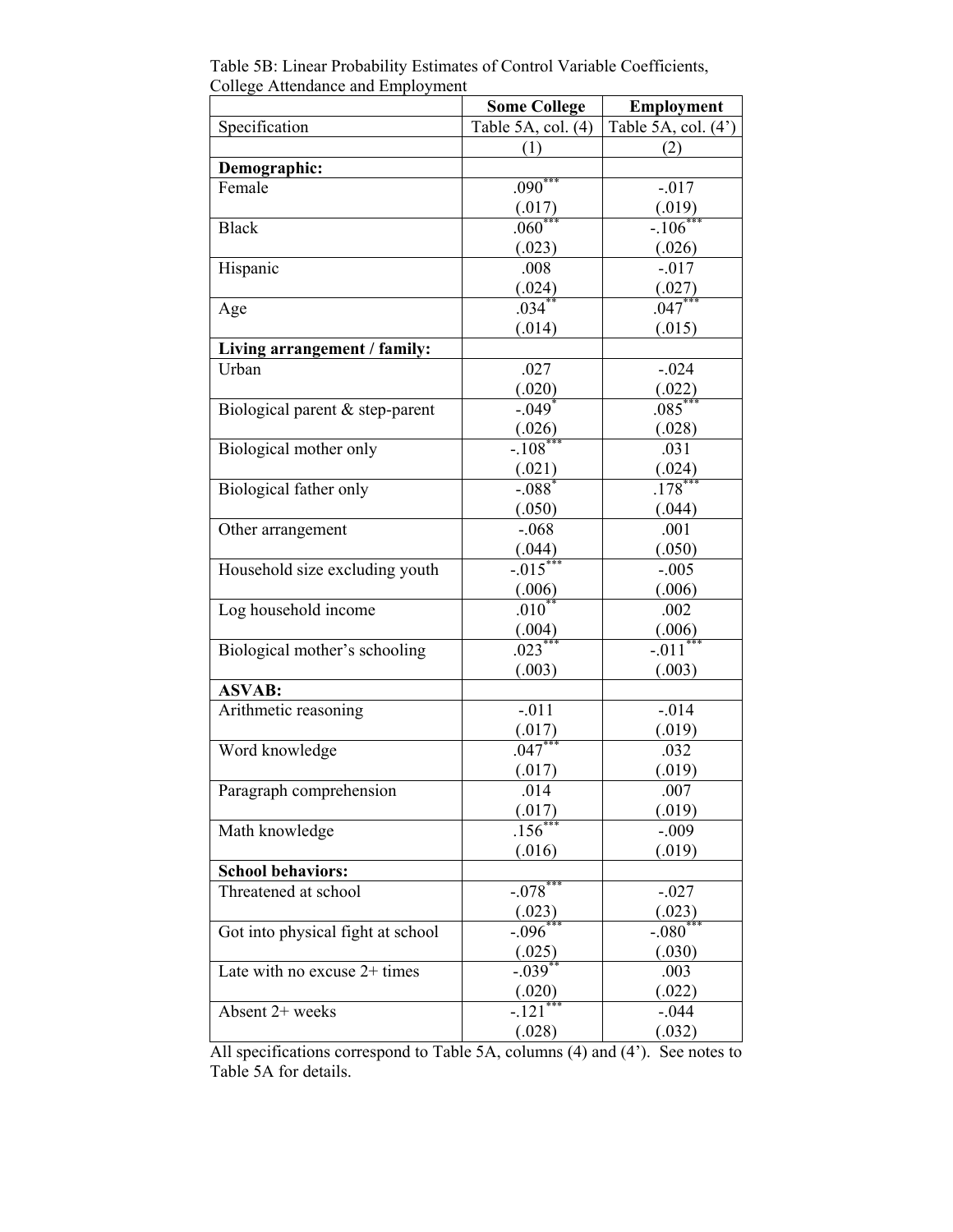|                             | <b>Some College</b> |           |             | <b>Employment</b> |
|-----------------------------|---------------------|-----------|-------------|-------------------|
|                             | (1)                 | (2)       | (1')        | (2)               |
| Job shadowing               | .024                | .014      | .026        | .027              |
|                             | (.028)              | (.027)    | (.030)      | (.030)            |
| Mentoring                   | .019                | $-.008$   | $-.016$     | $-.015$           |
|                             | (.039)              | (.038)    | (.041)      | (.041)            |
| Coop                        | .021                | .030      | .047        | .043              |
|                             | (.031)              | (.030)    | (.033)      | (.033)            |
| School enterprise           | $.113***$           | $.104***$ | $-.013$     | $-.007$           |
|                             | (.040)              | (.039)    | (.048)      | (.049)            |
| Tech prep                   | $-.046$             | $-.016$   | .015        | .014              |
|                             | (.038)              | (.035)    | (.033)      | (.033)            |
| Internship / apprenticeship | .012                | .016      | $.072^{**}$ | $.072**$          |
|                             | (.036)              | (.035)    | (.036)      | (.036)            |
| <b>Expectations:</b>        |                     |           |             |                   |
| High school diploma by age  | .                   | .010      | .           | .017              |
| 20                          |                     | (.072)    |             | (.090)            |
| 4-year degree by age 30     | .                   | $.428***$ | .           | $-.111***$        |
|                             |                     | (.035)    |             | (.041)            |
| Work over 20 hours/week at  | .                   | .054      | .           | ***<br>.241       |
| age 30                      |                     | (.064)    |             | (.078)            |

Table 6: Linear Probability Estimates of Effects of STC Participation on College Attendance and Employment, Incorporating Prior Work and Schooling Expectations

There are 2,057 observations, because the sample is restricted to those born in 1980 and 1981 for which the expectations data are available. See notes to Tables 4 and 5A for details. All of the specifications include the demographic, living arrangement/family, ASVAB, and school behavior variables that are the same as those included in columns (4) and (4') of Table 5A. The standard errors allow for general heteroscedasticity, and were adjusted to account for the clustering of observations within schools, allowing for non-independence within schools and heteroscedasticity across schools.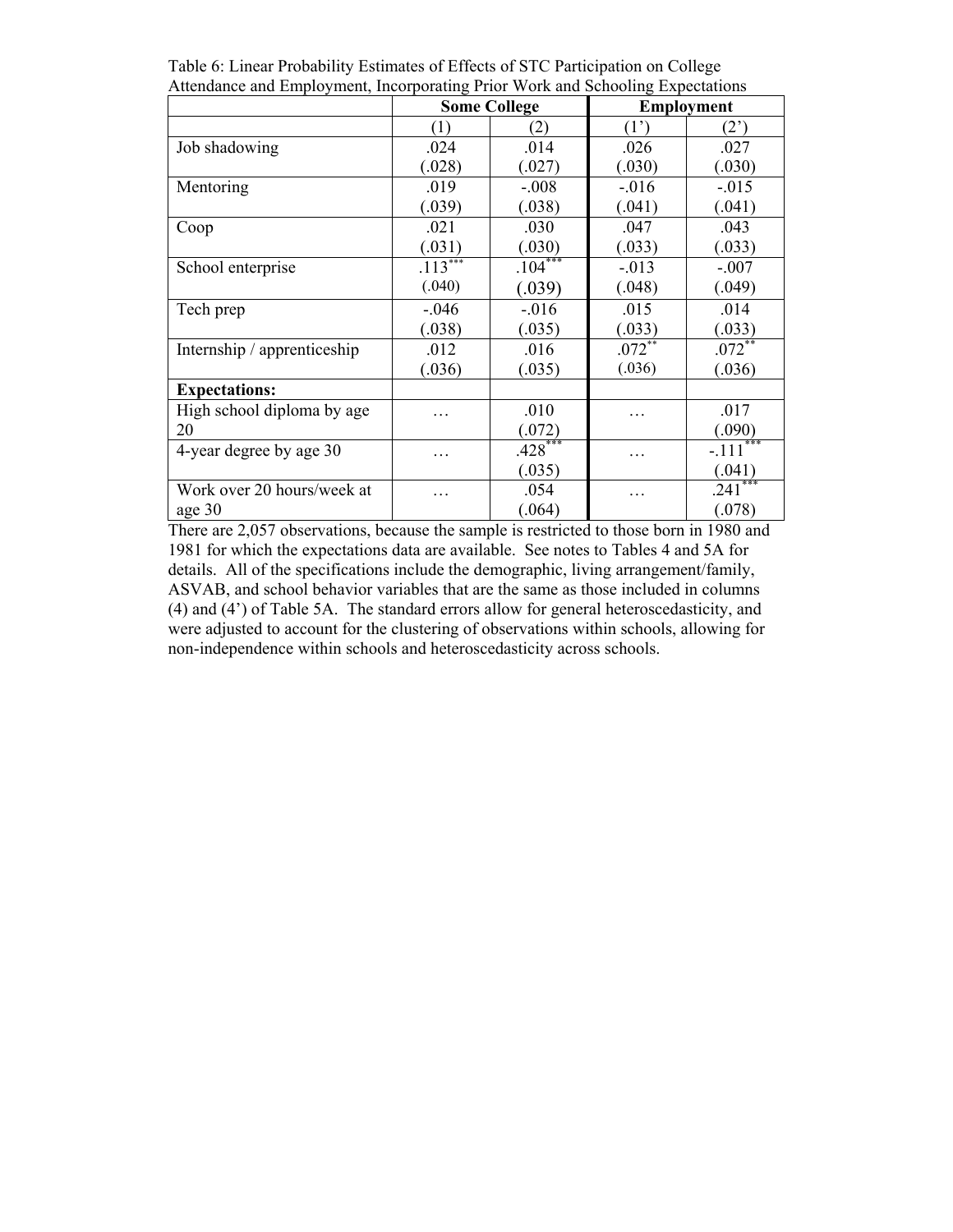|                               |              | <b>Some College</b> |           | <b>Employment</b> |
|-------------------------------|--------------|---------------------|-----------|-------------------|
|                               | (1)          | (2)                 | (1)       | (2)               |
| Job shadowing                 | .035         | $.063**$            | $-.013$   | $-.018$           |
|                               | (.027)       | (.030)              | (.028)    | (.035)            |
| Mentoring                     | .018         | .048                | $-.049$   | $-.073$           |
|                               | (.034)       | (.039)              | (.036)    | (.046)            |
| Coop                          | .004         | $-.013$             | $.073***$ | $.089**$          |
|                               | (.031)       | (.035)              | (.032)    | (.037)            |
| School enterprise             | $.091**$     | $.133***$           | $-.007$   | $-.024$           |
|                               | (.038)       | (.048)              | .047)     | (.056)            |
| Tech prep                     | $-.070^{**}$ | $-.095***$          | .006      | .030              |
|                               | (.036)       | (.040)              | (.032)    | (.041)            |
| Internship / apprenticeship   | .038         | .055                | $.123***$ | $.072*$           |
|                               | (.036)       | (.041)              | (.035)    | (.042)            |
| Hausman test for excluding    | .            | .19                 | .         | .25               |
| school fixed effects, p-value |              |                     |           |                   |
| School fixed effects          |              | X                   |           | X                 |

Table 7: School Fixed Effects Linear Probability Estimates of Effects of STC Participation on College Attendance and Employment

There are 2,230 observations, because only observations on respondents in schools with multiple observations are included. All of the specifications include the demographic, living arrangement/family, ASVAB, and school behavior variables that are the same as those included in columns (4) and (4') of Table 5A. See notes to Table 5A for details. The standard errors are robust to heteroscedasticity. The Hausman test is computed for the vector of STC coefficients. The test is based on random versus fixed effects, and comes from the regression form of the test with standard errors robust to general heteroscedasticity and non-independence of observations within schools (Wooldridge, 2002, Chapter 10).